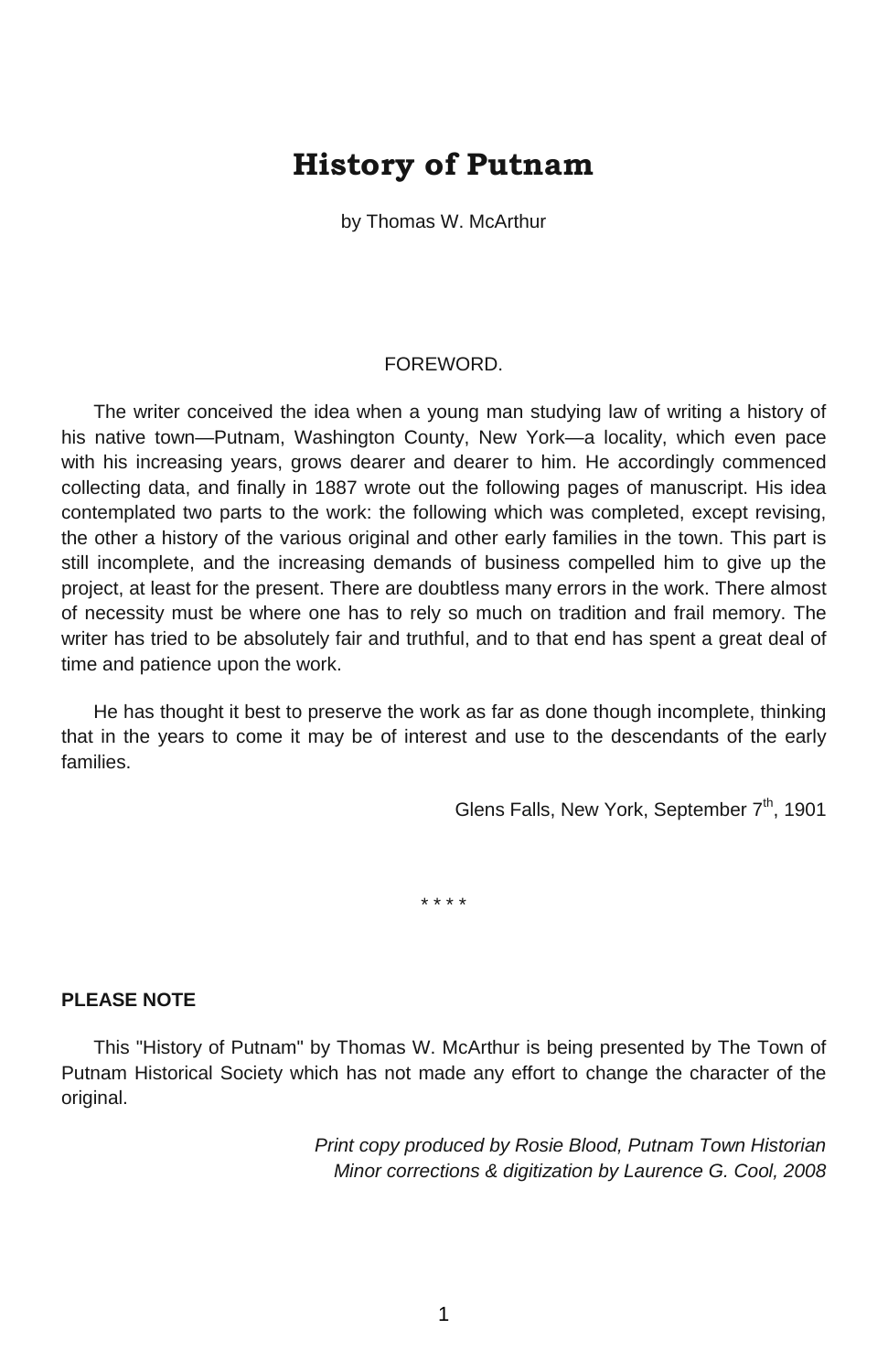#### INTRODUCTION.

Putnam is the northernmost town of Washington County, New York and comprises the lower end of the narrow peninsula between Lake George and Champlain. It is about seven miles long from north to south, with an average width of three miles, and comprises and area of 19,279 acres. The surface is hilly and broken. On the western side is a mountain range, called Defiance, rising abruptly from the shore of Lake George in places to the height of nearly a thousand feet, Anthony's Nose, a bold promontory rising almost perpendicularly from the waters of the lake, being the highest point. Near the top of this precipice is an almost perfect profile of an Indian's face which during the changeful cycles of time, has remained unshaken and unmoved by the wars of the elements and of race that has raged around it, and like some mighty god has looked placidly down on the thrilling scenes of victory and defeat. Those mute and voiceless lips, majestic and eloquent in their silence: what a story might they tell of this region when yet unknown to man; of the intermitting wars of the red man; the tales of their unequal struggle with the white race, growing feebler and feebler, like the efforts of a drowning man, with each successive attempt, in the desperate and hopeless contention against fate for supremacy. At the foot of this ledge is a large cave or fissure in which tradition says are hidden untold millions.

North of the nose the lake curves sharply to the east on its way to Lake Champlain, broken only by the projection called Black Point. From the rich and fascinating sources of legendary lore we have the story that this point was peopled by a black race, whose origin is quaint and romantic. It is said that a band of Mohicans made a raid on a New England settlement one night during the misty past and made captive a family of slaves, consisting of the father, mother and fourteen children. The parents were brutally murdered and the children carried many miles into the wilderness. They finally escaped from their captors and after weeks of wandering arrived at this point, where they established themselves. Here they lived and had children, one of whom, when he grew up, was of remarkable size and gigantic strength, and was known as the Black Prince, from whom this point received its name. The whole race was finally exterminated during the war-like immigrations of the Mohawks and Mohicans.

Just south of the nose is a charming indentation in the coast called Blairs Bay and still further south another one called Gull Bay, which for location and beauty are not surpassed by any spot on that justly celebrated lake. This mountain range extends back from the lake an average distance of three quarters of a mile and is principally covered with a forest of evergreen and hard woods. East of this range the country is divided by the Mill and Charter Brooks into three divisions and is broken by two mountain chains and several spurs, which gradually slope from the northwest terminating on the southeast in a ledge from one hundred to three hundred feet high. The first of these commences at a point called the Narrows on Lake Champlain and extends in southwesterly direction till it joins Mount Defiance, north of Putnam Corners. The second properly commences at Wm. Hutton's, like the other extends in a southwesterly direction, but it is more detached and broken than the other, and through it the Mill Brook flows into Lake Champlain. Six Miles Point on Lake Champlain is a low projection bounded on the west by an extensive marsh. It is commonly called Negro Point, from the fact that years ago a negro employed on one of the lake craft was taken with small pox and put off there where he died.

The soil is of a mixed character. Near the stream, it is of a clayish marl nature; further black clay predominates, while still further beyond the soil is a rich loam. The valleys grow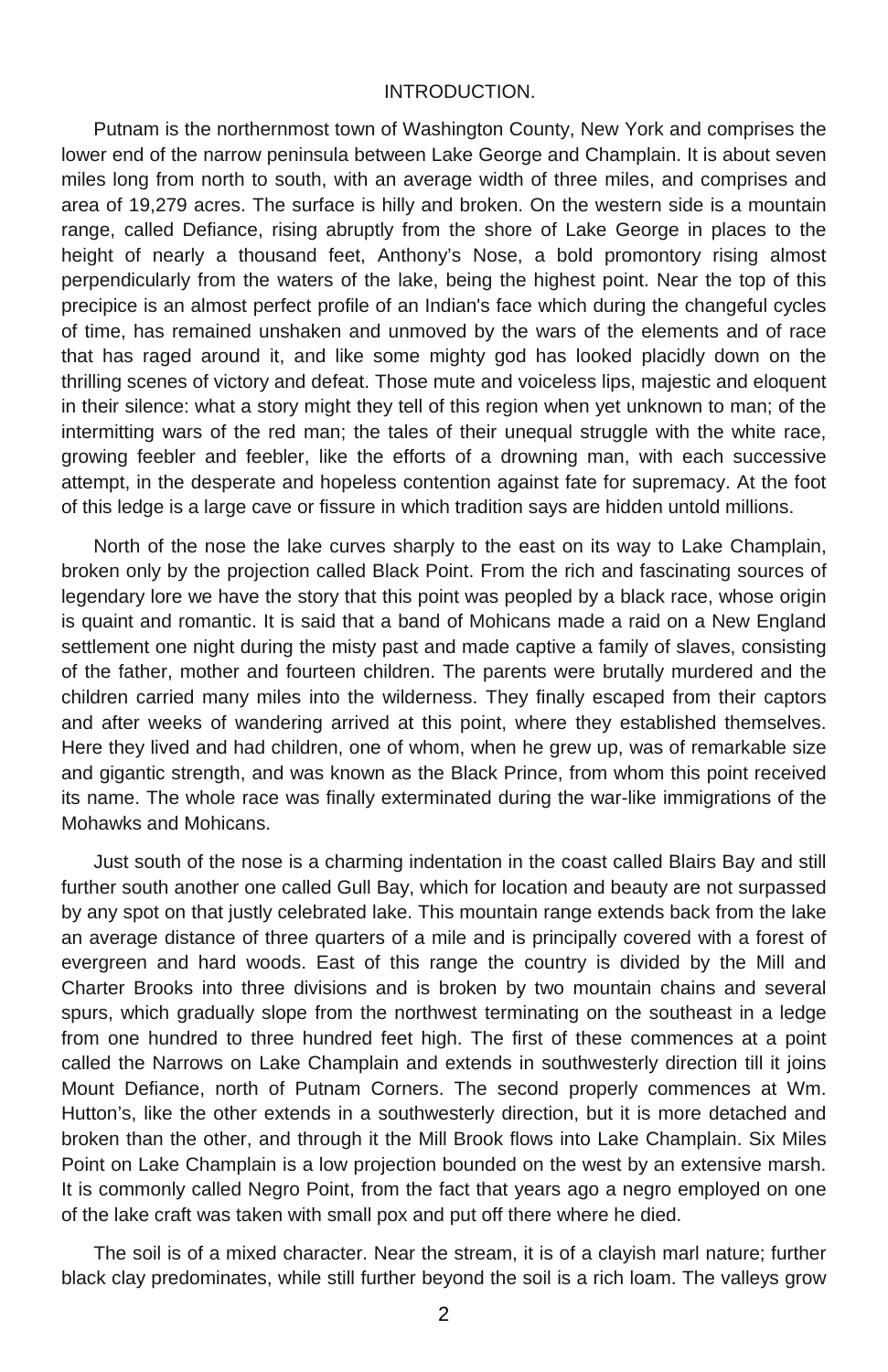all crops peculiar to the region in luxuriance; the uplands afford excellent pasturage. There are veins of minerals in nearly all the mountains, but have never been worked to any extent. The rock formation of the town is of a granite nature.

The Population of the town according to the census of 1880 was 679. Putnam Corners, the only settlement in the town, is a small hamlet consisting of a store and postoffice, a blacksmith shop, carriage shop, hotel and several dwellings. An Academy building is also located here, but for some years no school has been kept in it. Putnam, or Grahams as it is generally called, is a station on the NY & C.R.R.—R.P. Graham keeps a general country store here. A post office is also located there, called Putnam Station. Paterson is a station on the railroad in the north end of the town. Near both of these stations a ferry is maintained to transport passengers and freight across the lake.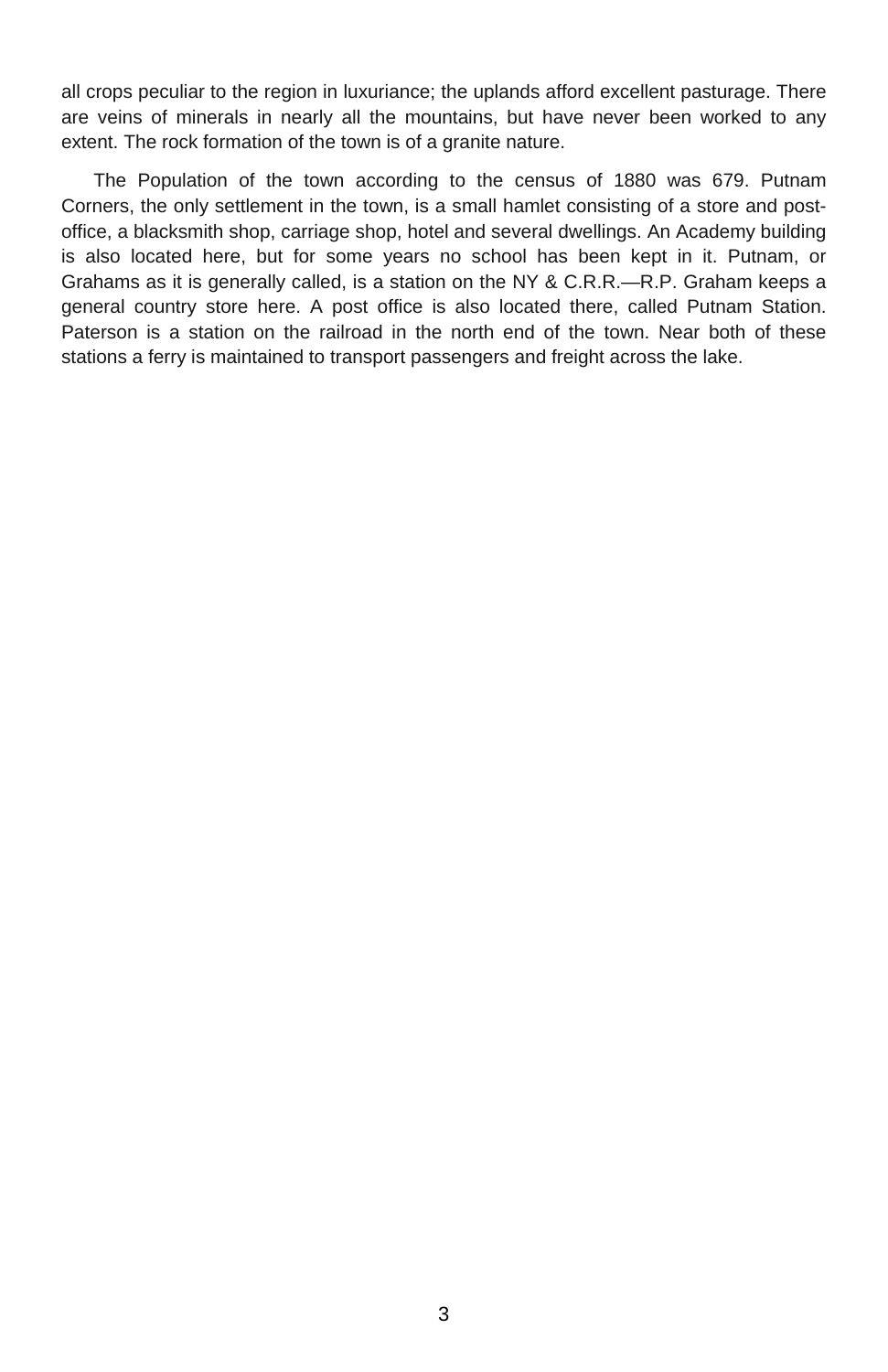#### CHAPTER FIRST.

#### EARLY HISTORY

The early history of Putnam is shrouded in that savage romance peculiar to all American communities. What is now comprised within the limits of the town was once covered with a dense growth of pine, hemlock, maple and other woods, through which roamed the bear, panther and other wild animals, undisturbed save by the occasional visits of the red man. The town once formed a portion of the territory of the Five Nations or Iroquois, one of the most powerful federations of tribes in all the history of the American Indians. This confederation was composed of the Senecas, Cayugas, Inondugas, Oneidas and Mohawks, later augmented by the addition of the Mohicans, and thereafter known as the Six Nations.

The Mohawks, at the time of our history opens the beginning of the seventeenth century occupying the locality including the town of Putnam, which they later on abandoned to their tributaries, the Mohicans of western Mass. It is thought, though not absolutely known, that the Mohawks once had a settlement in the town, and numerous relics of Indian civilization found particularly on the farms of Thomas Lillie and J. A. Wright go to show that it was at one time peopled by the red man, or was the scene of some of their early savage encounters. The early history of the Iroquois or Six Nations is lost in the unwritten past. There is a dim tradition that the tribes composing it were successively driven out of Canada by the powerful and warlike Hurons, and banded together against their common enemy. At all events when the French first visited Canada, they found a bitter feud existing between the two nations. When Samuel Champlain arrived at Montreal in the Spring of 1609, he found the Hurons ripe for an expedition against their old enemy, the Iroquois, and partly for the purpose of gratifying their warlike desire, and thus retaining and strengthening their friendship, and partly for the purpose of exploration and discovery he organized an expedition against the Mohawks, the easternmost tribe of the Five Nations. The force consisted of Champlain and two of his countrymen, and sixty Hurons warriors. About the first of July, 1609, the army proceeded southward. On the  $4<sup>th</sup>$ , Champlain discovered the lake which bears his name. Embarking in twenty-four canoes, the party paddled up it during the fourth and fifth. Having now arrived near the locality where they expected to find the enemy, they took especial precaution to guard against discovery and surprise. They paddled along during all of the night of the  $5<sup>th</sup>$ , but remained hid on shore during the daytime of the  $6<sup>th</sup>$ . At dusk on the  $6<sup>th</sup>$ , they again set forth and at 10 o'clock in the evening near a point, discovered a war party of Iroquois, also in their canoes near the western shore of the lake; the latter immediately went on shore, and commenced cutting down trees with their stone axes, and building a rough fortification. The Hurons remained on the lake in their canoes, fastening them together with poles, so in case they attacked, to be able to keep together, and thus better defend themselves. When all was completed they sent two canoes ashore and demanded of the Iroquois if they wished to fight. The latter replied in the affirmative, but advised a postponement of hostilities till morning, which was agreed to. The remainder of the night was spent by either party in abusing the other. The Iroquois, confident from their superior numbers of victory, assured the Hurons that they would make short work of them; while the Hurons conscious of the new agency of death, the fire arms which their white friends possessed, admonished the Mohawks that they could not stand before their arms. The location of this place of meeting has been a matter of some dispute, some claiming it took place in the immediate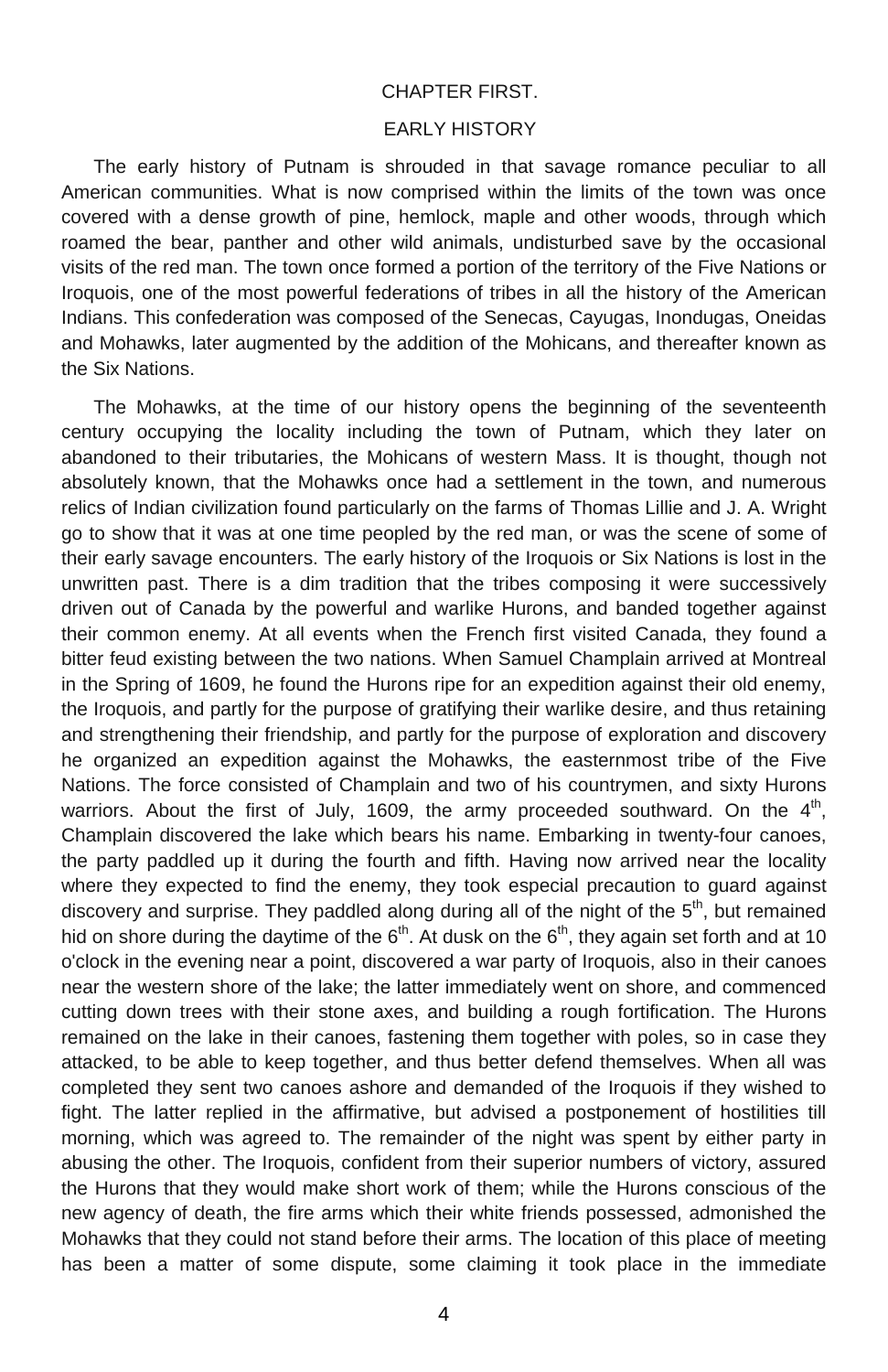neighborhood of Fort Ticonderoga. This is refuted by Champlain's own account of the expedition, in that he says that they saw the falls of Ticonderoga, and the outlet of Lake George, after which he narrates the meeting spoken of. The distance they had passed up the lake, estimated by Champlain to have been about one hundred and twenty-five miles, and the time it took them to traverse it, all go to show that the place of meeting must have been south of Ticonderoga, and within the limits of Putnam, probably in the neighborhood of what is now called Gourlies Point.

At davlight on the  $7<sup>th</sup>$ , Champlain and his party went on shore. The French were clad in light coats of mail, and armed with arquebuses. The Hurons were resplendent in war paint and feathers, and were armed with bows and arrows, and tomahawks, some of the latter being of stone, and some of iron fashioned in the forges of France. Seeing the apparent weakness of the enemy, the Iroquois, who numbered about two hundred, boldly sallied out of their barricade, and advanced toward the Hurons, their faces hideously painted, and their heads adorned with gaudy feathers, while the bodies of a portion of them at least were protected by arrow proof armor, made of strips of wood fastened together with some sort of thread. In front marched their chiefs, whose rank was denoted by the exceeding loftiness of their plumes and more frightful hideousness of their faces. On going ashore, Champlain concealed the two Frenchmen with a few of the Hurons in the bushes, while the main body, with Champlain immediately in the rear, slowly advanced toward the Iroquois. When within a few rods of them the line suddenly parted, revealing Champlain who boldly moved forward, the Hurons closing in behind him. The Iroquois gazed with astonishment on the flashing armor, white face and black beard of this strange being; while the chiefs clustered together in council, Champlain advanced to within about thirty paces of them, when he halted. The Iroquois soon recovered from their surprise and began to fit arrows to their bows. Knowing that the time for action had arrived, Champlain raised his arquebuse, which was loaded with four balls, and aiming at the group of chiefs, fired. Two of the chiefs fell dead, and a third Indian in the rear was mortally wounded. The Hurons yelled with savage exultations, and fired a shower of arrows at the terrified Iroquois, who fired back. At this junction, one of the Frenchmen in the bushes fired his arquebuse, killing another Iroquois, when the whole party fled in dismay to the woods, followed by the Hurons who killed several more, and took about a dozen prisoners. About fifteen Hurons were wounded, but slightly, however, as Champlain says they were "promptly cured." The fate of these poor prisoners will never be known, but may easily be guessed. They doubtless suffered that death, which only the ingenuity of fiends can invent, and the hearts of demons execute.

After three hours spent in feasting, singing and dancing, Champlain and his party turned the prows of their canoes northward, and swept down the lake. This was the first blood shed by white men within the limits of the state of New York, and if you except the doubtful account of the entrance of Jean Verrazzani into the harbor of New York in 1522, this was the first time the foot of white man was set within the Empire State. Champlain however, had struck a blow, the consequence of which he little dreamed. He had antagonized the fierce and powerful Iroquois and combined them in deadly hostility against the French, and made Northern and Central New York the threatre of war, murder and massacre, and the burial ground of thousands of brave Frenchmen.

Like the waters of some river that have plunged seething and foaming over a precipice and then resumed its placid way with scarcely a ripple to disturb it, so the History of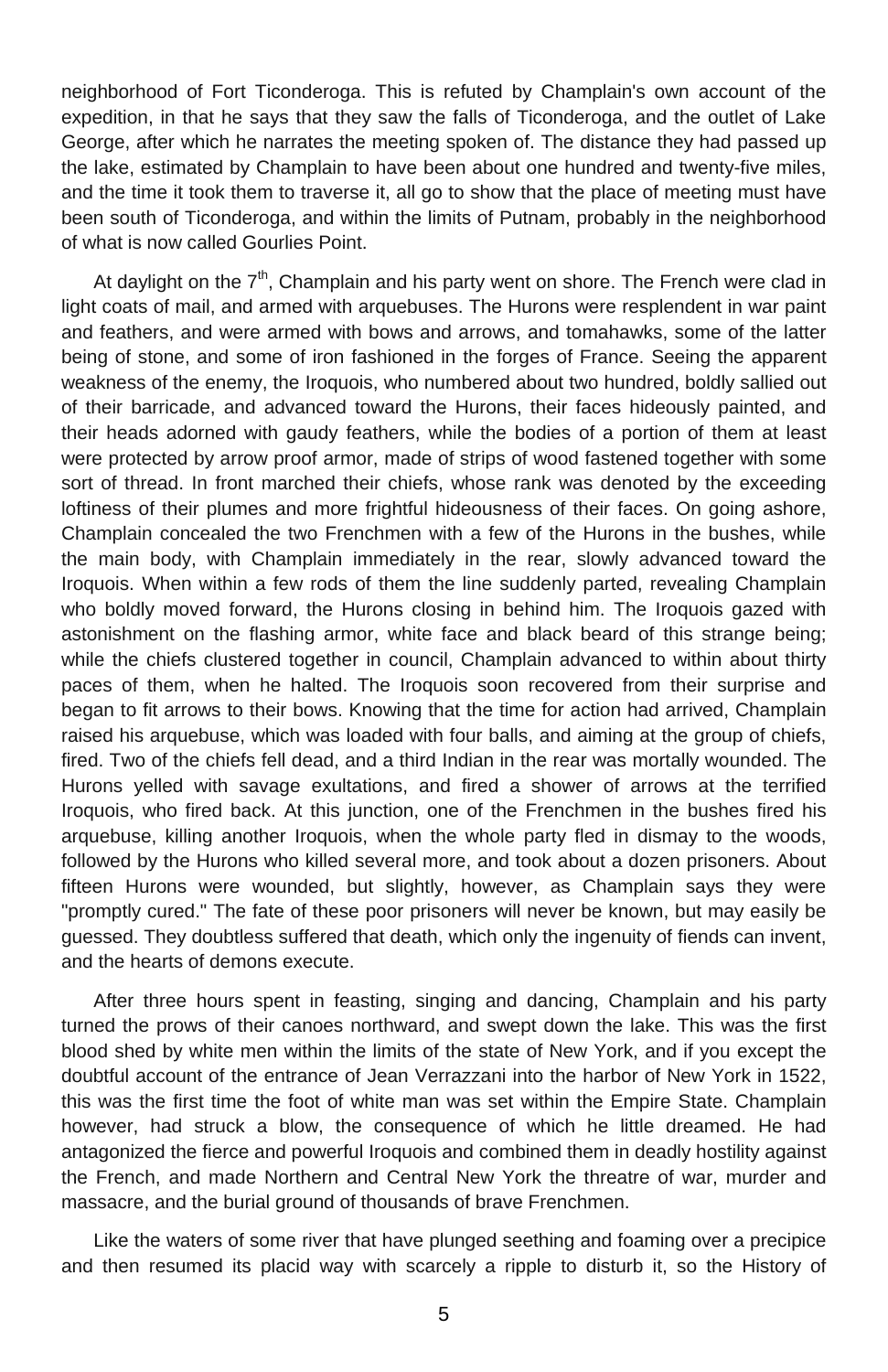Putnam, after the adventure of Champlain just narrated, glided uneventfully along till about the middle of the seventeenth century, when that intermittent struggle began between the French and their Huron allies on the one side, and the English and Iroquois on the other, for supremacy in the New World; and which ended in the extermination of French power in North America. Then as the fortunes of war ebbed and flowed through the Champlain Valley, Putnam again becomes a theatre of interest, as it is successively trod by the gaily attired Frenchman, the hideous Huron and Iroquois, and the resolute Englishman and American. The peculiar location of the town, situated at the lower extremity of the peninsula between Lake George and Lake Champlain, under the very guns of Ticonderoga, made it the warpath of five bloody conflicts, and the bivouac of the contending armies.

In January, 1666, Monsieur de Courcelles, a French officer with a force of four hundred French troops, and two hundred Canadians, set out to inflict a blow on the Iroquois clad in snow shoes and muffled in furs, each man carrying thirty pounds of biscuit besides his arms and ammunition, and accompanied by sleds drawn by dogs. The party proceeded up Lake Champlain to its head, and thence through the forests to the vicinity of Schenectady. Here a part of the force was ambushed by the Mohawks and slaughtered. In February, the remnant of the party, half starved and frozen, came hastening back to the lake, hurried down it to Canada. In September following, D. Tracy, governor of Canada, led another expedition up the lake, against the Mohawks; the latter however, hearing of this approach retired, and the French had to content themselves with burning their village and returning to Canada. About this time, through the influence of the English Colonial Government, peace was concluded between the Iroquois and the French, which lasted till about 1687.

The Grant of Charles the Second to his brother, the Duke of York, covered all the territory east to the Conn. River, and north to Canada. The latter limits were not clearly defined and were the sources of constant dispute. The English claimed it extended to the French settlements, while the French insisted that Canada included the whole of the Champlain valley.

In 1687, hostilities broke out between the French and Six Nations. Again this region swarmed with warlike parties of Iroquois, Hurons, and French who stealthily crept through the forests or swept swiftly over the waters of Lake Champlain in their bark canoes. Meanwhile France had espoused the cause of James the second, driven from the throne of England by William Prince of Orange in 1688, and war was declared between the two countries.

In February, 1690, a detachment of French and Indians committed the terrible massacre of Schenectady. This outrage aroused the colonists to action, and a force was collected at Albany, consisting of 535 whites and 180 Indians. The whole body under command of Fritz John Winthrop of Conn., proceeded to Lake Champlain. This was the first Anglo-American force ever in this region, but it accomplished nothing and returned to Albany. Major Peter Schuyler, however, with a force of two hundred and sixty whites and Indians proceeded down the lake, passing Putnam July  $16<sup>th</sup>$ , and near the north end of the lake defeated the enemy with trivial loss.

In 1693, Count Frontinae, governor of Canada, determined to strike a blow against the Mohawks, the most dreaded of their foes. For this purpose he dispatched De Montelle with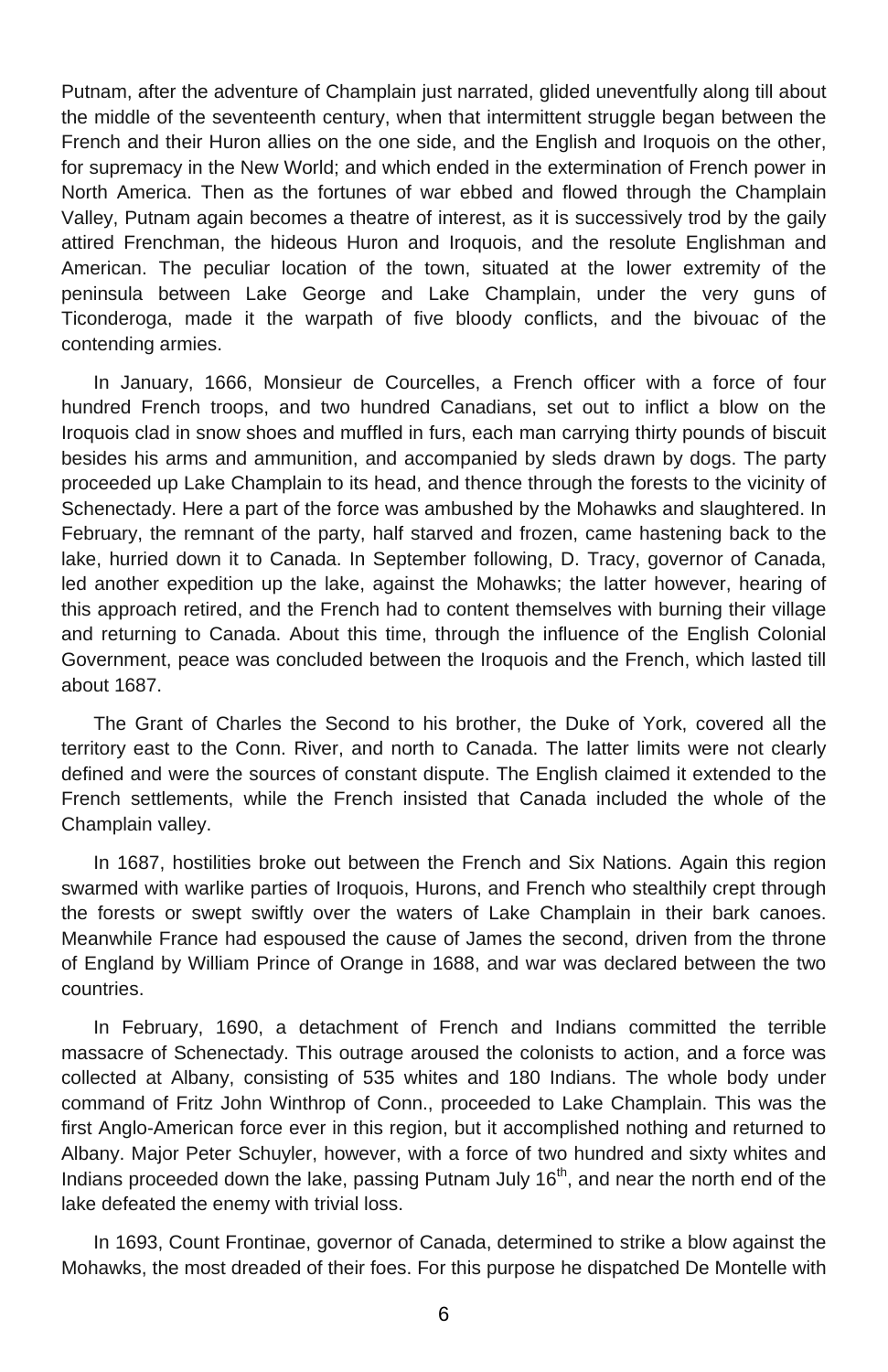a force of four hundred and twenty-five whites, and ten hundred Hurons. Mounted on snow shoes, their provisions loaded in sledges drawn by dogs, the party proceeded up Lake Champlain to Ticonderoga; here they left a portion of their store and then continued up Lake George, to its head, journeying thence on through the forests to the Mohawk settlements. After inflicting considerable injury, they commenced their return. They were closely followed by the Mohawks and also by Captain Schuyler and Major Peter Schuyler, with a force of white volunteers. De Mantelle was slain. February  $22^{nd}$ , the French arrived on the western shore of Lake George, their pursuers had stopped at the Hudson, but the French supposed them close at their heels, they found the ice rotten and in many places the men sunk to their waist. In the confusion a large number of their prisoners escaped. The entire body crossed over to Gull Bay, here they divided. The French with considerable difficulty continued down the shore of the Lake to Ticonderoga. Thus Indian allies crossed over the mountains, and ranging through the valleys of Putnam, joined the French at Ticonderoga, when the whole party proceeded back to Canada. In 1695, peace was concluded at Ryswick and quiet again reigned in the Champlain Valley.

The treaty of Ryswick caused only a temporary lull in hostilities. King James died in the autumn of 1701, and the French monarch recognized his son as rightful sovereign of England. On this account war was renewed in 1702, Queen Anne being on the throne, and the French and American Colonies joined in the struggle. Fortunately for the New York settlement, the Six Nations, the year previous had concluded a treaty with the French, and they remained an impassable barrier to the passage of the savage horde up the Champlain Valley. Peace was again established in 1713.

For thirty years after the close of Queen Anne's war the English Colonists enjoyed almost uninterrupted peace, and nothing of importance occurred in the Champlain Valley.

In 1744, French again declared war against England, which was carried on with as much vigor and more savage ferocity by the Colonists and their Indian allies in America. Again the Champlain Valley became the pathway of hostile forces. Again dark and hideously painted forms, bent on murder and massacre crept through the forests of Putnam. During the summer of 1746, a number of bands of French and Indians came up Lake Champlain on expeditions against the English settlements. These forces generally came up the Lake in canoes as far as South Bay, but sometimes only as far as Ticonderoga, and then ranged through the forests of Putnam, Dresden and Fort Ann.

This was known in history as King George's war, was terminated by a treaty of peace in 1748, but it was only the lull before the final storm, which extinguished the power of the French in North America, and forever banished the cross of France from the shores of the Champlain. This contest, unlike the others, originated in disputes over territorial possessions in America. Hostilities informally began on the part of the colonies in 1755, but it was not until a year later, that England declared war against France, and extended aid to his colonies.

In the years 1755-6, the French pushed their line of fortifications further up the Champlain Valley and commenced the erection of the fortress of Carillion or Ticonderoga. The Valley of the Champlain had been determined upon, as one of the objective points of the war, and in conformity to the general plan of the campaign, General William Johnson collected a force of six thousand troops at Fort Edward. About the first of September, 1755, he proceeded with a portion of this force to the head of Lake George, on his way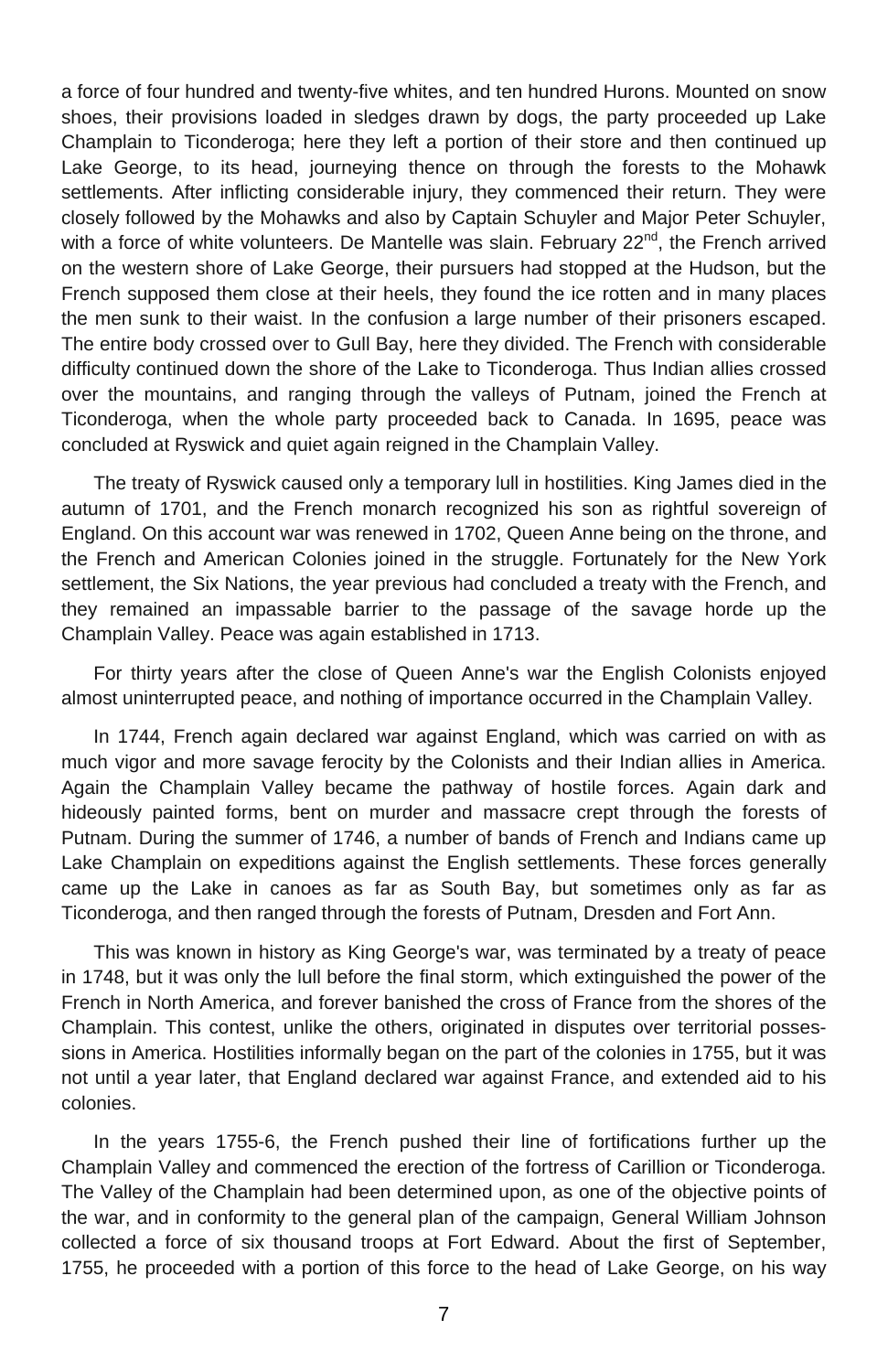against Crown Point, that being considered the most feasible route. In the meantime Baron Dieskau, with two thousand Canadians and Indians, was coming up Lake Champlain, and disregarding his instructions, he acted on the strength of a rumor that Johnson had retired to Albany, leaving Fort Edward feebly garrisoned, and determined to attack that place. Accordingly he set out from Crown Point in boats and proceeded with his army up the lake. In the night of September  $4<sup>th</sup>$ , he encamped his forces at Pulpit Point, and the next day disembarked at South Bay. Proceeding southward through the forests, on the morning of the 8<sup>th</sup>, they won the battle of Bloody Pond, but in following up their victory they were defeated at Lake George the same day and Dieskau with a large number of his men taken prisoners. The remainder of the force fled to their boats at South Bay, in which they embarked and hastened back to Crown Point.

While Johnson was at Lake George, numerous scouting parties were sent out to observe the movements of the enemy, at Ticonderoga and Crown Point. These sometimes proceeded down Lake George in boats, and sometimes ranged through the forests of Fort Ann, Dresden and Putnam. They were invariably commanded by Captain, afterward, Major Rogers of New Hampshire and Captain Israel Putnam of Conn., who sometimes acted together and sometimes alone. One of these parties commanded by Capt. Robert Rogers, Capt. Israel Putnam, and Lieut. Noah Grant, great-grandfather of U.S. Grant, had a sharp engagement with the French, near Black Point, in which the latter were defeated with considerable loss.

In June 1756, Rogers and Putnam went down Lake George to a point opposite the Narrows on Lake Champlain, for the purpose of intercepting St. Luc la Corne, who had landed from South Bay, and plundered a train near Halfway Brook, and was retreating by way of Lake Champlain. Rogers and Putnam with their forces crossed over the mountains dragging with them two pieces of artillery, and took up a position at Pulpit Point, where they awaited the approach of the enemy. Soon the French came in sight, rowing tranquilly down the Lake. Putnam and Rogers reserved the fire of their men till the enemy were within short range of their guns, when the command was given. A well directed fire was poured into the flotilla of canoes with deadly effect; several of the boats were sunk and score of Frenchmen sunk to rise no more. The latter, ignorant of the strength of the rangers or their exact locations, never returned the fire, but fled precipitately down the lake.

June  $30<sup>th</sup>$ , 1756, Rogers with a small force proceeded down Lake George, to Blairs Bay, where they disembarked and began their march over land to Lake Champlain. Three days were spent by the party toiling through the forests and over the mountains with their five whale boats, arriving at Lake Champlain of the  $3<sup>rd</sup>$  day of July. On the night of the  $4<sup>th</sup>$ they slipped by Ticonderoga within sound of the sentinels. The following night they passed Crown Point in the same way, destroyed a number of boats and a quantity of stores, and returned by circuitous route to Fort William Henry.

In the summer of 1757, Montcalm, who had succeeded Dieskau, arrived at Ticonderoga with a force of nine thousand men, two thousand of whom were Indians. The latter part of July he transported this force up Lake George, and besieged Fort William Henry. The Fort capitulated on the  $9<sup>th</sup>$  of August, and was followed by that terrible massacre, which has no parallel in all the annals of American warfare. About a year later, Lords Abercrombie and Howe collected a force of over fifteen thousand men, at the scene of the outrage. On a Sabbath evening in July, 1758, they embarked their army and sailed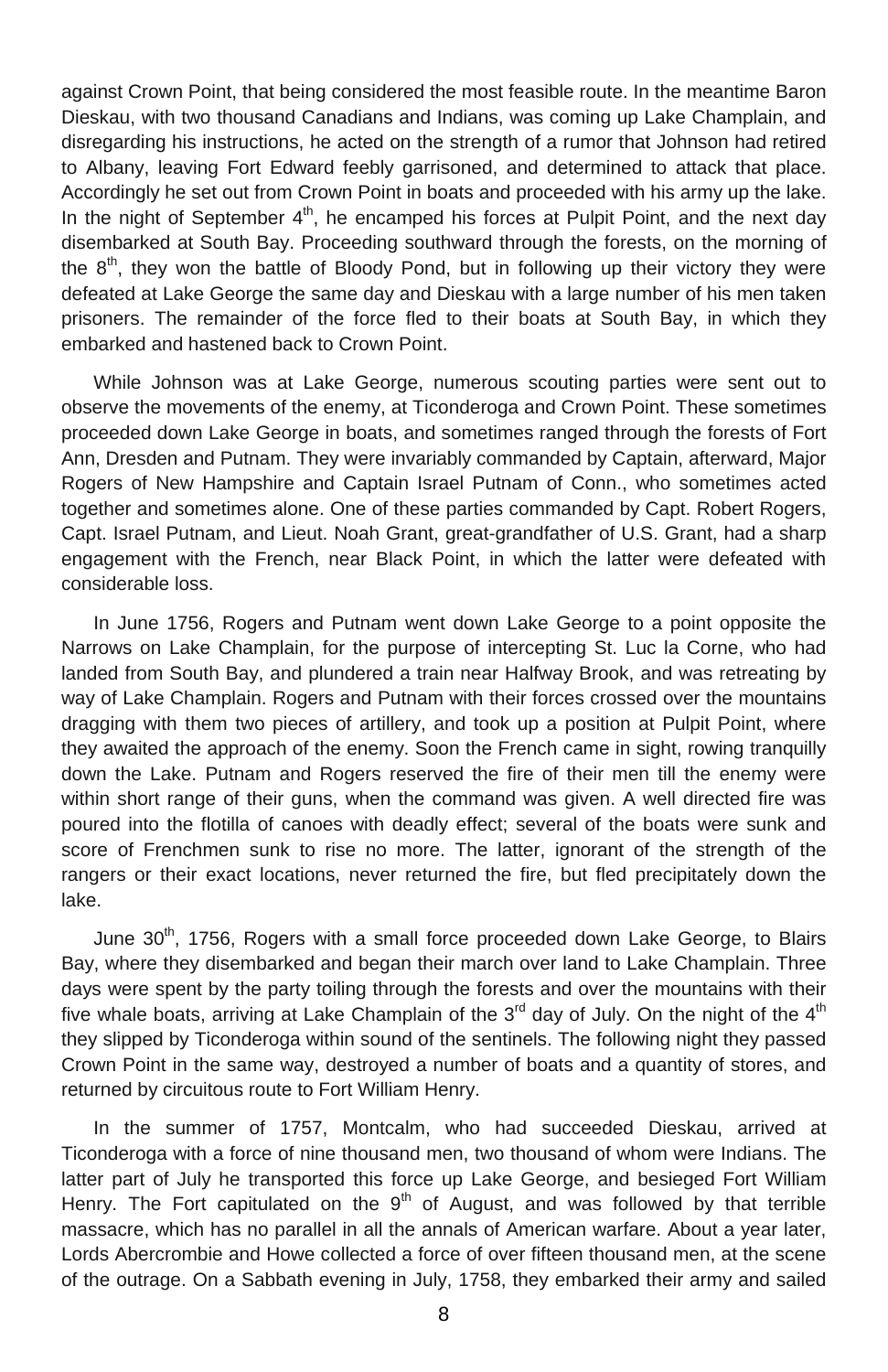down the Lake to attack Fort Ticonderoga, where Montcalm, with about four thousand men, was entrenched. This was the most magnificent pageant ever witnessed in this region, and for romantic interest, ancient or modern times, has produced no parallel. From a position on Anthony's Nose the thrilling panorama of that July night is open at our feet, as the impressive spectacle in the early morn sweeps by, the stillness of the primeval solitudes, broke only by the splash of oars, and the subdued murmur of voices. The force occupied nine hundred bateaux, and about one hundred and thirty-five whaleboats, the artillery being mounted on rafts, the rangers and light infantry were in front, the regulars in the center, and the provincials on either wing. Early on the morning of the  $6<sup>th</sup>$ , they landed at the foot of the Lake and marched to that fatal field, which put the badge of mourning on many an English and American home.

A year later Lord Amherst with eleven thousand men advanced by the way of Lake George to Ticonderoga. On the  $22^{nd}$  of July, 1759, this stronghold fell into his hands: a few days later Crown Point also capitulated, and the standard of France forever ceased to wave in the Champlain Valley. At the outbreak of the Revolution, this region again became the theatre of war, but nothing of importance occurred within the limits of Putnam, till after the evacuation of Fort Ticonderoga by St. Clair, July  $5<sup>th</sup>$ , 1777, and his pursuit by Burgoyne. In the siege and evacuation of Ticonderoga, nothing of especial importance transpired within the actual limits of Putnam, the main body of the American army crossing over to the Vermont side, a portion of the British army pursuing, while the remainder sailed up the Lake. Meanwhile, Lincoln was engaged in collecting and organizing a force of about four thousand militia at Manchester, Vt. A portion of these was to be used in a bold undertaking, designed to sever Burgoyne's communications, and besiege Ticonderoga. Col. Johnson was sent with five hundred men against Skeenesborough and other points and Col. Brown with about the same number, was instructed to proceed to the foot of Lake George, and release American Prisoners confined there.

He crossed Lake Champlain at Pulpit Point, and marching in a northwesterly direction through Putnam. The whole night was spent in traversing the unbroken wilderness, the men guided by hoots in imitation of owls, made by their guides. In this way they crossed the rugged mountain region, toiling in the darkness amid precipices and chasms, a distance of about fourteen miles. At daybreak they burst upon the enemy at the foot of the Lake, taking them completely by surprise. The Americans were liberated, besides a quantity of stores, and a number of prisoners were taken.

Captain Ebenezer Allen had been detailed to capture the post on Mount Defiance. He left the main body of the army while yet in Putnam, and marching northward scaled the precipice, in one place so steep that the men had to climb on the shoulder of each other to make the ascent. At last reaching the summit, surprised the garrison and captured the post without firing a single shot. Col. Johnson arrived early the next morning with about five hundred men, and uniting his force with those of Brown's attempted to invest the Fort, but the effort failed and the plan was abandoned. This closed the military operations of the great struggle for liberty within the purview of this work, and the soldier and his wakeful bivouac makes way for the hardy pioneer and his rude cabin.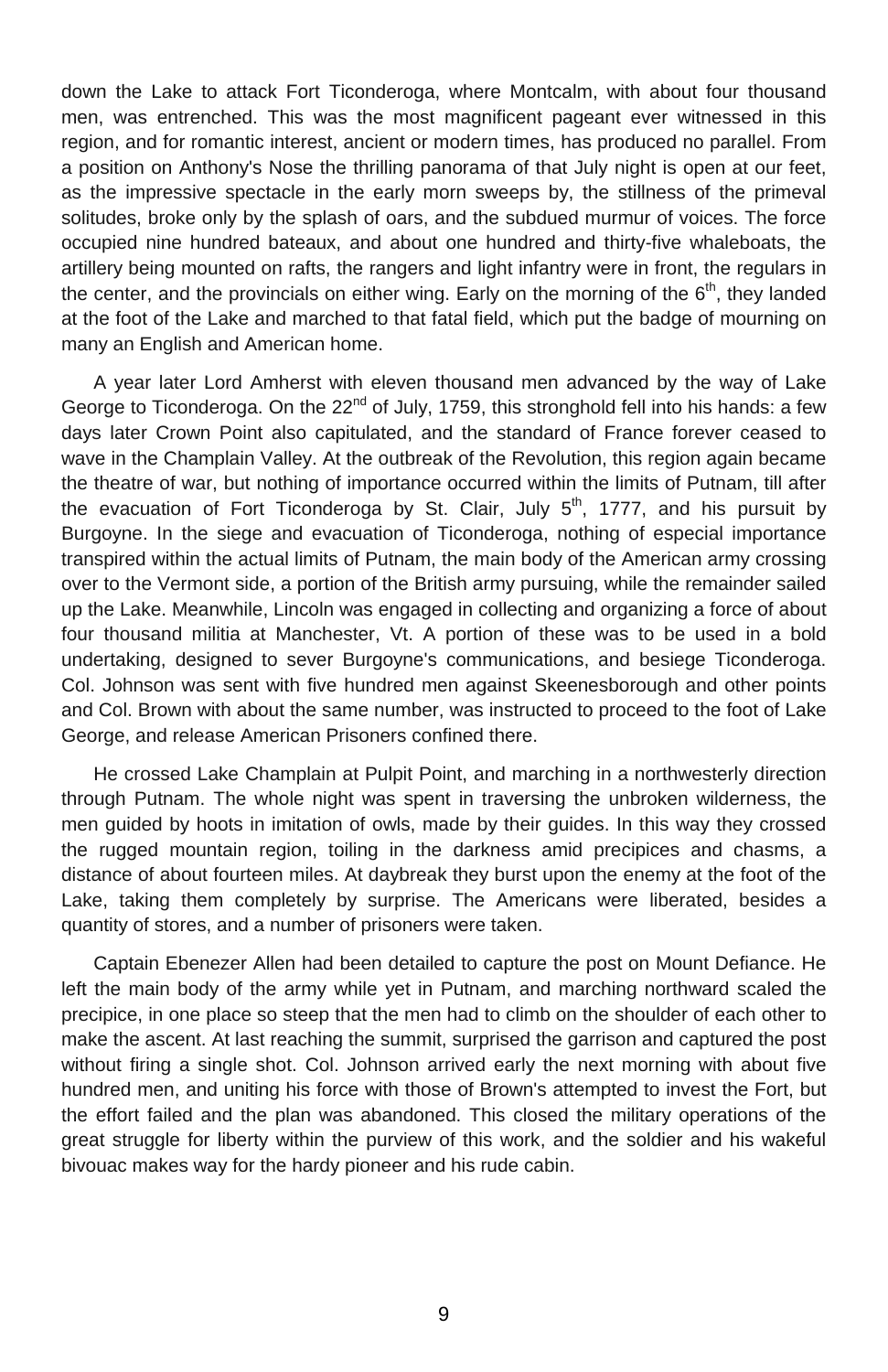#### CHAPTER SECOND.

#### SETTI FMENT OF THE TOWN

Putnam is composed of two tracts, known respectively as Hutton's Bush and Turner's Patent, the former occupying the eastern, the latter the western part of the town. The land was originally granted to provincial troops for services in the French and Indian wars and one supposed to have been made on the  $1<sup>st</sup>$  of April, 1772. The names of only a few of these original grantees are known, and those of whom we have any knowledge, were located in the eastern part of the town. Their names were Thomas Comes, John McKensey, James Rossbertton and William Price, each having one thousand acres, Edward Zeacher with four hundred acres and Hugh Scott with seven hundred acres. Comes was the farthest north, and the rest were to the south of him in the order of their names. It is probable that some of these came on and occupied their claims, but if any settlements were made by them they were obliterated during the Revolution.

These grants were in some instances abandoned by their owners, and in others transferred for a nominal consideration to third parties. In this way the western part of the town came into the possession of Alexander Turner, and in the same way the eastern portion came into the control of John Hodgson of Hudson. He came and examined the land, and afterwards returned to Paisley, Scotland, when he organized a company to make settlements on the land. This company was composed of three individuals, William Hutton, Johnson Hodgson, or Hudson, and George Moscript, and was known as William Hutton & Co. Moscript died, and Hudson became discouraged and sold his interest to Hutton; the conveyance running to "William Hutton, shoemaker," and reciting a large tract of land on the west side of South Bay in the town of Westfield; at this time Lake Champlain was, as far north as Ticonderoga, at least, known as South Bay. Mr. Hutton and his family came to this country, probably as early as 1778, lived for a while at Cambridge, and then at Whitehall, finally locating on his land in 1784. He built a log house south of Negro Marsh, and near the Lake shore. Soon after he began to experience trouble over his title to the Iand. John Williams claimed title to the land, through an alleged purchase from Alexander Turner, and sought to enforce his claim in the Courts. Hutton determined to contest the matter, and for that purpose employed a lawyer by the name of John Dickinson, living in Lansingburgh.

The case was brought to trial, the plaintiff withdrawing his case. Hutton proposed to pay his lawyer in land, and accordingly employed a surveyor, by the name of William Cockburn to run it out into lots, which he did in 1801. Dickinson took the north, Hutton the central, while Cockburn received the southern portion for his services.

In the western part of the town John Williams purchased Alexander Turner's tract, and soon after Turner became insolvent. Certain creditors of his, among them being John Knickerbocker, and two others, Bakeman and Goodwin, claimed a right to it, and threatened to contest Williams' title in the Courts. The matter was finally compromised, the tract run into lots, each receiving a certain number of them in proportion to his claim.

The first settler of the town was Joseph Haskins. He was a native of Conn., of a solitary nomadic disposition, fond of hunting, trapping and fishing, and came to this wild region about 1782, or earlier, to enjoy the sports and occupations in which he so delighted. He built himself a log cabin in a few rods to the south and west of the present residence of J. D. Burnett. Of the life of this individual, little is known. He continued to live in his rude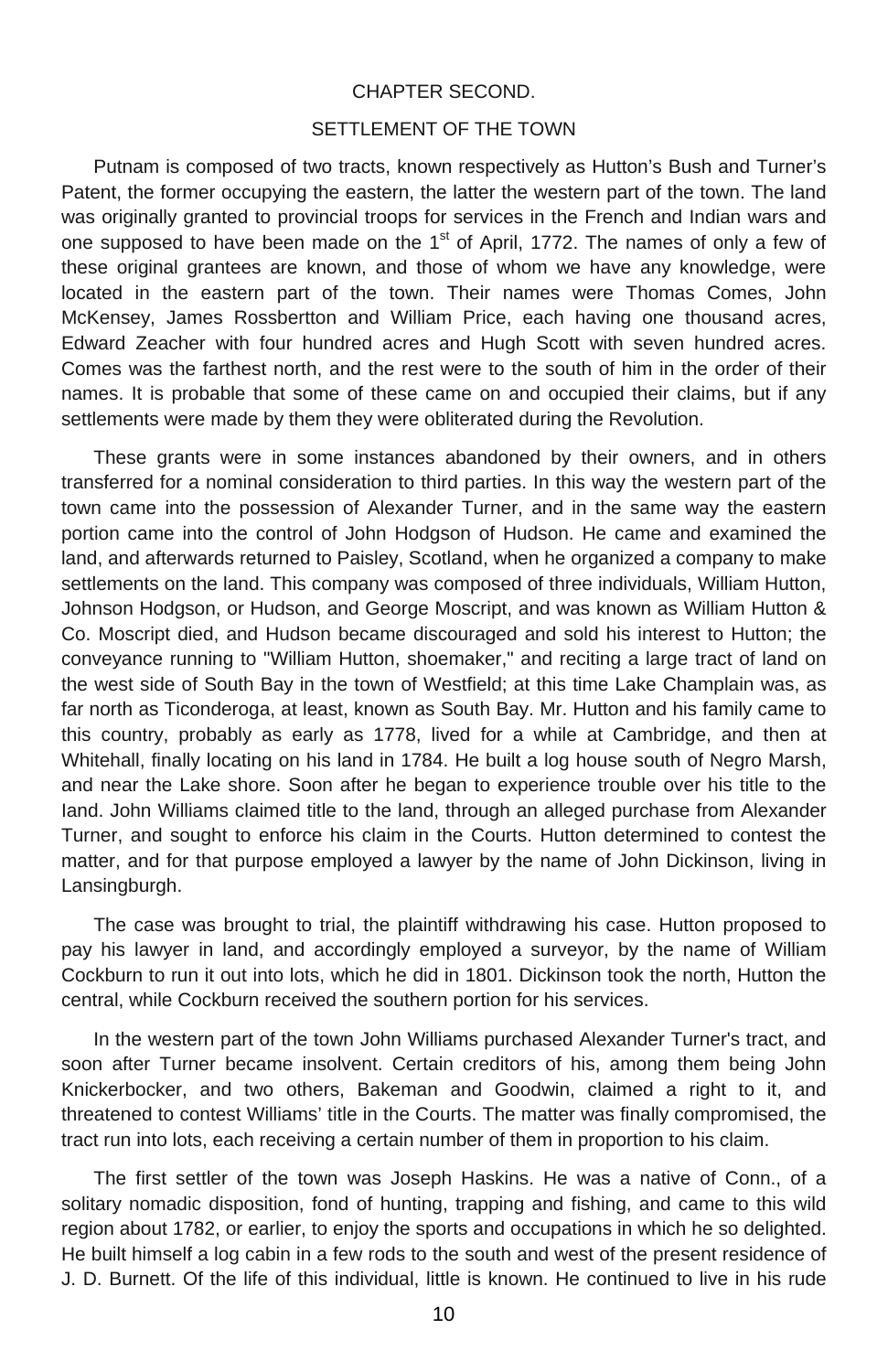cabin in this unbroken wilderness for several years, with no other companions but his dogs and gun. He cultivated a small patch of land, but subsisted principally upon the fruits of the chase. On the arrival of William Hutton, in 1784, Haskins' right to the land was disputed by that gentleman. Haskins claimed title by virtue of a grant from Alexander Turner. About 1787, Hutton gave Haskins a deed to his land consisting of about 700 acres. In 1803 Haskins sold his land to James Burnett and afterwards moved away.

The next settler, and the first permanent one, was William Hutton, who came in 1784, settling on the shore of Lake Champlain. Descendants of his are still living on the same place.

George Easton settled in 1785, just south of William Hutton, a daughter of whom he married. The place, until recently, was owned by P. W. Hutton. His house, a log one, stood near where the present one stands. Descendants of his still live in the town.

Robert Cummings, in 1789, married Hana Hutton, and settled at lot number 19. His first house, a frame one, is still standing. A grandson, James L. Cummings, now lives on the same place.

Alexander Corbett, landed in New York in 1795, and shortly afterwards came to Putnam, settling in the vicinity of the Corners. His house, a log one, stood a few rods west of William Graham's tenement house. His wife Agnes, was a daughter of William Hutton. None of the Corbet name now live in town, save Mrs. Jean (Gourlie) Corbet, and her daughter Belle, the latter being a great great grand-daughter of the original settler by that name. Mrs. Thomas Anderson is also a grand daughter of Alexander Corbet. John Gourlie married a daughter of William Hutton about 1800, and settled on lot 18, which he purchased from his brother-in-law, John Hutton. His house stood near the Lake, and a little north of the present one. A nephew of his, John Gourlie, now lives on the same place.

Alexander McLaughlin settled about 1802. He purchased lots number 43 & 44, consisting of 198¼ acres, of William Cookburn, for \$495.62. His first house stood down in the fields to the north and east of the present one. His son James, still lives on the homestead.

James Burnett settled about 1803, on lot 22 which he purchased from Joseph Haskins. His first house was a frame one and stood a few rods north of the present residence of his grandson, Geo. G. Burnett. John D. Burnett, another grandson lives on a portion of the homestead.

Robert Paterson and Walter Graham settled in the north part of the town in 1803. Graham settled near Lake Champlain, and Paterson about a mile to the west of him. Mr. Graham died in 1807, and afterwards Paterson married his widow. A number of Walter Graham's descendants still live in town, and a grandson of Mr. Paterson's lives on the homestead.

Pelatiah Bugbee settled about 1800, on the place now owned by David Cummings. His house stood at the corner of the roads, just south of the present one. None of his descendants now live in town.

A number others settled prior to 1803, but at what precise time is not known. Their names are as follows, also the places where they settled, and the present occupants of the same.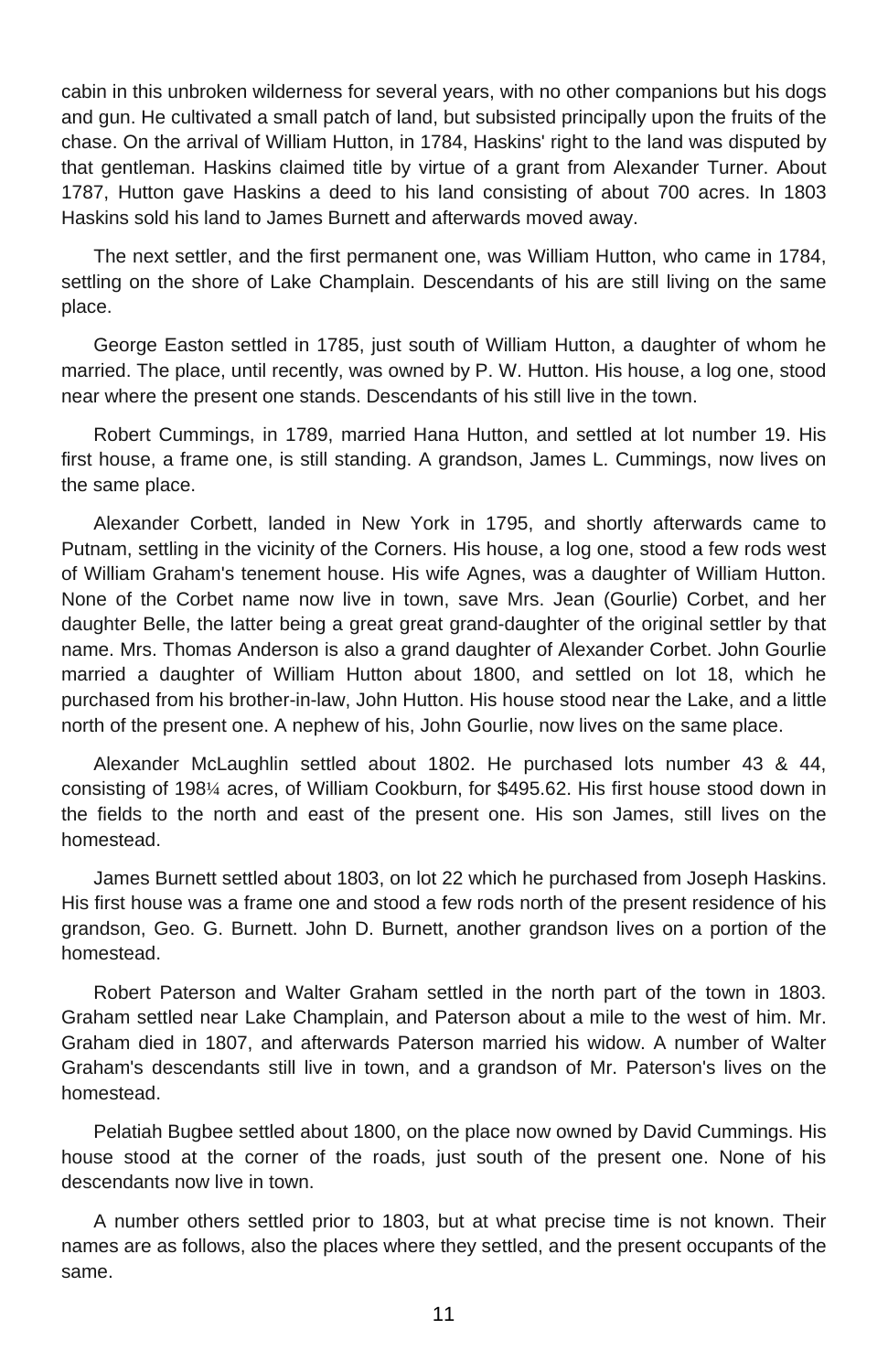George Wiley, on the place now occupied by Geo. W. Thompson; his first house stood on the top of the hill to the east of the present one. A number of his descendants still live in town.

James McArthur, on lot 30, Hutton Bush; his first house stood south of the hollow, and a few rods west of the present road. A grandson, John G. McArthur, lives on the north part of the homestead, and a daughter, Mrs. Elizabeth Maxwell, is still living in the town.

Luther Grant, on the place now owned by Simon Crammond. Fuller on the place now owned by William McLaughlin; his house stood a number of rods to the north and east of the present one. John Robertson on the place now owned by Edgar Ledgerwood. William Jones on the place owned by Mrs. Alice McLaughlin; his house stood near the Lake.

Goodspeed opposite Chipmans Point. For this reason what is now called Gourlie's Point, was for a long time known as Goodspeed's Point. Ephraim Case on the place now owned by John Simpson. He died about 1816, and the place afterwards came into the possession of William Simpson, grandfather of the present occupant. Lemon Bunce on the place now owned by Mrs Agnes Anderson. Josiah Clark in the extreme southern part of the town on the place now occupied by Edwin Peabody. None of the descendants now live in town. Frederick Dedrick on the farm now owned by Ezra Roberts; he probably came as early as 1800. His house stood just north of the present one. A number of his descendants now live in town. A grand-daughter, Mrs. Ezra Roberts, with her husband and children, live on the homestead.

John Hale on Burnt Point, Lake George. Subsequently his son, John Hale, Jr., lived here, after which he moved to the farm now owned by John A. Easton. Several of his grandchildren yet live in town. Luke Welch also settled on the latter place. One of his sons Anthony D. Welch, afterwards lived on the east side of the road, north of James McLaughlin's and later on where the ferry now is, at Putnam Landing. Another son lived across the road, and a little south of the present residence of John Hale. John Butterfield on the place now owned by J.G. Williamson. His son, Nathan, subsequently lived at the same place. Later on various members of the same family lived in the north part of the town, near the present schoolhouse in District No. 2.

Peleg Durphey on the place now occupied by David Easton. He drowned himself in a spring west of his house. Ords B. Johnston on the place where Daniel Williamson use to live, on what is known as the old Williamson place. Subsequently he lived in the north part of the town. George Record or Rickert, on the same place now occupied by Mrs. Charlotte Graham, on the hill. Myron V. Rickert, a great grandson still lives in the town. Aaron Backus on the place now owned by T. W. & David E. Lillie. His house stood near the present one. Descendants of his still live in town. Christopher Burgess on the same place; his house was to the south of the present one. Abiather Odell, and Jonas Odell, on the place now owned by Thomas Lillie, and Warren Odell at Blairs Bay. Asahel Herrington, also where Thomas Lillie now lives. Levi, a brother, on the place now owned by John L. Lillie.

Samuel and Phillip Rogers and Samuel McCarle on the place now owned by James Smith, and Dyer Petty on the place now owned by Mrs. Calistee Cummings.

Prior to 1806, a number of other families settled in town. Their names are as follows, with the where they located, and the names of the present occupants, so far as known.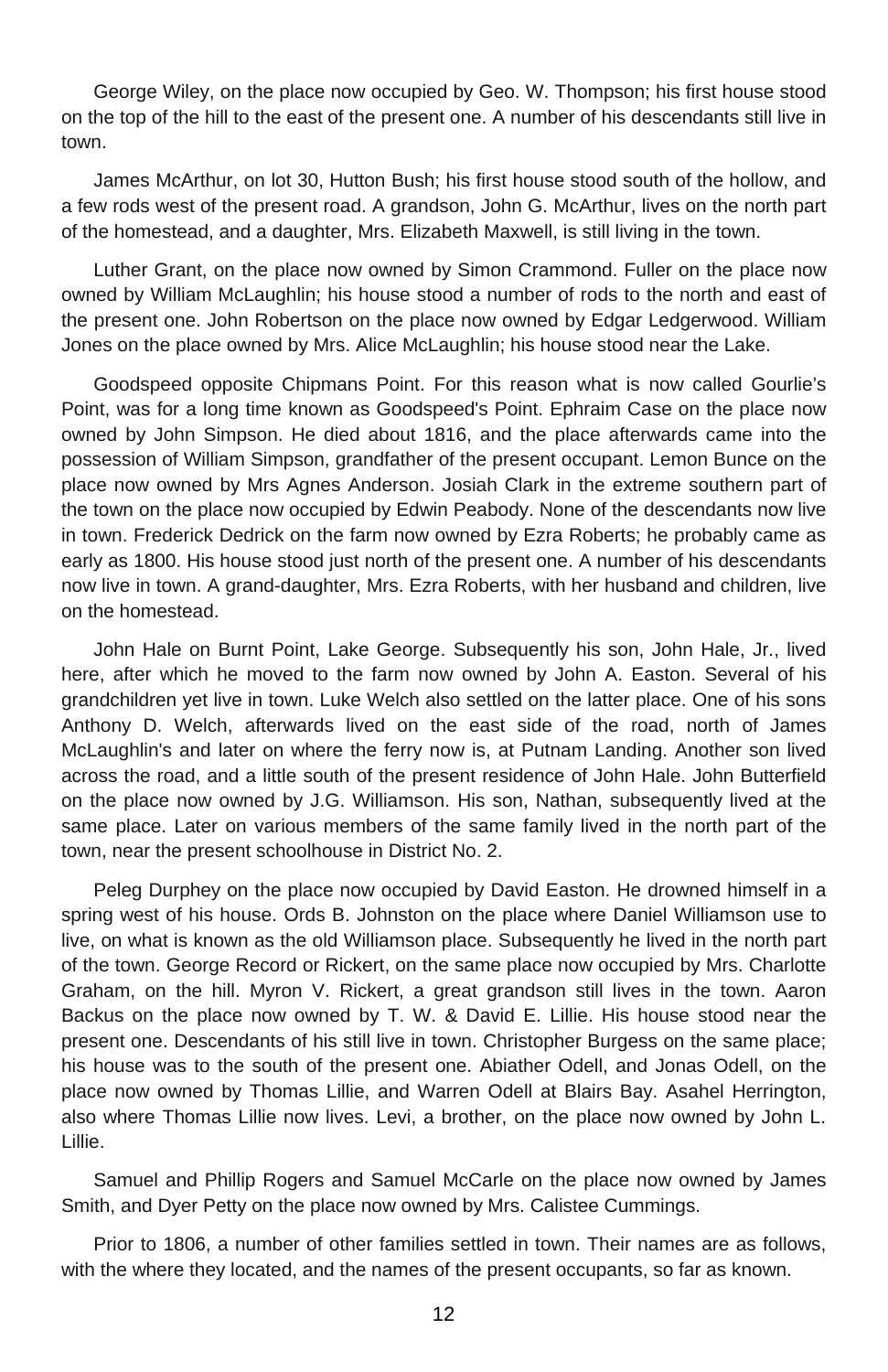William Shiell where E. H. Sears lives. James Moore where J. D. and T. T. Graham now lives; grandchildren of his yet live in town. Obadiah Blake, west of J. G.Williamson's. William Paterson of the old Williamson place. Ludwick Shear, where James Smith now lives, a number of his descendants still live in town. David Williamson north of William M. Cummings, and later on the old Williamson place. John Blair at Blair's Bay. Joseph Wright in the extreme north of the town. William Oakley on the Campbell place. Descendants of these still live in town. Justice Rice on the road to Gull Bay. William and Samuel Woodstock in the Mill Bay district, the former a few rods east of where David Lillie now lives.

A number of other families arrived prior to 1820, and among whom were the following, and the places where they settled.

David Scott on the place lately owned by Daniel Graham. James Crammond on the place now owned by J. A. Wright, and later on the farm now owned by his son Robert W. Crammond. James Lidgerwood at the four Corners, west of James Blair's. Thomas Lillie where his son John L. Lillie now lives. John J. Hennessey on the road to Gull Bay. Robert Maxwell at the Four Corners on "the hill".

In 1803, the town was feebly settled by about thirty eight families, divided into the communities known as Hutton Bush, the South Settlement, and the West or Hill Settlement. Fully nine-tenths of the land remained uncleared, and wild animals abounded. There were no roads in the town, but bridle paths straggled through the forest, from house to house. The latter with the exception of William Hutton's and Robert Cummings' were built of logs, and surrounded by small clearings only. Hunting and fishing formed no small part of the occupation of the people.

By 1806, the number of families had more than doubled. The axe of the sturdy settler had extended the limits of the clearings, and log houses, generally in clusters dotted the hillsides. Rough roads, not unlike modern lumber roads, connected the various parts of the town, but were in many places so narrow that only one horse could go abreast. In this way a road stretched from James Craig's on the north, south and by Joseph Wright's, Walter Graham's, John Gourlie's, Robert Cummings', James Burnett's, and thence keeping to the east of Geo. Wiley's to Corbet's, thence across the valley to McLaughlin's; down to William Shiells, and so on around to Butterfields. Another extended from near Buttersfield to Gull Bay. Still another road extended from James Burnett's to William Hutton's, and thence by Geo. Easton's to Corbet's, a lane running to William Jones'. Commencing at Peletiah Bugbee's, a road extended west to Blair's Bay. A road commenced at the present school house in Distrlct.No. 6 and extended South over the mountains to Bitterfields, and thence south to Josiah Clark's. Another road commenced a little north of the present residence of W. J. Wright, and skirting Mount Defiance and passing Levi and Asahel Herrington's, crossed the road to Blair's Bay, and then extended south past Dyer Perry's, and the Rogers brothers, connecting with the road to Gull Bay. Still another road, or rather a path, extended from James Moore's on Lake Champlain, west by John Robertson's, Ephraim Case's, joining the road leading to Josiah Clark's. Another road run extended from the Prince Taylor's (Black Point) south to the road leading to Blair's Bay.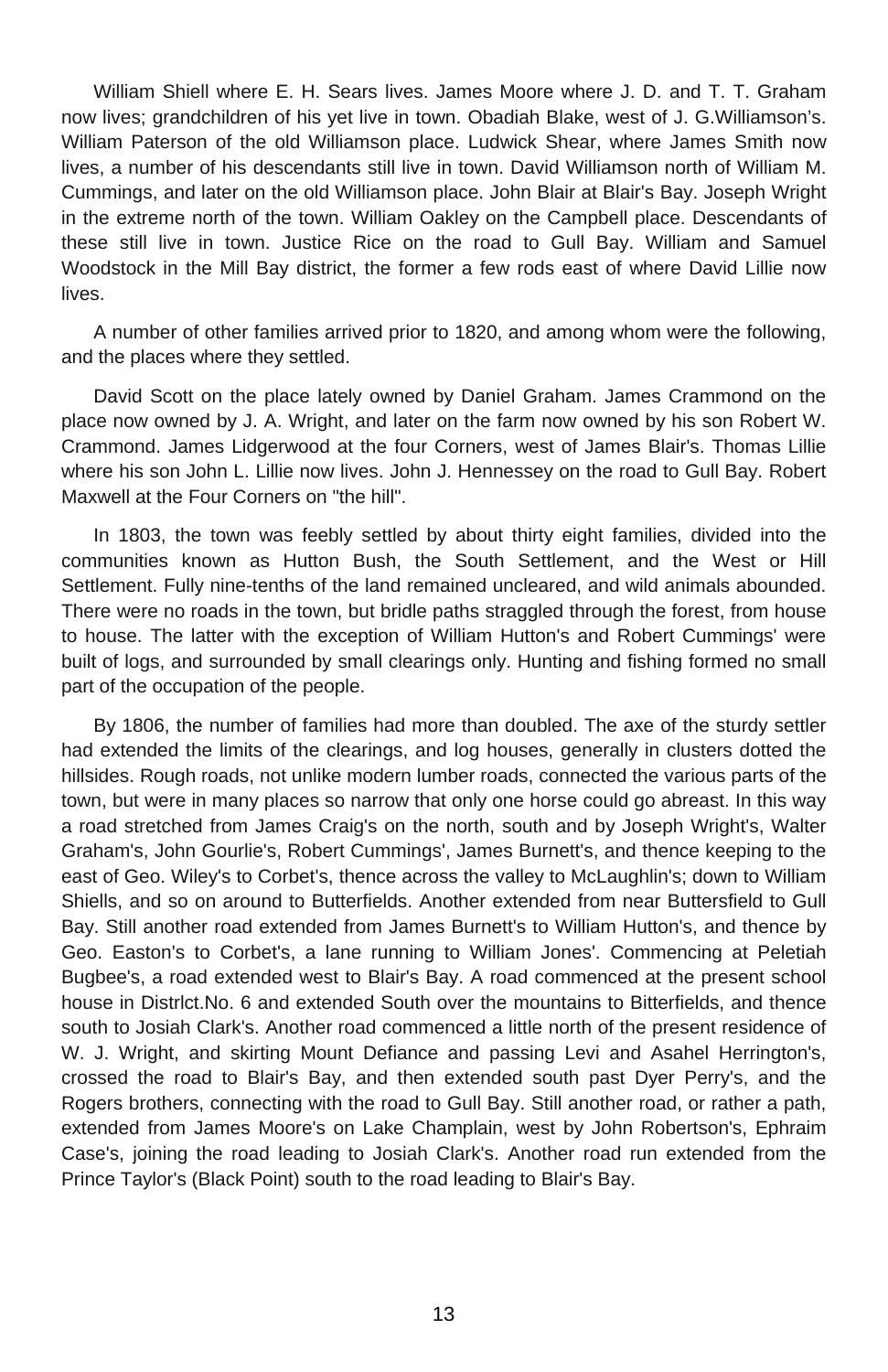## CHAPTER THIRD.

## POLITICAL HISTORY.

Putnam originally formed a part of Westfield, now Fort Ann, and was known as Hutton's Bush. It was organized as a separate town Feb. 28<sup>th</sup>, 1806, and appropriately called Putnam, in honor of General Israel Putnam, many of whose most remarkable military exploits were performed within its boundaries. At this time it included the present town of Dresden, which was set off in 1822.

The first town meeting was held at the residence of James Burnett, Esq., on the  $4<sup>th</sup>$  day of April, 1806. Not to exceed twenty voters were present on that occasion. The following is verbatim of the meeting as recorded in the Town Book.

"Putnam." April 4<sup>th</sup> 1806.

The freeholders and inhabitants of the town of Putnam, met at the house of James Burnett to hold their first town meeting, and chose James Burnett moderator, proceeded to business as follows: Viz. Voted that all aliens and them that are not free holders, shall hold office is voted in.

Chose John Gourly, Supervisor George Willey, Clk. Assessors. Robert Cummings, Levi Herrington, John Butterfield, Commissioner of Highways. William Hutton, Junior, Levi Herrington, Pelutiah Bugby, Junior. Overseers of the Poor. Levi Herrington George Easton Constabels. Peter Hutton Levi Herrington Collector. Peter Hutton. Overseers of Highways. 1. Robert Paterson 2. Robert Cummings 3. William Hutton, Jun. 4. George Record 5. George Easton 6. Alexander Corbet 7. John Butterfield 8. Frederick Didrick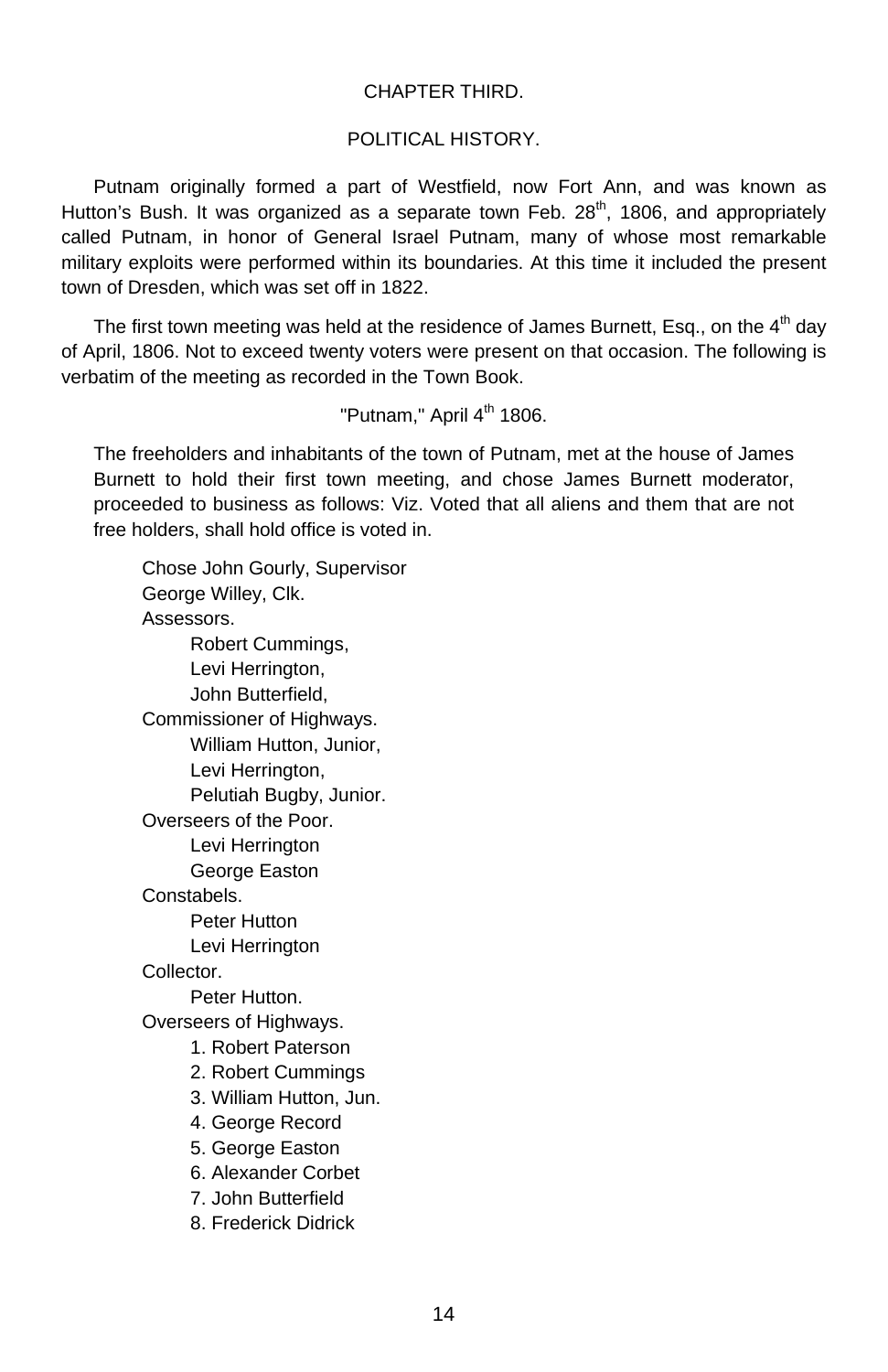Fence Viewers. Samuel Rogers Pelutiah Bugby Senior Obadiah Bleak George Easton Pound Keepers James Burnett Levi Herrington Nathen Butterfield George Easton

Horses is not to run on the commons. A horse above two years old found out of an incloser the owner is fineable of twelve dollars and fifty cents. Rams is not to run from the first of September till the tenth of November or the owner will be fined of two dollars.

Hogs not Commoners.

By order of the Commissioners every person is to work two days on the road from Mr. Clarks to Walch hollow. Next town meeting to be held at the house of George Willey.

The Commissioners divided the town into Districts at there meeting as follows.

# District No.1

Beginning near James Crages thence south to John Gourleys north line.

# District No.2

Beginning at John Gourleys north line thence south to Mr. Bugbys north line. The alterations made by the commissioners the  $21<sup>st</sup>$  day of April, 1807, that this district is to extend north to Mrs. Graham's house

# District No. 3

Beginning at Mr. Buckbys north line thence to the house of William Hutton.

# District No. 4

Beginning at George Eastons thence to the northeast corner of Alex. Corbets field thence from the west end of Alex Corbets lane to the west end of James Burnetts lane.

# District No.5

Beginning at the northeast end of Alex Corbets field thence Mr. Shills.

# District No.6

Beginning at the mill bay thence to Nathan Butterfield.

# District No.7

Beginning at Nathan Butterfields thence to Josiah Clarks.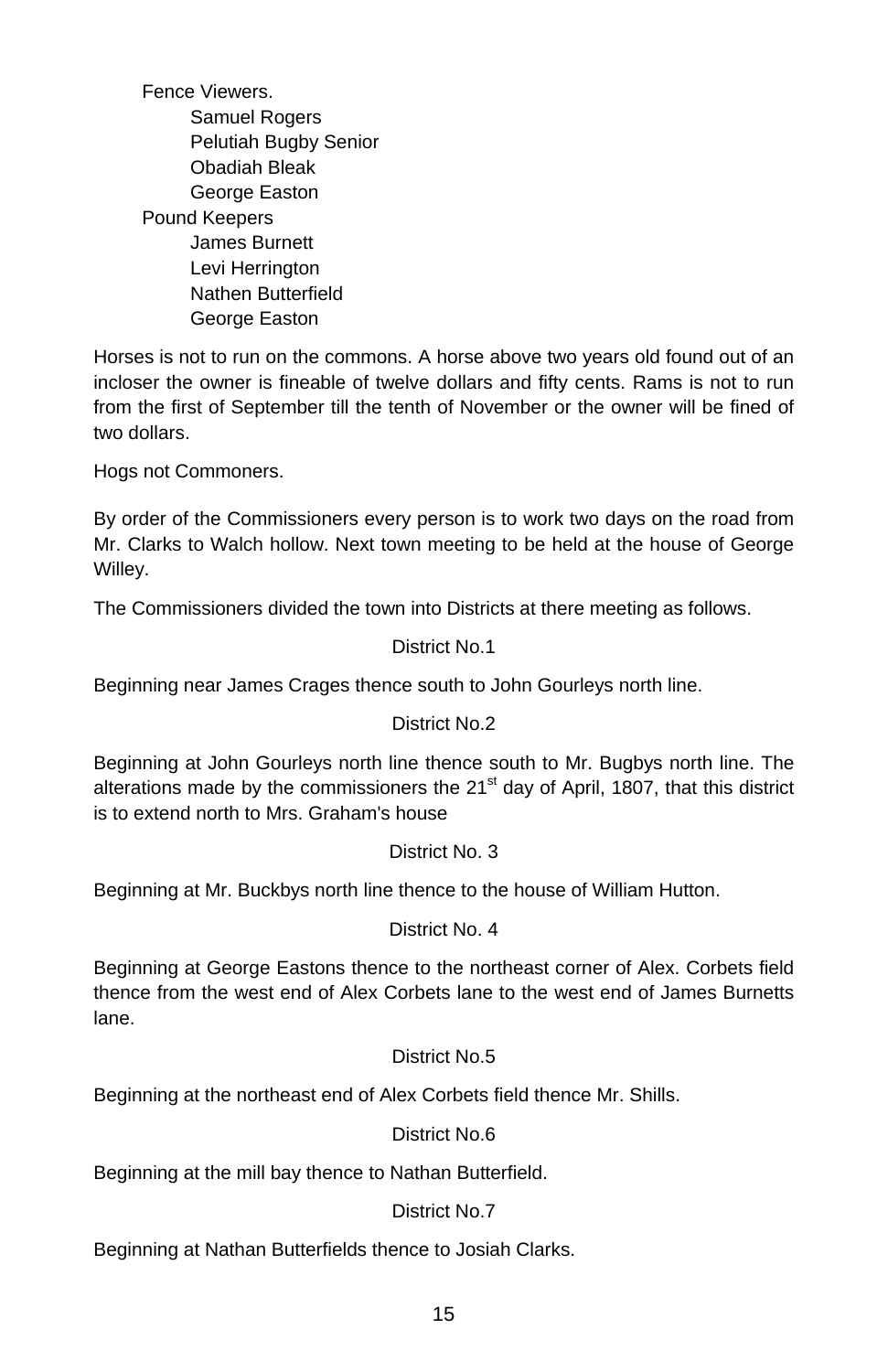# District No. 8

Beginning at John Blairs thence to Mr. Bugbys.

## District No.9

Beginning to the west of Levi Herrington barn thence to the top of the hill south of Mr. Shears.

# District No. 10

Beginning at Gull Bay thence to Obadiah Bleaks.

# District No. 11

Beginning at Amons Hiscock thence to the road south of Mr. Clarks thence north to said Clarks.

# District No. 12

Beginning at or near the house Cyrlies Nealson, near Lake George thence south to the house of Judathen Dickson and from the Issac Lymon eastwardly to the main path.

Overseers of Highways Levi Herrington Timothy Rice Amos Hescock

Appointed by the commissioners of highways. The proceeding of the town of Putnam of the year past was recorded by me George Willey Clk.

The next town meeting was held at the residence of George Willey on the  $1<sup>st</sup>$  Tuesday of April, 1807. At the meeting it was voted to build a pound on the north line of Alex Corbet's farm. The work was to be under the supervisions of the supervisor, and was to be completed by the first of June following. A bounty of \$5.00 was also voted for each wolf taken and killed in the town.

At the town meeting of 1810, a bounty of fifty cents was voted for every crow killed between the first of May and the last of June. Esquire Burnet was designated as the person to receive crow scalps. At the same meeting the bounty for wolfs was raised to ten dollars. In 1811 a bounty of two cents was voted for each black bird killed between the first of May and the last of June.

John Gourlie, James Burnet, John Butterfield and John Graham were designated as the persons to receive black bird heads, and also crow scalps. The next year a bounty of fifty cents was voted for fox skins, and a set of measures were purchased for the use of the town. In 1813, it was voted that the School Commissioners of the town receive seventy-five cents per day for their services. In 1814 the bounty for wolves was raised to twenty-five dollars. In 1815 the supervisor was instructed to purchase a compass and chain for the use of the town, and seventeen dollars was voted for that purpose. In 1818 a vote was taken on the question of dividing the town, and a majority were found to be in favor of it.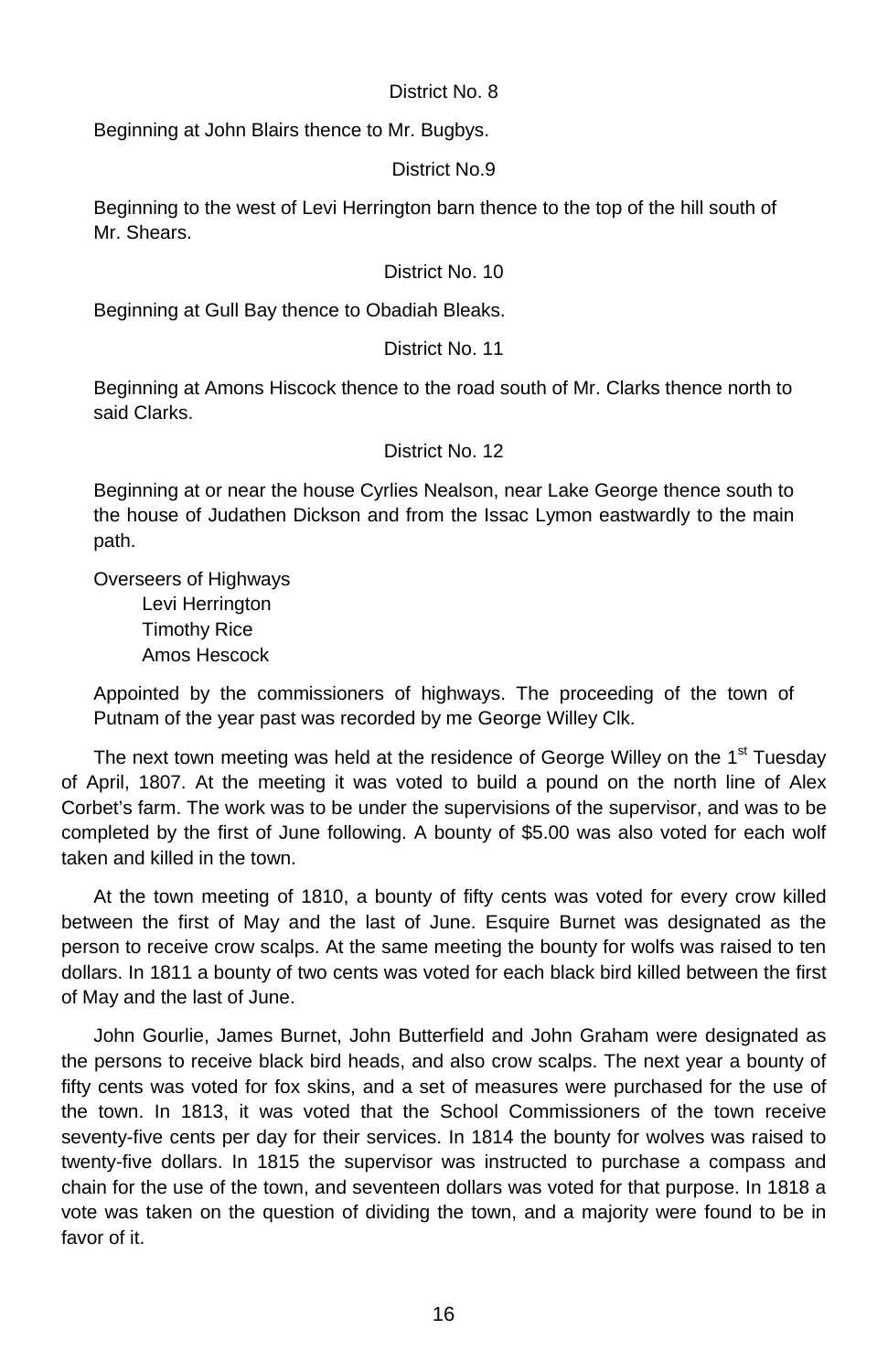Prior to the organization of the town, the voters of Hutton's Bush assembled at the Tavern on Negro Point, and voted by the uplifted hand; at the various elections, the vote was carried by a certain person by boat to Whitehall, and thence to the Westfield Settlement.

The following constitutes the greater part of the civil list of the towns from its organization to the present time, as taken from the town records.

**SUPERVISOR** 1806 John Gourley 1807 "<br>1808 " "  $1808$  " " 1809 1810 " " 1811 James Burnett 1812 " " 1813 Robert Cummings 1814 " " 1815 " " 1816 Alexander McLaughlin 1817 " " 1818 David Congdon 1819 " " 1820 Alexander McLaughlin 1821 David Congdon 1822 Peter Hutton 1823 " " 1824 " " 1825 " " 1826 Robert Easton  $1827$  " 1828 " "<br>1829 " " 1829 1830 Alexander McLaughlin 1831 Alexander Robertson  $1832$  " " 1833 1834 " " 1835 Andrew Meiklejohn 1836 Robert Wright 1837 Alexander Robertson 1838 James Blair 1839 " " 1840 William Hutton 1841 " " 1842 William G. Corbet 1843 " " 1844 John Wright TOWN CLERK George Willey " " " " " " " " " " " " " " " " " " " "  $" " " "$ Freeman Clark " " George Willey Anthony D. Welch George Willey " " Abel Comstock " " Alexander Robertson " " " " George Willey " " " " Daniel Williamson " " James Blair George Willey " " " "  $" " " " "$ William Hutton George Willey " "  $\mathbf{u} = \mathbf{u}$ William M. Wiley William E. Woodstock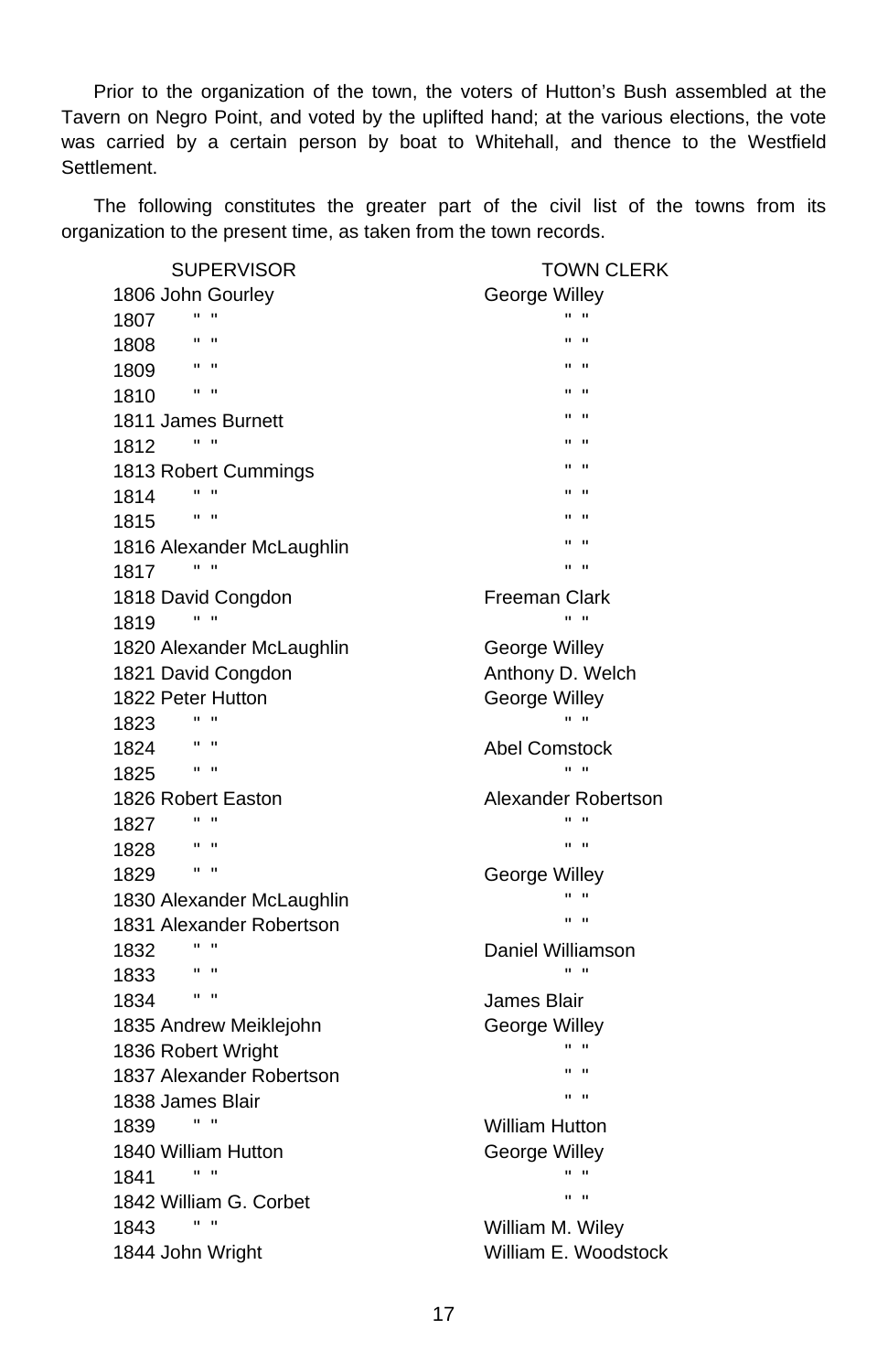SUPERVISOR. 1845 " " 1846 John Backno 1847 Alexander Wiley 1848 " " 1849 William G. Corbett 1850 Robert Paterson 1851 " " 1852 D. Williamson, Jr. 1853 " " 1854 James McLaughlin 1855 " " 1856 John Gourley 1857 " " 1858 James Ledgerwood 1859 " " 1860 Henry Belden 1861 " " 1862 A. G. Meiklejohn 1863 " " 1864 Anthony Anderson 1865 " " 1866 William McArthur 1867 " " 1868 Arnold Hulett 1869 " " 1870 Thomas Lilly 1871 " " 1872 William McArthur 1873 " " 1874 William McArthur, died 1874 Thomas Ledgerwood, vacancy 1875 Robert P. Graham 1876 " " 1877 Henry D. Easton 1878 " " 1879 William Graham 1880 " " 1881 Nathaniel King, resigned 1881 George W. Thompson, vacancy 1882 " " 1883 " " 1884 " " 1885 James Blair 1886 " " TOWN CLERK Wil!iam G. Corbet " " " " James Burnett James McLaughlin " " Wil!iam G. Corbet " " " " " " George Easton D. Williamson, Jr. " " James McLaughlin D. Williamson, Jr. " " " " Alex. C. Thompson. D. Williamson, Jr.  $\mathbf{u}=\mathbf{u}$  $" " " " " "$ William McLaughlin, Jr. D. Williamson, Jr. Charles W. Williamson " " " " " " " " " " " " " " " " " " " " " " " " " " " " " " " "  $\mathbf{u} = \mathbf{u}$ D.A. Higgins " " F. M. Dedrick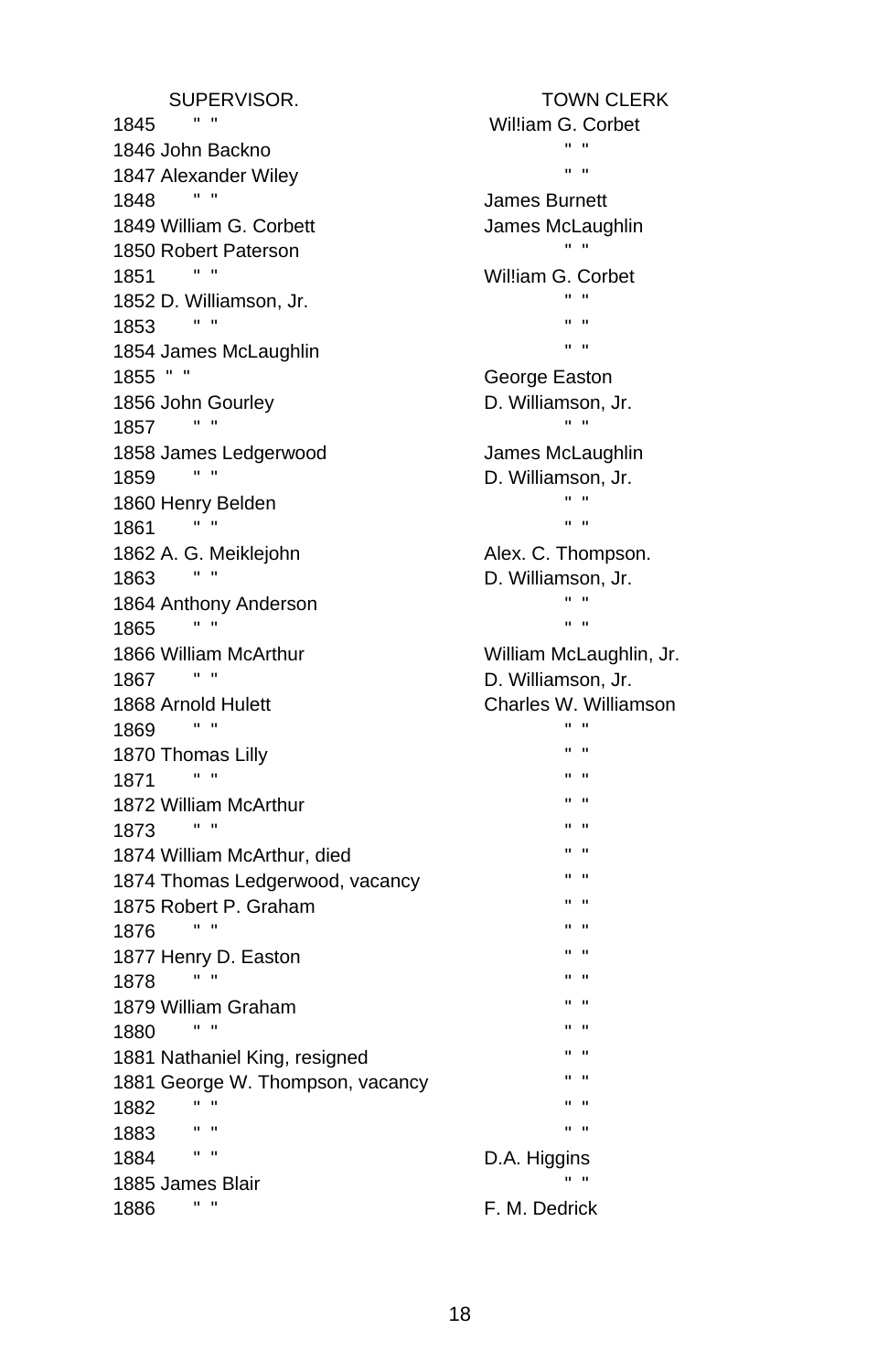COLLECTOR 1806 Peter Hutton 1807 " " 1808 " " 1809 " " 1810 " " 1811 James Easton 1812 William Corbet 1813 Freeman Clark 1814 " " 1815 William Cummings 1816 Arthur D. Welch 1817 Peter Hutton 1818 " " 1819 William Patterson 1820 Josiah Clark, Jr. 1821 Walter Benjamin 1822 " " 1823 " " 1824 Alex. Robertson 1825 " " 1826 Samuel J. Woodstock 1827 John L. Hiscock 1828 " " 1829 " " 1830 Silas Beecher 1831 George Easton  $1832$  " " 1833 1834 David Williamson 1835 D. Williamson, Jr. 1836 " " 1837 " " 1838 Abram Shear. 1839 Andrew Williamson 1840 " " 1841 William E. Woodstock 1842 William M. Wiley

COLLECTOR 1843 D. Williamson, Jr. 1844 " " 1845 " " 1846 Robert C. Wright 1847 D. Williamson Jr. 1848 " " 1849 Robert Williamson 1850 " " 1851 George E. Meiklejohn. 1852 1853 John McLaughlin 1854 " " 1855 Thomas B. Wright 1856 John McLaughlin 1857 Anthony Anderson 1858 " " 1859 Thos. W. Cummings 1860 W. M. Cummings 1861 " " 1862 Elburtore Spaulding 1863 " " 1864 " " 1865 Thos. B. Cummings 1866 John S. Cummings 1867 Albert Smith 1869 William J. Wright 1869 George G. Burnett 1870 John G. Burnett 1871 John Best, Jr. 1872 " " 1873 Dan'l Williamson 1874 Erastus H. Sears. 1875 William McLaughlin 1876 " " 1877 James E. Hutton. 1878 " "

# COMMISSIONERS OF HIGHWAYS

1806 Wm. Hutton, Jr., Levi Herington, Pelatiah Bugby, Jr. 1807 James Easton, Isaac Limmon, Ephraim Case, died, Robert Cummings, vacancy 1808 Prince Taylor, Wm. Jones, Ludwick Shear. 1809 Robert Cummings, James Easton, Peter Hutton. 1810 Freeman Clark, David D. Johnston, Robert Cummings. 1811 John Gourly, Robert Cummings, Justice Rice. 1812 Wm. Woodstock, Justice Rice, Peter Hutton.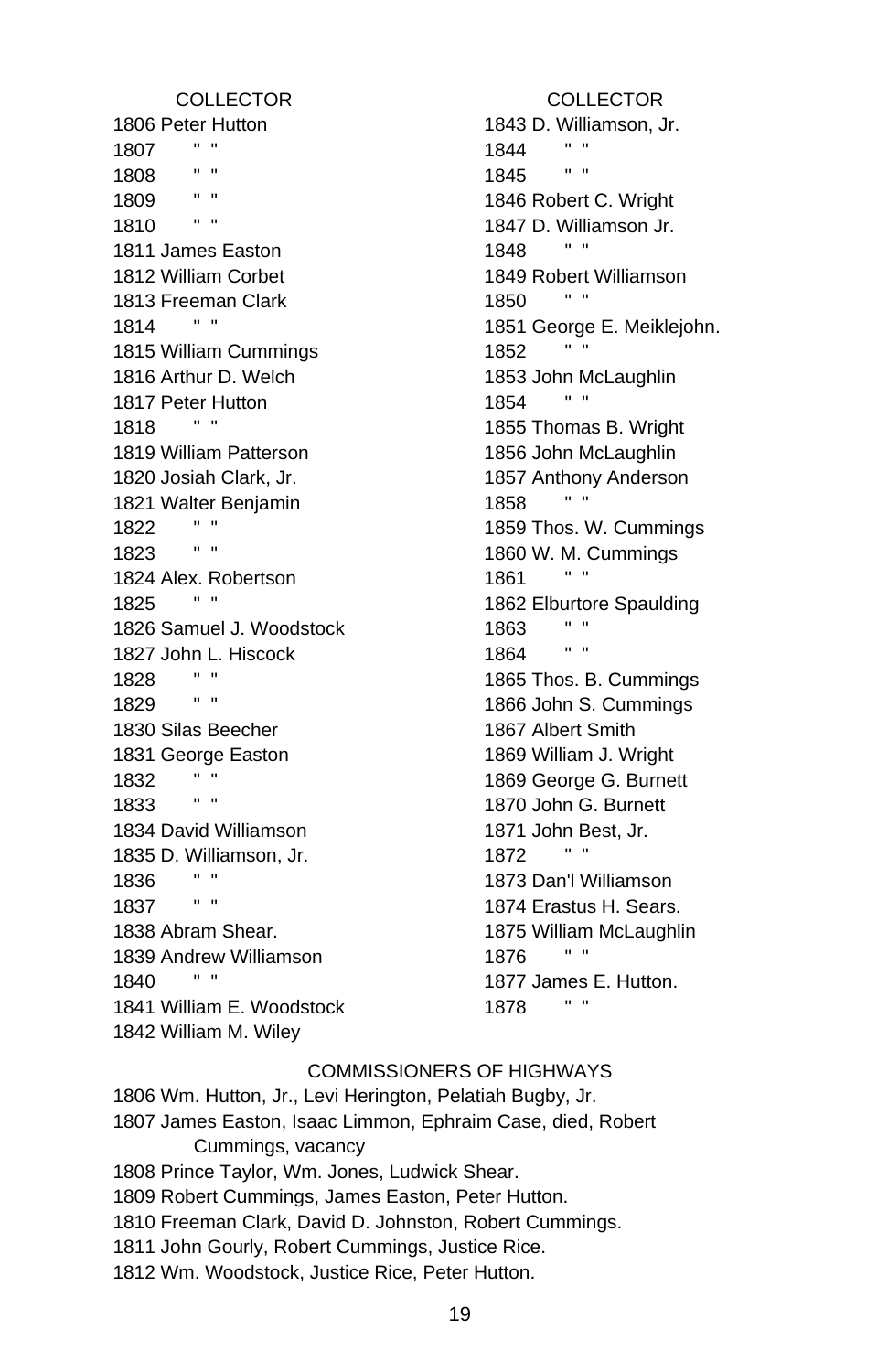## COMMISSIONERS OF HIGHWAYS

1813 Justice Rice, Alexander McLachlan, Wm. Woodstock 1814 Alex. McLachlan, Wm. Woodstock, Robert Shiell. 1815 James Easton, Wm. Woodstock, Alex. McLachlan. 1816 Wm. Butterfield, James Blair, Cephas Nelson. 1817 Albert Easton, Wm. Woodstock, Wm. Corbet. 1818 Peter Hutton, James Blair, Doty Allen. 1819 James Blair, Abraham Clemans, John Backers. 1820 Doty Allen, John Backers, James Burnett. 1821 Elnathan Benjamin, John Backers, John C. Burgew. 1822 Robert Easton, Winas Davis, Abraham Clemans. 1823 Robert Easton 1824 " " 1825 James Graham, Robert Easton. 1826 Thomas Cummings, John Backers. 1827 John Backers, Wm. Corbet, Thomas Cummings. 1828 James Graham, David Beecher, John Easton. 1829 Jo hn Backers, James Blair, John Easton. 1830 John Backers, Peter Hutton, D. Beecher. 1831 Robert Wright, Peter Hutton, John Easton 1832 D. Beecher, A. Smith, William Cummings. 1833 " " " " " " 1834 Wm. Cummings, Robert Paterson, Jr., Wm. Hutton. 1835 John Easton, Wm. Cummings, Wm. Hutton. 1836 James Easton, John Easton, Wm. Hutton. 1837 James Easton, James Blair, Wm. Hutton. 1838 John Easton, Wm. Cummings, John Backers. 1839 Johnathan Blair, " " , George Easton. 1840 John Wright, Robert Simpson, Simon Crammond. 1841 James Ledgerwood, John Easton, William Graham. 1842 George Easton, James Blair, 1843 Jas. Ledgerwood, R. Wright, Wm. Hutton. 1844 R. Paterson, Jr., Jas. Ledgerwood, Geo. Burnett. 1845 John Easton, " " , T. T. Graham. 1846 W. Lillie, " " , John Easton. 1847 Peter Meiklejohn 1848 Henry Dedrick 1849 Wm. Cummings 1850 Wm. Lillie. 1851 Volney Rice 1852 R. McArthur 1853 Jas. Shear 1854 Thos. Ledgerwood. 1855 A. G. Meiklejohn 1856 Thos. Lillie 1857 Robt. Williamson 1858 John Anderson 1859 Thos. Lillie 1860 R.W. Hutton 1861 H. D. Easton 1862 James Shear 1863 P.W. Hutton 1864 J. A. Ledgewood 1865 R. W. Crammond 1866 Thos. Ledgerwood 1867 Thos. W. Cummings 1868 R. W. Crammond 1869 Thos. Ledgerwood 1870 T. W. Cummings 1871 W. J. Wright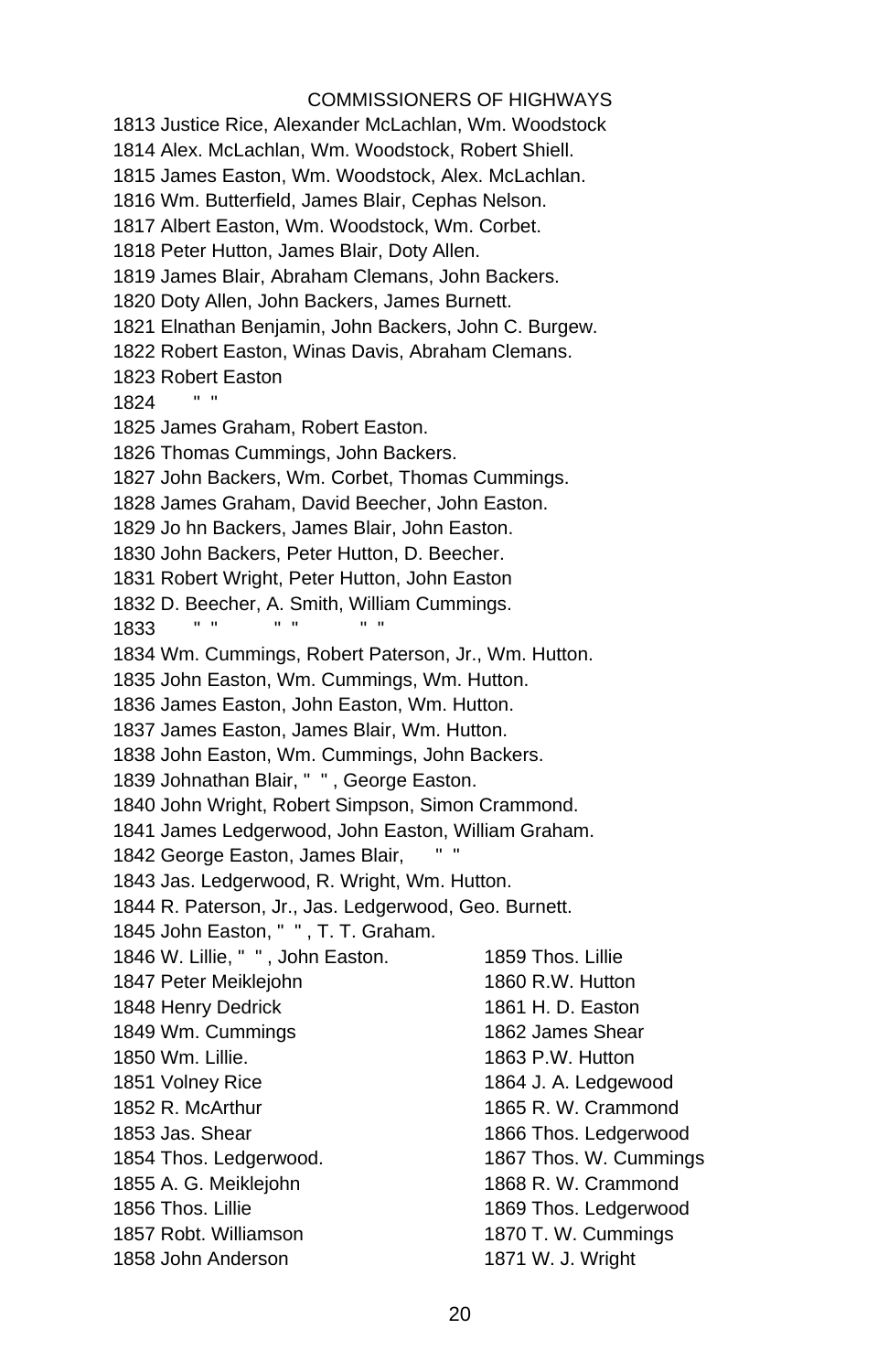## COMMISSIONERS OF HIGHWAYS

1872 Nathaniel King 1873 G. G. Burnett 1874 Johnathan Shear 1875 " " 1876 G. G. Burnett 1877 T. G. Maxwell 1878 Ezra Roberts 1879 W. M. Cummings

1880 " " 1881 W. M. Cummings 1882 P. W. Hutton 1883 James Shear 1884 John Lillie 1885 D. E. Higgins 1886 D. E. Higgins 1887 " "

## ASSESSORS.

1806 Robert Cummings, Levi Herington, John Butterfield. 1807 " ", Peter Hutton, James Burnett. 1808 " ", " ", " " 1809 " ", " ", " " 1810 " ", Wm. Woodstock, " " 1811 Peter Hutton, Wm. Woodstock, Alex McLachlan 1812 " ", Robert Easton, " " 1813 Abraham Clemons, Robert Paterson, " " 1814 John Gourly, Wm. Woodstock, Freeman Clark 1815 Alex. McLachlan, James Burnett, Wm. Paterson. 1816 Robert Cummings, " ", Joseph Coburn 1817 " ", " ", Robert Shiell 1818 " ", " ", James Easton 1819 Wm. Paterson, Elnathan Benjamin, Jas. Blair 1820 Robt. Cummings, Doty Allen, Palmer Blaut 1821 Jas. Burnett, Elnathan Benjamin, Jas. Blair 1822 Robt. Cummings, " ", Palmer Blaut 1823 " ", James Burnett, Alex. McLachlan 1824 " ", " ", " " 1825 David Congdon, John Gourly 1826 Robert Paterson, Robt. Cummings 1827 Anthony D. Welch, John Blair, Robert Shields 1828 " ", Robert Paterson, Jas. Blair 1829 " ", " ", Able Comstock 1830 A. Meiklejohn, Robt. Paterson, Jas. Crommond 1831 Jas. Blair, Jas. Cummings, John Backers 1832 " ", " ", " " 1833 Jas. Blair, Thos. Cummings, Jas. Backers 1834 D. Williamson, Jas. Cummings, Alex. McLachlan 1835 Robert Easton, Robt. Paterson, Jas. Blair 1836 Adam Darling, " ", Wm. McLachlan 1837 Wm. Cummings, Jas. Crammond, A. D. Welch 1838 John Backers, Alex. Wiley, Jas. Cummings 1839 " ", Robt. Paterson, " " 1840 " ", Jas. Crammond, Robt. Paterson, Jr.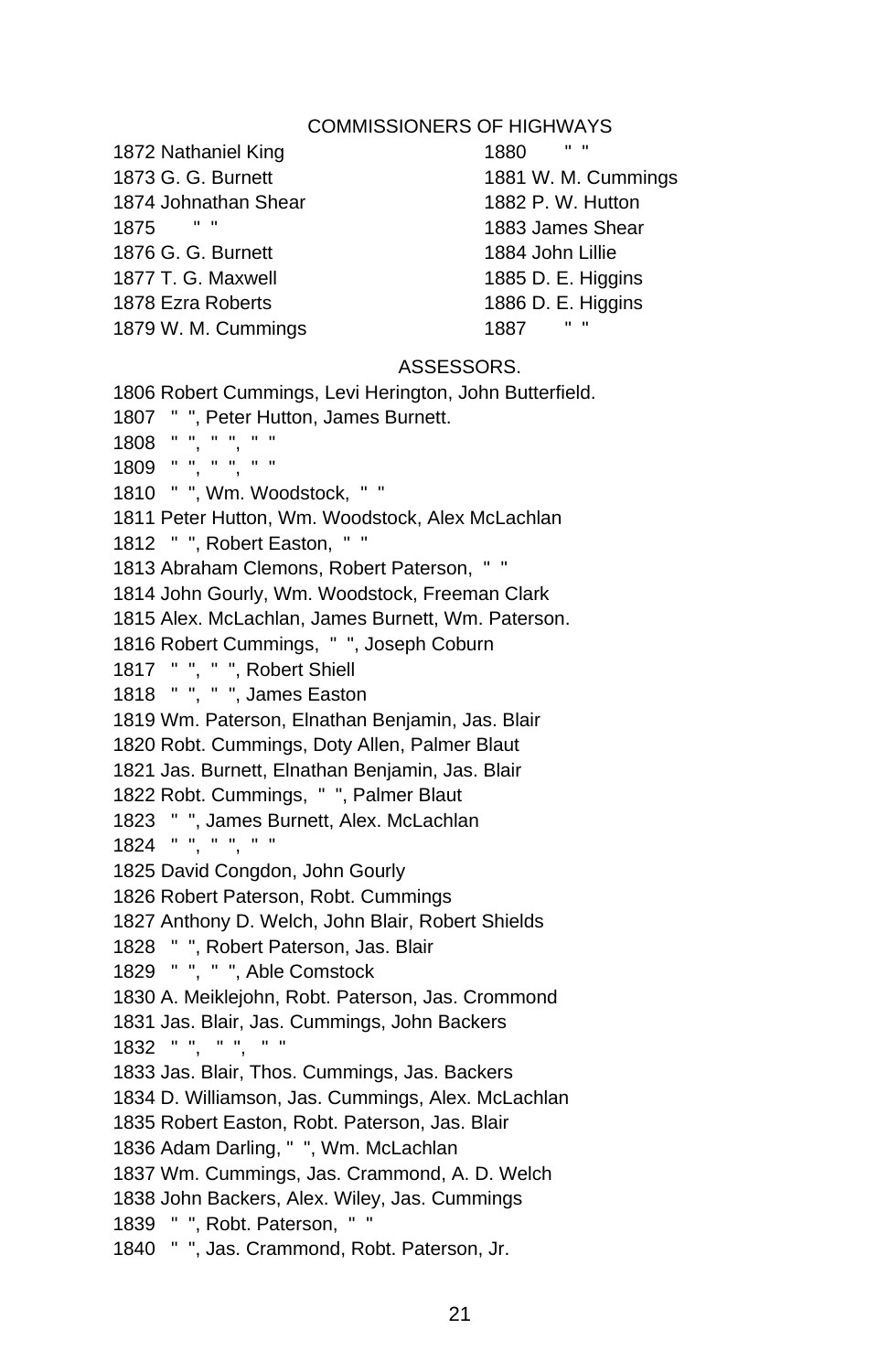## ASSESSORS.

1841 " ", T. T. Graham, Jas. Blair 1842 Jas. Backers, Alex. Wiley, Jas. Cummings 1843 John Wright, Alex. Robertson, Jas. Crammond 1844 Wm. Hutton, Robt. Wright, Jas. Cummings 1845 " ", Robert Easton, Robt. Paterson, Jr. 1846 J. A. Ledgerwood, Jas. Cummings, Robt. Paterson 1847 Robt. Easton 1848 William Hutton 1849 John Wright 1850 T. T. Graham 1851 Jas. Blair 1852 Robt. Paterson, Jr. 1853 A. Hulett 1854 Wm. Lillie 1855 Robt..Hutton 1856 Robt. Simpson 1857 Geo. Burnett, resigned 1857 Jas. Cummings, vacancy 1858 Jas. Shear 1859 David Lillie 1860 John Gourlie 1861 T. B. Maxwell 1862 Wm. M. Easton 1863 G. W. Thompson 1864 John Gourlie 1865 J. L. Lillie 1866 H. D. Easton 1867 Wm. Graham 1868 John Gourlie 1871 Wm. M. Cummings 1872 Jas. M. Blair 1873 Thos. Ledgerwood 1874 Wm. M. Cummings 1875 1876 J. A. Easton 1877 W. J. Wright 1878 John Lillie 1879 John Easton 1880 Wm. McLaughlin 1881 J.M. Blair 1882 D. C. Easton 1883 Wm. McLaughlin 1884 Johnathan Shear 1885 D. C. Easton 1886 David Cummings 1887 " "

## JUSTICES OF THE PEACE

1806 James Burnett 1807 " " 1808 " " 1809 Pelatiah Bugbee  $1810$  " " 1811 1812 " " 1814 Alex. McLachlan 1815 James Burnett, Freeman Clark, Levi Herrington 1816 Alanson Clark, Wm. Butterfield 1818 Jas. Burnett, Wm. Butterfield 1819 David Congdon 1820 Alex. McLachlan 1821 Jas. Burnett

1821 Alex. McLachlan, Robert Easton 1827 Alex. McLachlan, Robert Easton, James Blair, Anthony D. Welch 1828 Able Comstock 1829 Robt. Easton 1830 Jas. Blair 1831 Anthony D. Welch 1832 Able Comstock 1833 Alex. McLachlan 1834 Jas. Blair, Robt. Wright 1835 Anthony D. Welch, Andrew Meiklejohn 1836 Geo. Wiley 1837 Jas. Cummings 1838 Alex. Wiley, Jasper Shear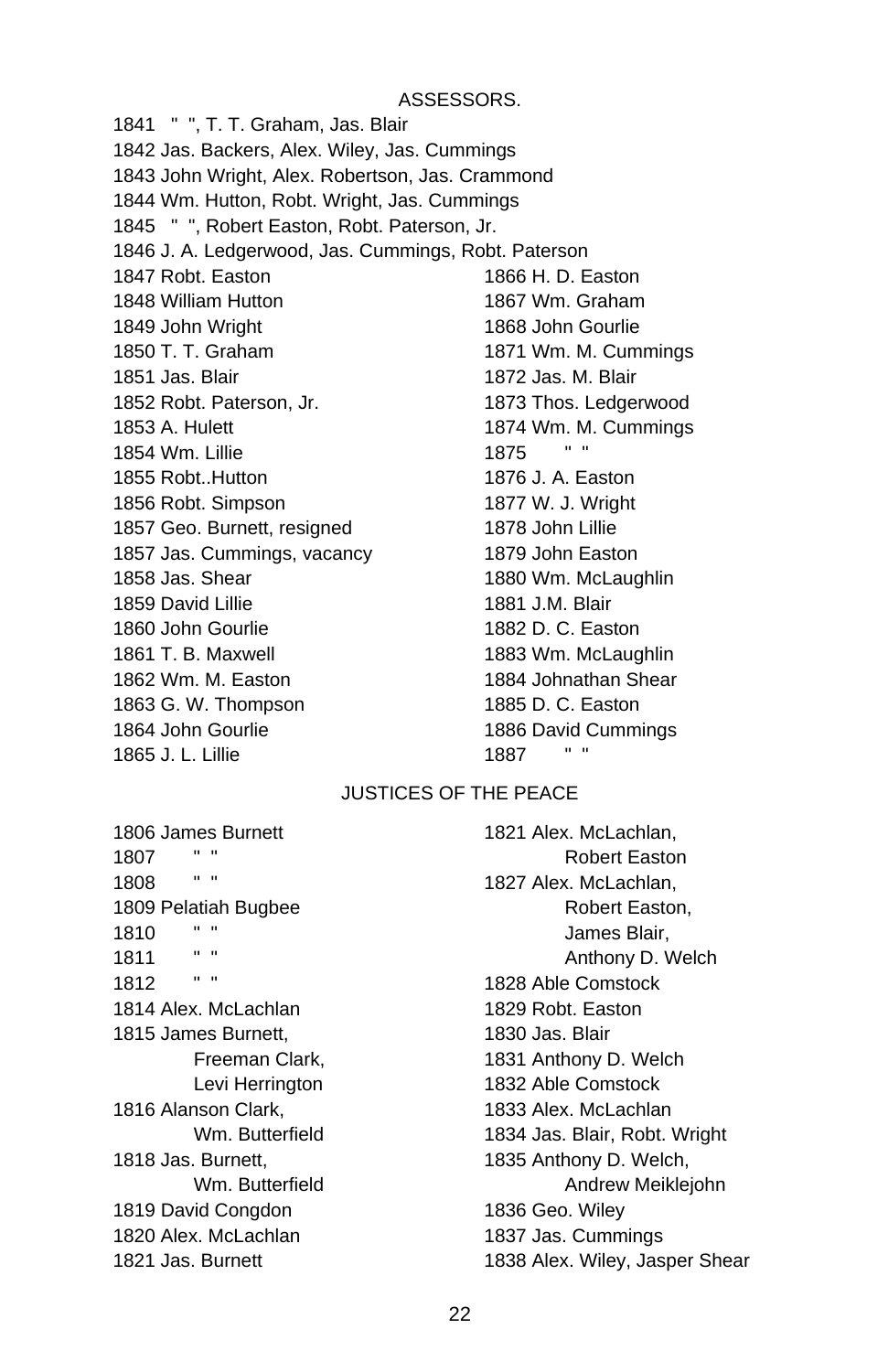# JUSTICES OF THE PEACE

1839 Robt. Paterson, Jr. 1840-41 Alex. Robertson 1842 Jas. Blair, Dan'l McLaughlin 1843 Wm. Hutton 1844 Alex. Robertson, Jasper Shear, V. 1845 Alex. Wiley 1846 Jas. Blair 1847 Wm. Hutton 1848 Robt. Paterson, Jr. 1849 Alex. Wiley 1850 James Blair, Wm. McArthur, V. 1851 Wm. Hutton 1852 Gustave A. Goodwich 1853 Wm. McArthur 1854 John Wright 1855 W. McLaughlin 1856 Gustave A. Goodrich 1857 Wm. McArthur 1858 John Wright 1859 Wm. G. Corbet 1860 Gustave A. Goodrich, Arnold Hulett, V. 1861 Robt. R. Hutton, Wm. Graham, V. 1862 Thos. Lillie

1863 A. Hulett 1864 Wm. McArthur 1865 Wm. G. Corbett 1866 Thos. Lillie 1867 A. Hulett 1868 Wm. McArthur, Jas. Shear, V. 1869 Thos. Ledgerwood 1870 Thos. Lillie, Wm. Hutton, V. 1871 Ezra Roberts 1872 A. Hulett 1873 Wm. Hutton 1874 Thos. Lillie 1875 David L. Butler 1876 A. Hulett 1877 Wm. Hutton 1878 H. D. Easton 1879 Thos. Lillie 1880 A. Hulett 1881 Thomas W. McArthur 1882 Wm. Graham 1883 S. W. Crammond 1884 Ezra Roberts 1885 Thos. Lillie 1886 G. G. Burnett 1887

Up to 1821, Justices of the Peace were appointed by the Governor, and confirmed by the Senate. From 1812 *[sic; probably 1822]* to 1827, the appointing power was vested in the Board of Supervisors, and Court of Common Pleas of the several counties, but no record of those appointed during the latter period was kept. In 1827, the office was made elective, which it has continued to be to the present time.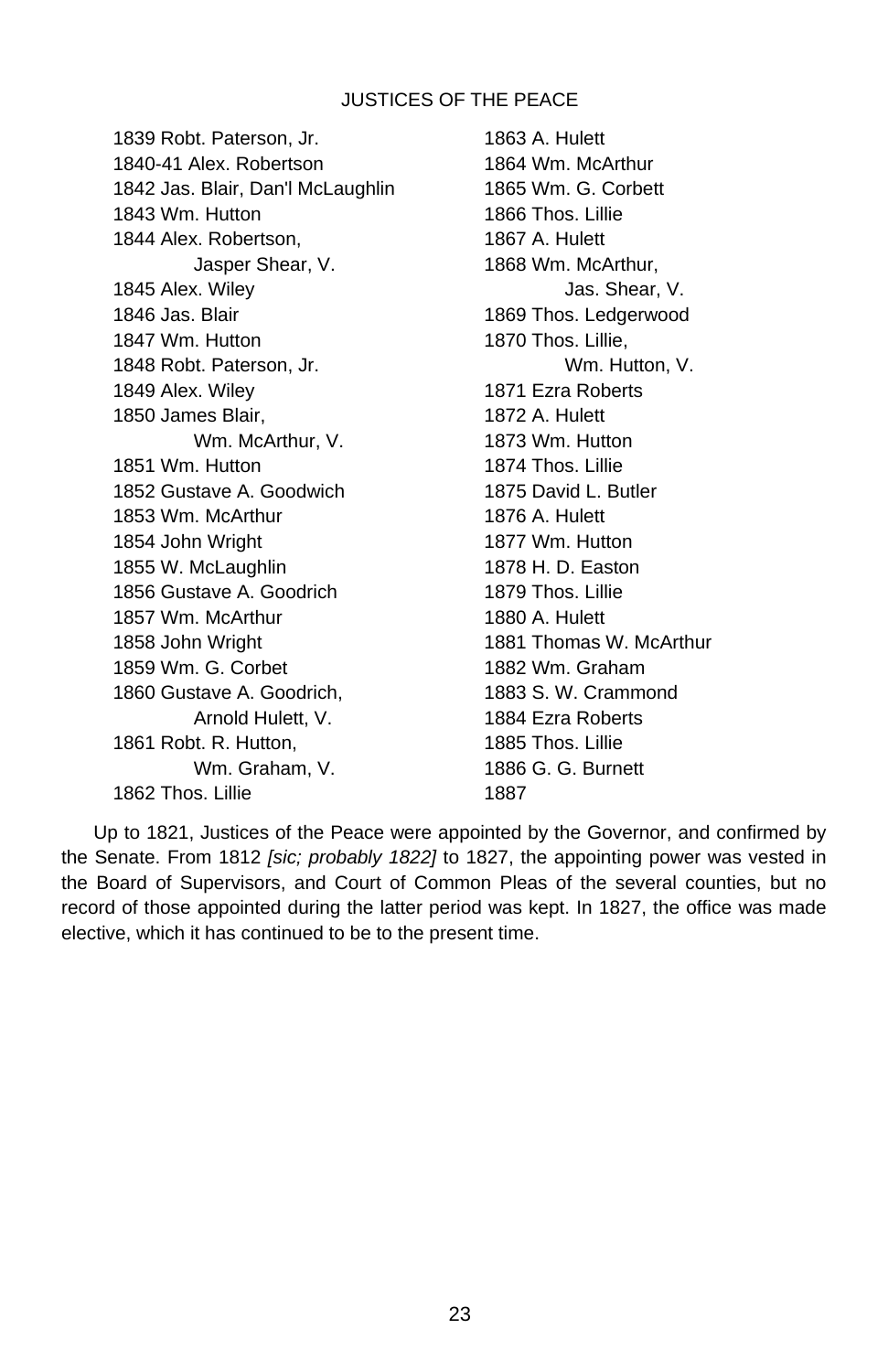#### CHAPTER FOURTH.

## DEVELOPMENT AND GROWTH OF THE TOWN

The real growth and development of the town, dates from its organization in 1806, at which time it was a sparsely settled, unorganized community.

In the Spring of 1808, under the directions of Ludrick Shear, and Prince Taylor, Commissioners of Highways, a number of the roads of the town were surveyed, and on the  $10<sup>th</sup>$  day of May, 1808, were recorded in the town book. Some of these roads have been discontinued, and others altered, but in the main they are substantially the same today as they were when laid out. In this way the following roads were surveyed and recorded:

From the Schoolhouse on "the Hill" south over the mountains to the Dresden line, the length of the road being five miles and eighty-nine rods.

Timothy Rice's road from Gull Bay, a distance of one mile, one hundred and twenty seven rods and fifteen links. This road has been shifted and changed a number of times, so that but little of it as originally surveyed, remains.

Mr. Easton's road to Nathan Butterfield's or from the Lake near P. W..Hutton's to the old Corbet place, the old McLachlin log house by Sear's, and out to J.G. Williamson's, a distance of four miles, and a hundred and eighty rods. This road has been radically changed near the corners.

The road from Mill Bay bridge to Mr. Shiell's, now Sear's a distance of two hundred and forty-six rods. This road has been changed at R. E. Simpson's.

The road from Pelatiah Bugbee's, now David Cummings', to Blairs Bay, a distance of three miles and a hundred and seventy-eight rods. This road has been changed over Mount Defiance, and between Cummings and the Four Corners.

A road from the county line to Esquire Burnett's a distance of five miles, and two hundred and fifty-eight rods. This road remains substantially as it was laid out. The road by J. E. Paterson's was laid out later.

A road a little south of Esquire Burnett's, leading to William Hutton's big house, a distance of one mile and thirty-five rods. The eastern end of this road has been discontinued, and its course considerably changed.

A road from the county line south skirting Mt. Defiance by the Frenchman's hut, Levi Herrington's, now John Lillie, Asahel Herrington's, now Thos. Lillie's, to the schoolhouse on the road to Blairs Bay, a distance of three miles and two rods. This road has been discontinued north of John Lillie's otherwise it remains substantially as laid out.

A road from Inglean Hollow, on Lake Champlain, to the road that leads from Wm. Hutton's big house to James Burnett's, a distance of one mile and six rods. This road has been considerably changed.

A road from Prince Taylor's on the County line, south to the road to Blairs Bay. This is the Odell Hill road, and remains substantially as laid out.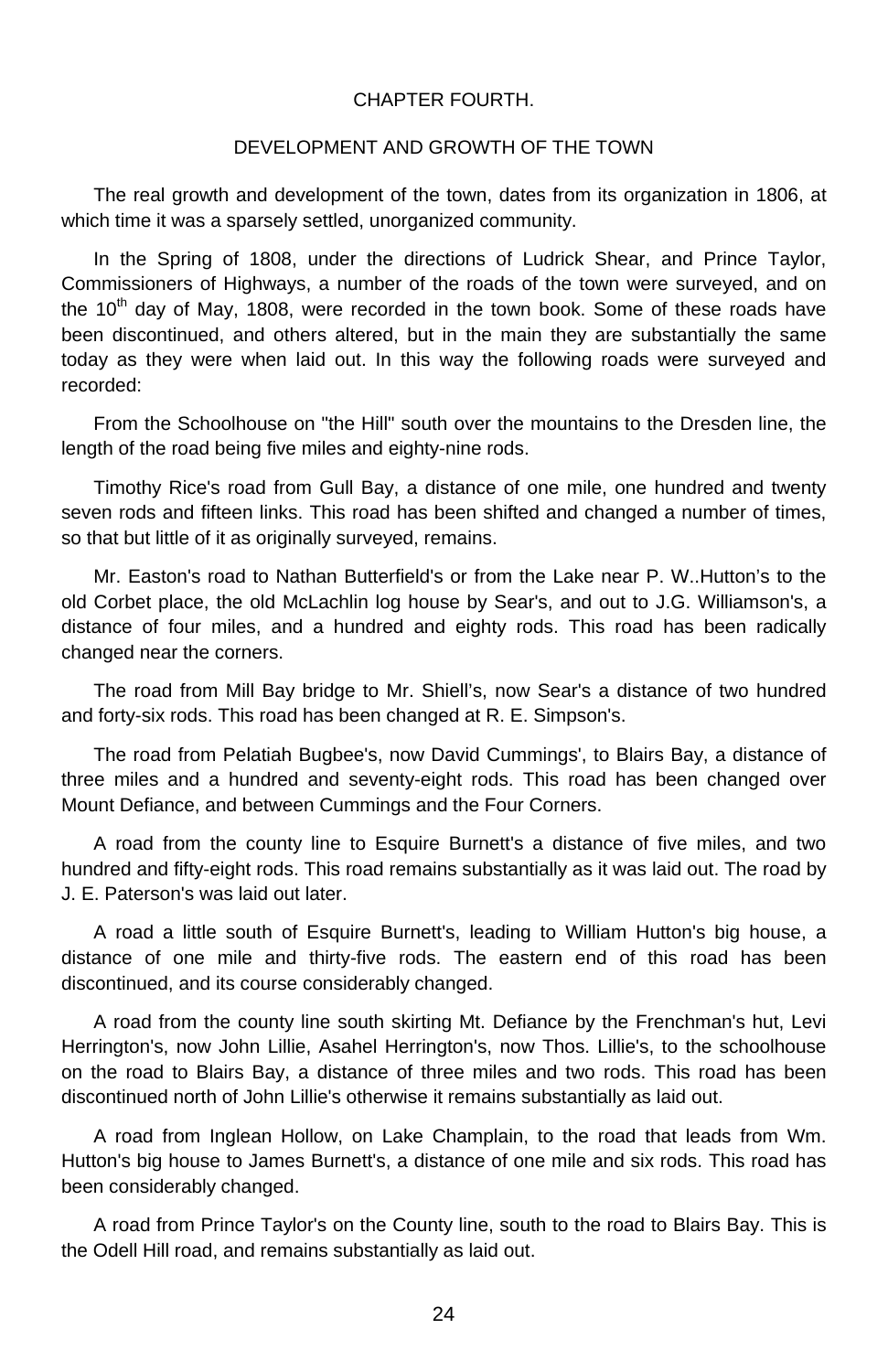After the completing of these surveys, and on the  $21<sup>st</sup>$  day of March, 1809, the Commissioners redivided the highways into thirteen road districts. April  $22^{nd}$ , 1809, the following roads were surveyed by Robt. Cummings, Peter Hutton and James Easton, Commissioners of Highways, and recorded in the Town book.

A road from a point in John Butterfield's meadow, easterly to the fork of the roads, south of Wm. Shields barn. This is the road that now runs from J. G. Williamson's by the old Meiklejohn place to E. H. Sear's.

A road beginning on chain south of the south bridge in Alex. Corbet's farm, and thence west to the state road. This road was a few rods south of the Corners, and was abandoned long ago.

On March  $20<sup>th</sup>$ , 1810, the same commissioners recorded a survey of a road from Mill Bay bridge to Lake Champlain, at James Moore's. This is the present "ferry road." On the same day was recorded the survey of a road from Wm. Woodstock's north line, north to the last named road. This is the road that runs by the present residence of Thos. Ledgerwood.

On the 19<sup>th</sup> day of March 1811, the survey of the following roads was recorded by David D. Johnson, and Freeman Clark, Commissioners of Highways.

A road from near the house of Levi Beldens' on Lake Champlain, at Pulpit Point, west the State road near Freeman Clarks'. This is the present Pulpit road with slight changes.

A road from Wm. Woodstock's west to the State road, near John Shirtlif's, a distance of two miles and five rods. This is the present road running from Edgar Ledgerwood's to the White Schoolhouse, with some alterations.

November 5<sup>th</sup>, 1811, Robert Cummings, John Gourly and Justice Rice, recorded the survey of another road from Inglean Hollow on Wm. Jones' land, north to the lone bridge west of Peter Hutton's on the road from Wm. Hutton's to James Burnett's. This road traversed substantially the same ground that the one surveyed in 1808 did, and probably superseded it. The length was one mile and twenty-three rods.

On the  $5<sup>th</sup>$  of Dec. 1814, Robt. Shiell and Alex. McLachlan recorded the survey of a road a little north of the Charter Brook at Wm. Paterson's house, thence west to the State road, north of Robt. Wright's. With a few alterations this is the same road that now runs from near the north schoolhouse west to the State road, north by W. J. Wright's. Also a road commencing at the State road, east of Blair's, thence west to the northeast corner of John Rickert's house. This is the same road that now runs by James Blair's west of the "Four Corners."

April 17<sup>th</sup>, 1817. Wm. Woodstock and Wm. Corbet surveyed and recorded a road, commencing at the house of Alex. Corbet, thence north by the Beberage place to the Mill Bay road. This road was long since abandoned. July  $12<sup>th</sup>$ , 1819, Jas. Blair and John Backers recorded a survey of a road, commencing on the road running by Thos. Lillie's on the line between the lots 79 and 80, and running east to the State road. This is what is now known as the Lillie road.

The same Commissioners Nov.  $25<sup>th</sup>$ , 1819, recorded the survey of a road commencing at the road south of Thos. Lillie's house and running west to Lake George, a distance of a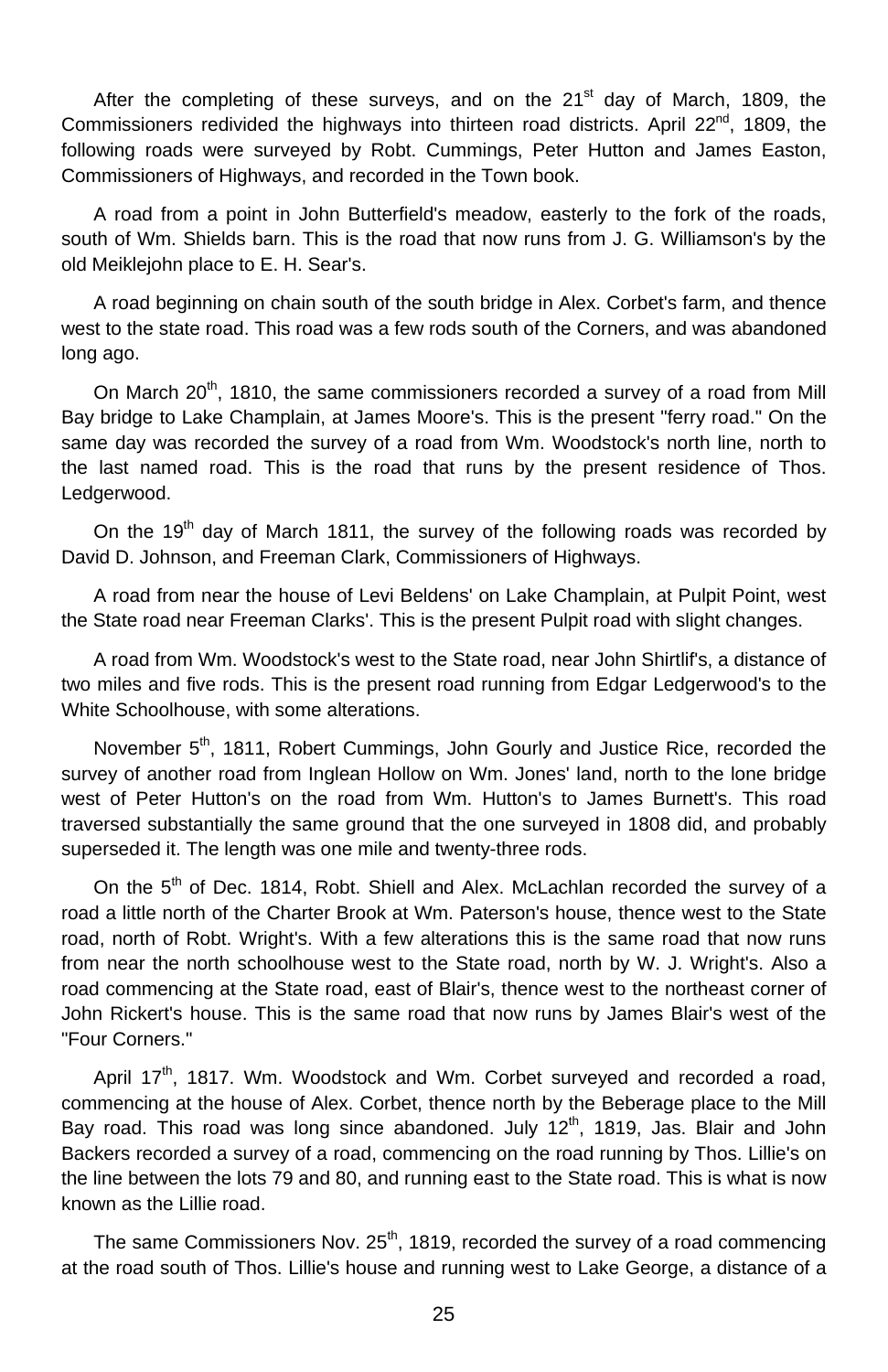mile and one hundred and forty-six rods. This road was finally closed. Nov.  $15<sup>th</sup>$ , 1821, John Buckers and John C. Burgess, surveyed a road from the road leading from Corbet's to Burnett's, east of James McArthur's, west to a large hemlock tree, marked "Ft" on the State road; and on Jan.  $22^{\text{nd}}$ , 1822, it was recorded. This is the road that runs between John G. McArthur's and John Hennessey's, and is known as the "McArthur lane".

Other roads have been laid out at different times, but were long since abandoned. Of late years few alterations have been made in the roads, and but one alteration of importance—the road commencing at J. D. and T. T. Graham's and running to Putnam Station.

In 1874-5 the New York and Canada R.R. was built along the west shore of Lake Champlain from Whitehall to Plattsburg. The road was built under great disadvantages and at an enormous expense, there being innumerable rock cuts to be made, and numerous marshes and bays to cross, in some of which it was almost impossible to construct a solid roadway.

By steady perseverance and by a liberal expenditure of money, these difficulties were finally overcome, so that in the latter part of 1875, the iron horse awoke the echoes of the Champlain Valley, and brought Putnam a direct communication with the outside world.

Two stations were located in the town, one in the north part called Paterson, after Maj. Robert Paterson, and one in the south part called Putnam. To encourage and aid the construction of the road, the town in unison with a number of other towns along the line bonded itself in the sum of \$1200. Wm Hutton, Wm. McArthur and George Easton, were appointed commissioners for that purpose. Mr. McArthur declined to serve and A. G. Meiklejohn was appointed in his stead. After the completion of the road the town repudiated the contract to take the stock agreed to. An interminable litigation followed in which the town eventually succeeded, and was relieved from paying the bonds, substantially on the grounds of the irregularity of the bonding.

In 1854 the Montreal Telegraph Line was laid through Putnam. It followed the State road with Ticonderoga as the nearest local office. Some years later the line south of the Corners was changed. The new route extended by way of Mill Bay to Graham's Landing where it crossed the lake by means of a cable. Thence the line extended to Benson. After the change an office was opened at Benson Landing. On the completion of the railroad the entire line was shifted to the latter route, and an office located at the Station called Putnam, so that the town now has direct telegraphic communication with all parts of the world.

In the early days of the town, fences were almost unknown, and the flocks and herds of the settlers roamed at large, the tinkling of their bells resounding from the forest and dale, In order to distinguish each ones stock, a peculiar mark was adapted by their owners and recorded in the town book, so in case of disputes over ownership, the difficulty could be adjusted be referring to the records. The following are some of these early marks as recorded by the town clerk. Wm. Hutton Jr.'s mark is a round hole in the right ear, recorded April 21<sup>st</sup>, 1807. Frederick Dedrick's mark is a square cross on the right ear and a slit in the left ear. Recorded April 21<sup>st</sup>, 1807. Luke Welch's mark is a half penny on the upper side of the right ear, and a nick in the underside of the left ear. Recorded April 27<sup>th</sup>, 1809. Obadiah Blake's mark is a round hole through the left ear, recorded the  $12<sup>th</sup>$  day of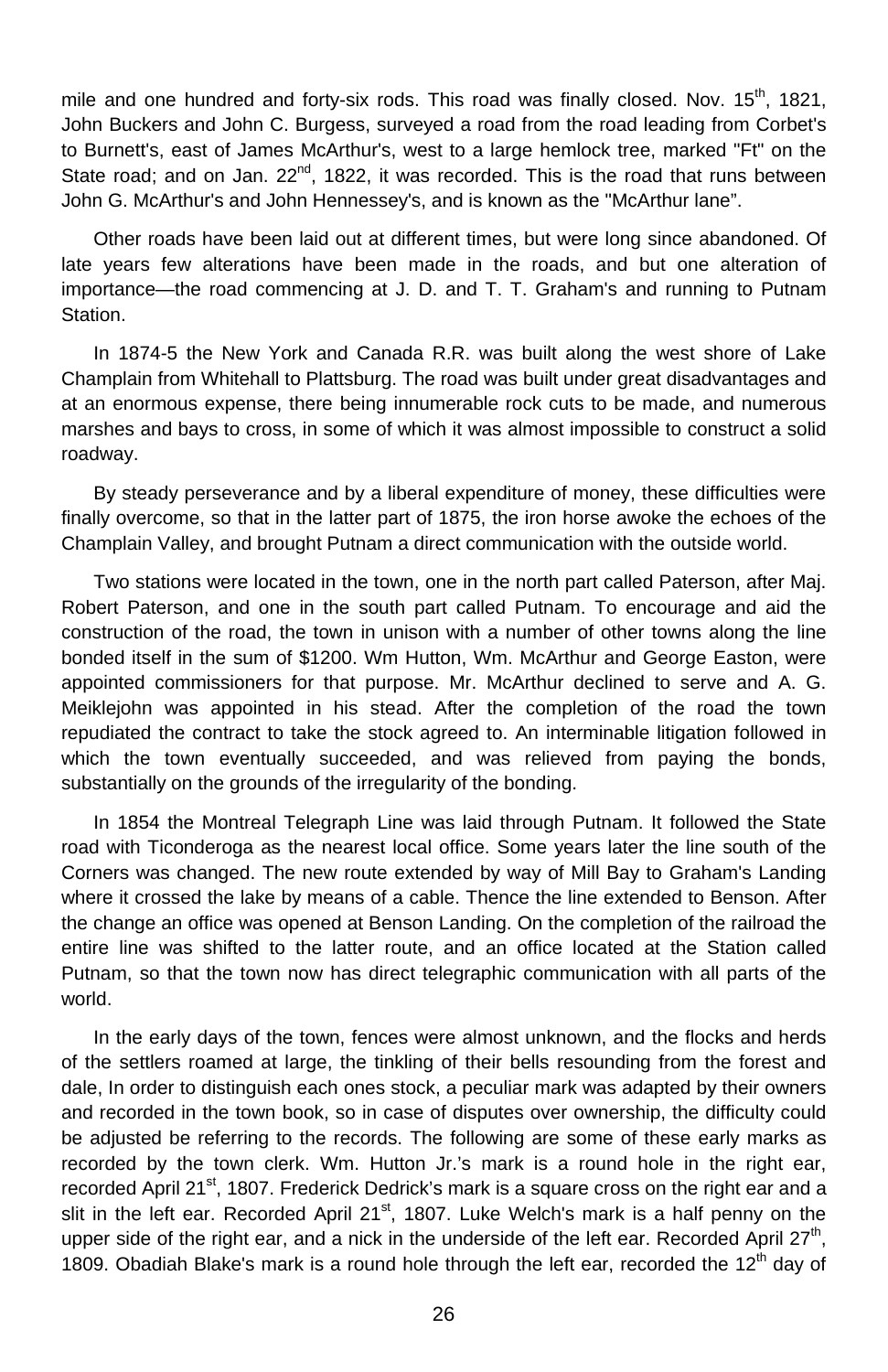May, 1810. Warren Robert's mark is a slit in the end of the left ear, and a nick in the underside of the right ear. Recorded April 29<sup>th</sup>, 1811. Henry Rickert's mark is a swallow tail in both ears. Recorded May  $7<sup>th</sup>$ , 1811. Philip Roger's mark is a half penny on the upper side of each ear. Recorded July 15<sup>th</sup>, 1811. David Congden's mark is a swallowtail in the left ear. Recorded April  $19<sup>th</sup>$ , 1816. Wm. Butterfield's mark is a half penny on the under side of the right ear. Recorded June  $14<sup>th</sup>$ , 1816. Christian Sear's mark is a nick on the upper side of the left ear, and the right ear cropped. Recorded April  $25<sup>th</sup>$ , 1817. Silas Robert's mark is a half crop off the left ear, the underside, and a nick in the underside of the right ear, Recorded June  $10<sup>th</sup>$ , 1818. A. Welch's mark is a square crop off right ear and a half penny on the underside of the same. Taken from Joseph Osborn, he being removed from town, recorded May 29<sup>th</sup>, 1819. Levi Belden's mark is a round hole in the right ear. Taken from Wm. Hutton, Jr. Recorded Feby. 18<sup>th</sup>, 1820. Nathan Bellant's mark is a swallows tail in the right ear. Recorded Feby. 26<sup>th</sup>, 1822. Thos. Lilly's mark is T.L. on the right side. Recorded March  $19<sup>th</sup>$ , 1822. John Graham's mark is J on the right side. Recorded March 19<sup>th</sup>, 1922. The gradual enlargement of the clearings, and the enclosure of the fields with fences eventually done away with this custom, though it is yet practiced to some extent in the husbandry of sheep.

# SCHOOLS AND SCHOOL DISTRICTS.

Prior to October 19<sup>th</sup>, 1813, there were no regular organized school districts in the town, but owing to the peculiar topography of the place it was naturally divided into five divisions, on each of which was a small log schoolhouse. In this way there was a school house in the north part of the town across the road and a little to the south of the present residence of J.M. Crammond, also one a little north of the present one in the "Church district". At Mill Bay it is supposed, but not absolutely known, that a schoolhouse stood, or at least a school house was kept in a log house across the hollow to the west from the old Boag or Bogue house, where it stood before it was moved, by its present owner Holly Hale. In the south settlement a schoolhouse stood at the fork of the roads near Butterfields. On the hill a schoolhouse stood on the south end of the road leading to Levi Harrington's.

October 18<sup>th</sup>, 1813, Alexander McLachlan and Levi Herrington, Commissioners of Common schools for the town, divided it into school districts, and on the  $22^{nd}$  of March following they were recorded in the town book. The districts as originally divided were as follows:

District No.1, beginning at the southwest corner of Samuel Woodstock's lot, thence west to the marked line to the Patent Line, thence north said line to the State road, thence north said road to the south line of Robt. Wright's lot, thence east said line to Lake Champlain, thence south Lake shore to the place of beginning.

District No. 2 beginning at the State road north of Mr. Bugbee's house, thence west the south line of Henry Rickert's and Ludrick Sear's lot to Lake George, thence north said Lake to the County line, thence along said line to Mt. Defiance, thence south said Mt. to the southwest corner of Robt Wright's lot, thence east said line to the State road, thence south said road to the place of beginning.

District No.3. Beginning at the southeast corner of Samuel Woodstock's lot, thence south the lake shore to the southeast corner of Anthony D. Welch's lot, thence west to the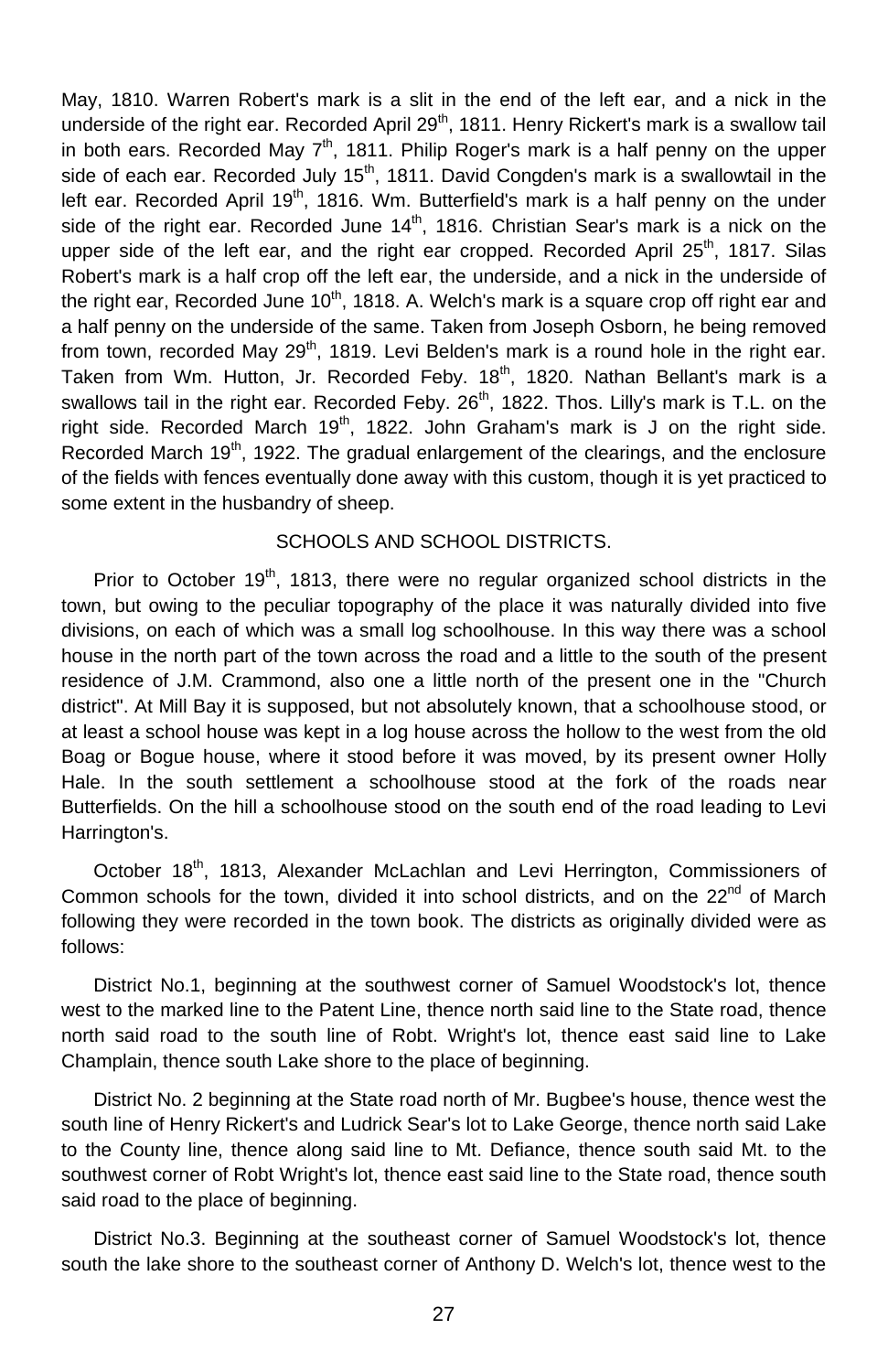southeast corner of Asahel Jones' lot, thence west said line to Lake George, thence north said Lake to the corner of District No. 2, thence east to south boundaries of No. 2, to the State road, thence south the Patent line to the southwest corner of Thomas Beverage's lot thence south said Lake to the place of beginning.

District Nos. 4 & 5 were principally within the limits of the present town of Dresden, the former comprising all the territory east of the State road, including Pulpit Point, the latter all the territory west of the State road.

District No. 6. Beginning at the southeast corner of Robert Paterson's lot, thence the marked line to Mt. Defiance, thence due north to the county line, thence east said line to lake Champlain, thence south said lake Shore to the place of beginning.

In locating the boundaries, it perhaps might be well to state in the connection, that Robert Wright lived where Wm. J. Wright now lives; Mr. Bugbee where J. D. Leigh now lives; Thomas Beverage on the old Meiklejohn place, and Samuel Woodstock.

April 13<sup>th</sup>, 1816, James Burnett, Robert Paterson and Freeman Clark, Commissioners of Common Schools, redivided the town into school districts, in much the same way as they are at present, with the exception, that the Odell Hill district formed a part of the Hill district, out of which it was subsequently formed.

At present the town is divided into seven school districts. District No.1 comprising the territory adjacent to the U.P. Church - No. 2, the north slope of the town - No. 3, Mill Bay including the Corners and Putnam Station - No. 4, the white school house district, comprising the territory from the old Williamson place south to the Baptist Church and west to lake George - No. 5, All the territory south of the Baptist Church, excluding Pulpit Point No. 6, the locality known as "the Hill" - No. 7, comprising all of Odell Hill.

In the north district the first school house was a log one, and stood across the road, a little south of the present residence of J. M. Crammond. The next one was a frame building and stood on the site of the present one. It has been thoroughly remodeled several times until it appears as it does today.

In the Church district the first schoolhouse was built of logs, and stood about two rods north of the present one. The next was a frame building and stood on the site of the present structure. This building was sold in 1844 to Thomas Anderson for \$8.62 and moved to where John Hale now lives, and is now used by him as a dwelling. In 1845 the third schoolhouse was built on the present site at a cost of \$225. This stood until 1880, when it was sold to John Graham for about \$30.00. It subsequently came into the possession of G. G. Burnett near whose residence it now stands. The present building was erected in 1880, at a cost of about \$500.00. William Graham was the building committee, and the structure stands a monument to his good taste and thorough business methods.

In the Mill Bay district the first school house was built for a dwelling, and was of logs. It stood across the hollow to the west of the old Bogue House, and south of the second school building, which stood on the north side of the road to the east where E. H. Sears now lives. This building was painted black and was known as the black schoolhouse. The third school building stood across the road from the last one named. It was painted red. It was torn down in 1880. The present one stands on a shaded and picturesque plateau, west of R. E. Simpson's. The building in its location and surroundings, and its interior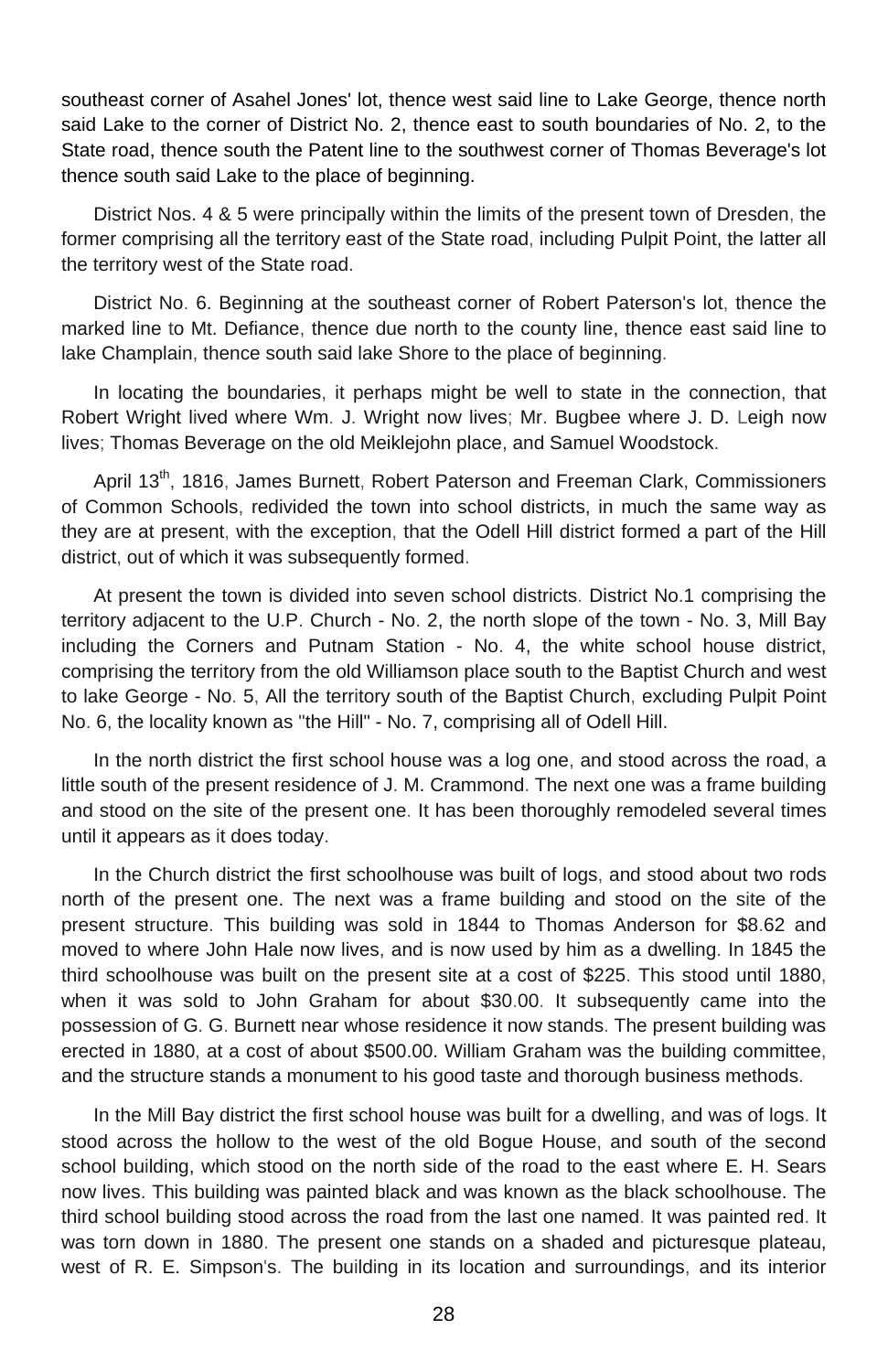arrangements reflects credit upon A. G. Meiklejohn and the building committee. It was erected in 1880, at a cost of about \$400.

In the White schoolhouse district the first schoolhouse was a log one, and stood near the present residence of Thomas Anderson. It was build about 1805, and was probably the first building erected in the town for that purpose. The next was also made of logs, and stood in the fork of the roads near the house of D. C. Easton. The third building was a frame one and is still standing. It has been thoroughly renovated since it was built.

In the south district the first schoolhouse was built of logs, and stood on the first pitch south of the present residence of Ezra Roberts. The next one was a frame building and still stands, though it has been thoroughly repaired at different times.

The first schoolhouse on "the Hill" stood at the end of the road leading to Thomas Lillie's. It was built of logs. The next one was also built in the same manner and stood across the road and a little to the east of the Wiley house. The third was a stone building and stood on the site of the present one. Subsequently it was torn down, and a frame building erected in its stead. This is still standing, but it was almost entirely rebuilt in 1886.

In the Odell Hill district, so far as can be learned there has been but one school building, which stands today as it was built, except, that it has been repaired.

The first school kept in the town was in the winter of 1803-4, with Robert Paterson as teacher. It was held in the log house built by Joseph Haskins on the Burnett farm. Putnam Academy was built in 1854, at a cost of one thousand dollars; it stands at the corners on lands donated by George Easton. The stock was originally divided into shares of fifty dollars each, and was held by the following persons: D. Williamson, Solomon French, George E. Meiklejohn, George Easton, Wm. G. Corbet, Samuel W. Haynes, M.D., Wm. McLaughlin, Wm. Graham, Jas. L. Cummings, Alex. Wiley, Thos. Lillie, Jas. McLaughlin, Wm. Shiell, Robert Hutton, Robert Easton, John Backers, Rev. Isaac Law, Jas. Blair, Wm. Hutton and Robert Paterson. In this building an excellent school was kept for a number of years, presided over by an instructor of eminent ability and scholarly attainments, who did much to mould the thought, and shape the purpose of the community; the following are the names of the principals in the order of their service; Joseph McKirahan, Joseph Shortledge, Joseph Thyme, Wm. J. Smith, Miss Boudry, Mary A. McLaughlin, Jane Easton, Margaret Easton, Judith Perry, and Mrs. Jean A. Corbet.

## BUSINESS ENTERPRISES.

The first saw mill in town was built by Robert Cummings in 1802. It stood on the north side of Mill Bay about a mile from the Lake, and was called the Angel Mill, though for what reason it is not known. It was carried away by a freshet. The saw in this mill was of the upright pattern, and operated by an overshot wheel. The next one was built by Pelatiah Bugbee, and stood in the hollow southeast of his house. Later on this mill was operated by James Burnett. About 1806-7, another saw mill was built in the north part of the town on the Chester Brook, a little above the bridge by the school house. It was built by Wm. Paterson. From 1825 to 1832, at least, Isaac M. Kenyon operated the same mill, and perhaps a small grist mill in connection with it. Some years later Simon Crammond ran a saw mill still further up the stream. As early as 1825, at least, a saw mill was built on the Sucker Brook emptying into Blairs Bay, by Robert Stewart. This mill was subsequently operated by John Graham and Leonard Guyle. Francis Craig and one of the Cummings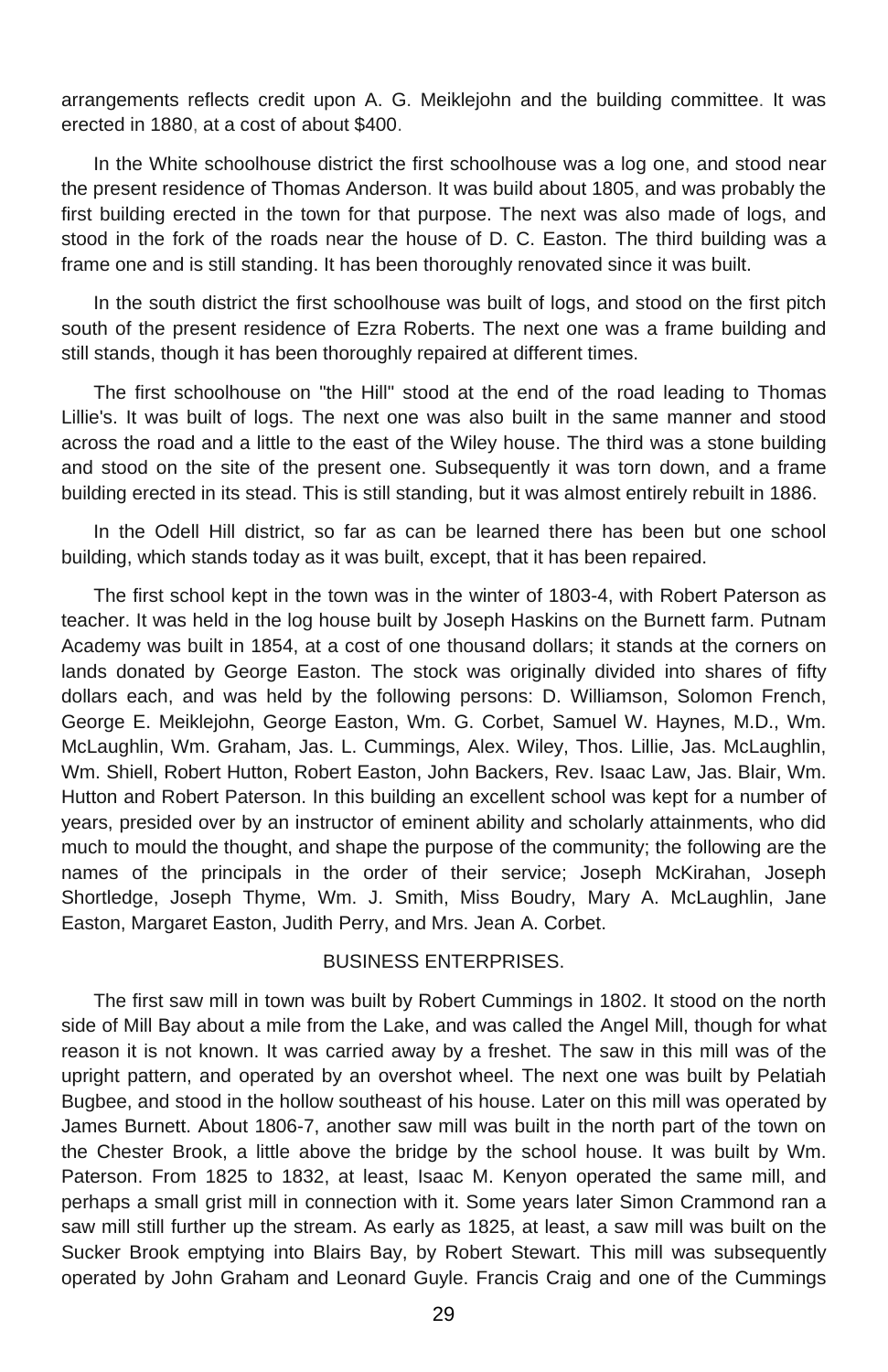also operated a mill on the Charter Brook at one time. A saw mill was built at Gull Bay quite early in the history of the town, but by whom is not known.

Mill Bay stream is appropriately named, as it has been literally lined by mills of various kinds. The first mill on this stream has already been spoken of. It was followed by a grist mill in 1814. This mill was built by Abel Comstock, and was the first grist mill in the town. It stood on the south side of the stream. In 1837 Wm. and Robert Hutton built a grist mill on the north side of the stream, and on the site of the present of one. This mill successively passed into the hands of Gustave Goodrich, who built and operated a sash and blind factory, on the north side of the brook, Peter Meiklejohn, James McLaughlin, who entirely rebuilt and refitted the mill, Alexander and Anthony Anderson, who operated it for several years prior to 1862, in connection with the saw mill; Peter Hutton, Alexander McLaughlin and David Butler. In 1876 while Mr. Butler was in possession, the grist mill was entirely destroyed by fire. A fulling mill was also at one time operated in the building erected by Goodrich. The next owners of the Mill Bay property were Crampton Belden & Co. of Troy, who purchased it from George Gibbs, a son of Mrs. David Butler by a former marriage. This firm expanded several thousand dollars on the property and converted it into a paint mill. Extensive dry houses were erected on the south side of the stream, also a large mill for grinding, run by both steam and power, as well as a large bake house. The latter was located on the north side of the brook. The latter was obtained from the old Williamson place. For some reason this enterprise was discontinued, and in 1886 the property passed into the hands of William Dedrick and William Burgess, who rebuilt the saw mill on the south side of the stream, and converted the paint mill into a grist mill.

A number of other mills have stood on this stream, but are now all gone into decay. In this way a saw mill stood south of the present residence of R. E. Simpson's, another stood on the Meiklejohn place and was run from about 1823 to 1840. A little below this a woolen factory was built in 1841, and run by Lovejoy and Malcomb; others perhaps operated this same mill. Still another saw mill stood on the farm of J. C. Williamson's. William Anderson also conducted a saw mill for a number of years prior to 1872, on the mountain west of the State road. A steam saw mill was built on the bay south of Putnam Station about 1872, by Wm. Anderson, R. P. Graham and John Simpson. This mill did a large business for a number of years. In February, 1874, Simpson fell on the circular saw and was instantly killed. A few years since Anderson sold his interest to Graham, who put in a shingle machine. Mr. Graham recently disposed of the machinery and closed the mill. A number of other factories have at different times flourished in the town. Alex. Robertson ran a potash factory in a building that stood nearly opposite the old red school house at Mill Bay. John Rickert carried on an extensive tannery business on the old Williamson place during the latter part of the second quarter of the century. William Wiley had a carriage factory at the Corners, and later Wm. McArthur had one on the McArthur place. The last carriage shop in town was conducted by Ezra Hill at the Corners, as late as 1875.

## BLACKSMITHS.

It is not known who the first blacksmith was, but it is supposed that William Jones had a small shop as early as 1804, followed by Frederick Dedrick in the south part of the town; Thomas Lillie at Pelatiah Bugbee's old house, and later on "the Hill". After his death his son John carried on the business. Benjamin French had a shop on the James Blair place about 1818, and afterwards where John McLaughlin now lives. Henry Dedrick, during the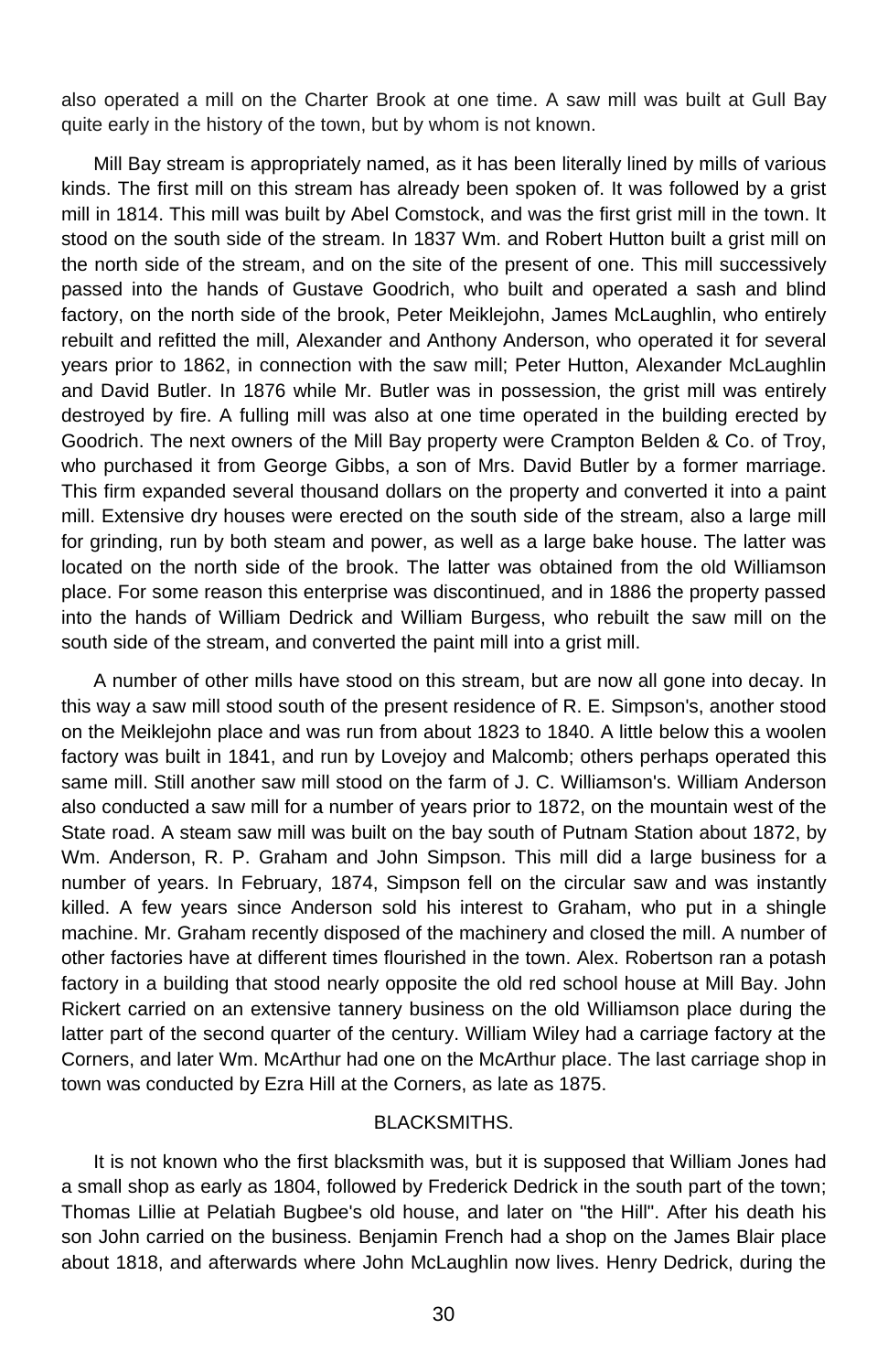second quarter of the century on the Dedrick place. This shop was continued by his son Lewis for some years, till the latter moved to the Corners in 1875, when it was carried on by his son-in-law, Ezra Roberts. George Rickert had a shop on the Wiley place, and afterwards at Thomas Anderson's. Solomon French, during the middle of the century, carried on the same business at the Corners, which is now conducted by Lewis T. Dedrick and his son Frank. Levi Smith for a number of years had a shop on Odell Hill.

## SHOEMAKERS.

The first was William Hutton in the big house, and the next was Samuel McCarle on "the hill." Others were John Thompson, on the old Thompson place, his mantle fell upon his son George's shoulder; John Lee, on the Lee place, Joseph Mace at the Corners, and a number of others of brief duration. George Thompson carried on the most extensive business of this kind in the town, amounting in two years, at one time, to \$14,000.

## HOTELS and INNS.

William Hutton owning a large tract of land naturally had to entertain people who came to look at it. In this way the "big house" came to be considered a tavern as well as a meeting house. The next was on Negro Point, and was probably owned by a son of Mr. Hutton's. This was succeeded by Alex. Corbet at the Corners on the site of the present residence of Dr. Higgins, this was a log building and the most elaborate one of the kind ever built in the town. It afterwards came to be known as the "Aunt Namey Corbet Tavern", and was variously used as Hotel, church, store and town hall. The next tavern was probably at the old Williamson place. George Meiklejohn, a number of years later kept a hotel where George Easton now lives. He afterwards conducted a hotel where the present Putnam House now stands, which he sold to Daniel Williamsons.

Andrew Williamson kept a small inn and store at Williamsons Landing, and, Alex. Gourlie a similar establishment at Paterson's; he also owned the ferry at that place. His sign read: "A. C. Gourlie, Store, Inn, and Ferry." These last enterprises flourished during the palmy days of Lake navigation.

#### MERCHANTILE ESTABLISHMENTS.

The first store in town was probably kept on Negro Point by John Hutton or Wm. Hutton Jr., as early as 1800. It was perhaps more of a depot, where supplies brought from New York were left for distribution among the settlers. The next one was kept by Abel Comstock at Mill Bay in his house, which stood on the south side of the stream on a little knoll (now graded away) about east of the dam. About the same time a store was opened in a building which stood near the present residence of Thomas Anderson, and which was nicknamed by Athan Darling as the "Synagogue." This Establishment was conducted by a firm known as Hitchcock, Collins & Co., they soon failed, but Hitchcock afterward opened a store in the upper part of Wm. Corbet's house, which stood on the brow of the hill, to the west of the present residence of William McLaughlin's. Subsequently Mr. Hitchcock and Wm. Cummings formed a co-partnership and opened a store in the old "Aunt Namey Corbet Tavern." About this time Alex. Robertson kept a store in the first Mill Bat school house. Sometime near 1837, he owned a store across the road from where E. H. Sears now lives, in a building which now stands at Mill Bay. It is probable that Mr. Robertson built this house, and also moved it where it now stands, at any rate he kept store in it after it was moved. Afterwards Peter Bogue also had a grocery store in the same building. All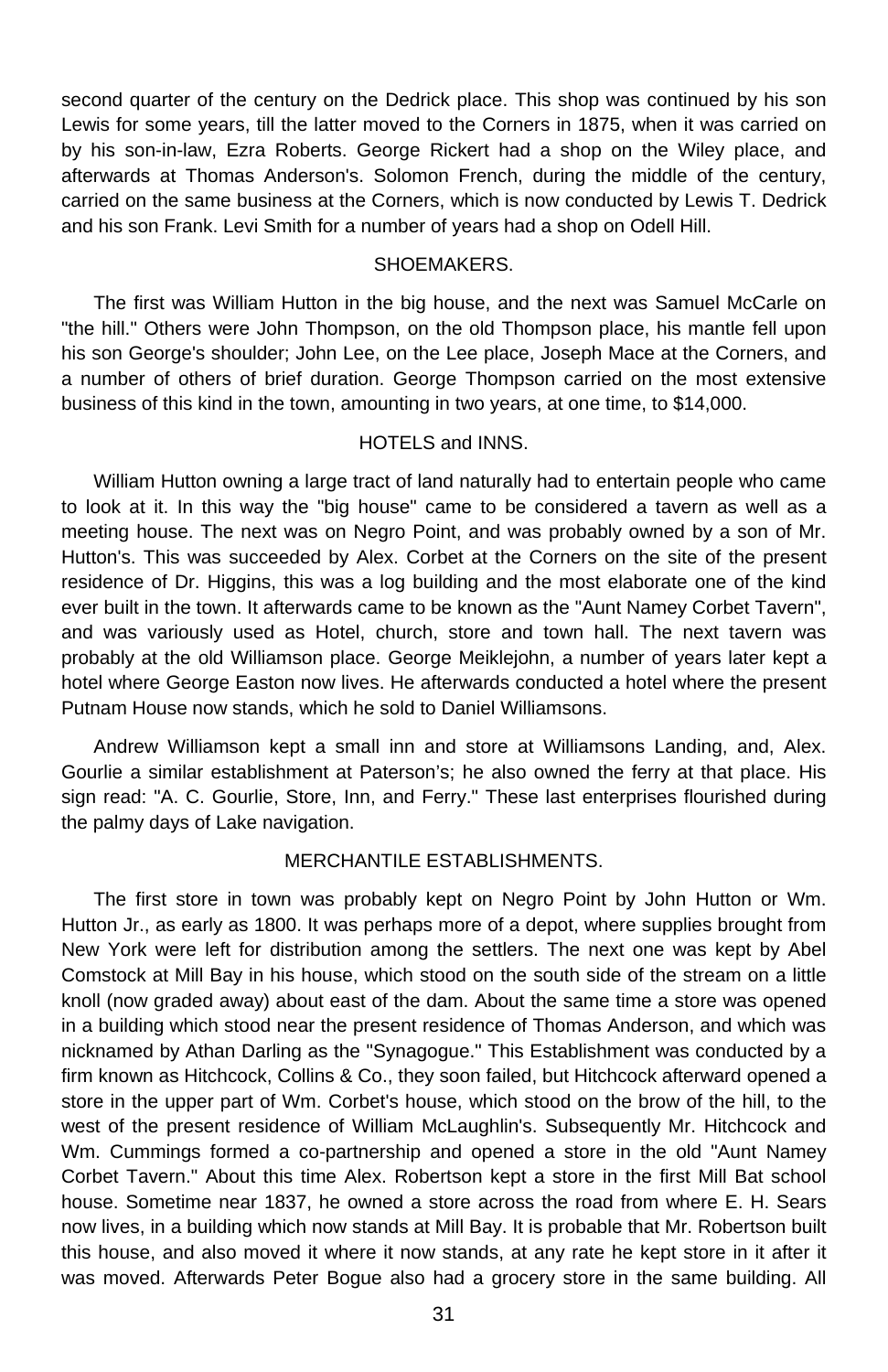these ventures spoken of were conducted on a small scale, sufficient probably a supply the limited wants of the early settlers. As early as 1836, Daniel McLaughlin built a store at the Corners on the site of the present one. It was painted red and faced to the north, the following year it burned. He then built what is now the storehouse on the same site. About 1840, William G. Corbet bought the property. From 1843 to 1849, George Easton was associated with him in the business. Mr. Corbet built the present building in 1856, and for a number of years carried on an extensive business here. In 1866 he retired from the store. The following year James McLaughlin and Henry O. Easton, purchased the property and reopened the store on a large scale. In 1874, McLaughlin sold out his interest to Easton, who conducted it alone until 1877, when he sold it to O. A. Higgins and James A. McLaughlin. Higgins soon after purchased McLaughlin's interest and continued in the business until 1884. The same year Robert S. Lillie purchased the property and some months afterwards opened the store, which he has since conducted.

The first at Grahams was kept in the second quarter of the century, by Volney Rice. About the same time the south part of the dock was built, and the ferry at this point established, under the supervision of A. D. Welch. The property next came into the possession of Wm. and Daniel Woodstock, the former living on the farm, the latter at the ferry. Thompson T. Graham was the next owner. He enlarged the dock and also the store. His son Robert succeeded him. An extensive business was carried on here for a great many years. On the location of the depot known as Putnam Station, Robert Graham erected a building there, and opened a large general country store, which he now carries on.

WiIIiamson Landing took its name from Andrew WiIIiamson, who built the dock and house, and kept a small store and Inn here, during the middle portion of the present century. A ferry used to be in operation near this point, as early as 1806, probably under the control of Williams Jones.

Paterson Landing received its name from Robert Paterson, who built the dock or a portion of it about 1840. Subsequently it was enlarged by him, and his son Robert Jr. who also kept a store at this point about the time the dock was built. He also ran the ferry which has since been conducted by Robert Paterson, George Wright, Harry Schnedicker and J. A. Wright. Mr. Gourlie after leaving this location built a small dock on Gourlie's Point, and also a store.

John C. Lee kept a small store in the old Lee house on the State road, about 1848-9. When the first post office was established in Putnam, is not definitely known, but is supposed to have been about 1808, at the residence of James Burnett, he being postmaster. The mail was carried from Orwell Vt. by James Burnett, Jr. At this time it might possibly have been only an adjunct of the Orwell Post Office, and used as a place of delivery for the Putnam people. At any rate a few years later, a regularly established post office was located here under the supervision of Esquire Burnett. Subsequently the office was located at the Corners, where it has since remained. A few years ago a post office was established at Putnam Station with Robert P. Graham as post master.

## LAWYERS.

There never has been a regularly licensed attorney in the town, but there has been a number of the citizens who have practiced in the local courts. Among the first were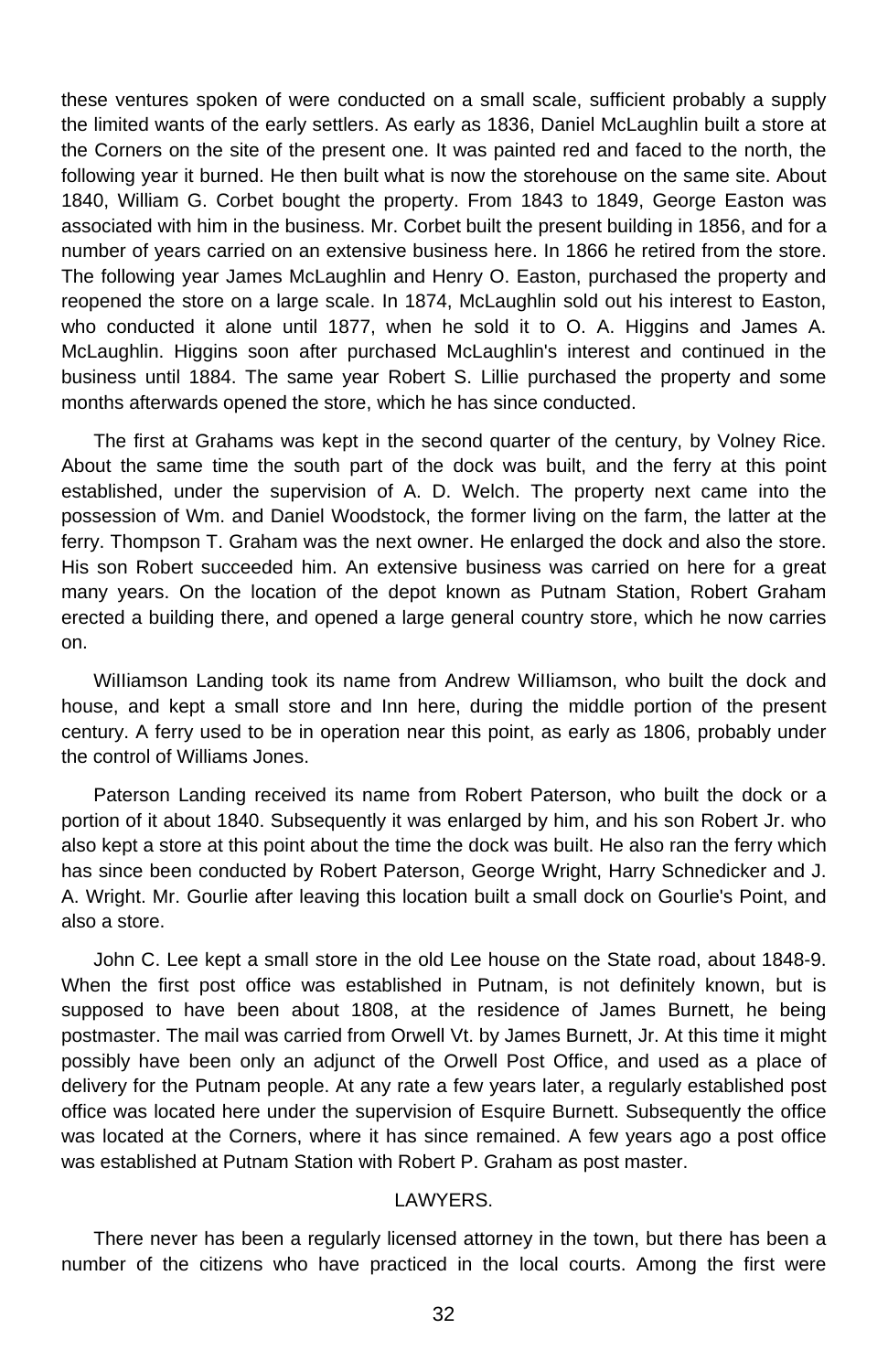Alexander McLachlan, and George Wiley, who had many a hotly contested battle in Ezra Bugbee and Burnett's courts. John Robertson, A. O. Welch and Levi Herington, also practiced to some extent in the first quarter of the present century. In the second quarter Alexander Robertson did the most of the law business for the people, and was an able practitioner. Wm. Hutton, Arnold Hulett and Wm. McArthur, were the principal advocates from 1850 to 1874. The present legal advisers in the town are Wm. Hutton, Thomas Lillie and Wm. Graham.

## DOCTORS.

The first doctor to locate in Putnam was Obadiah Blake, about 1804-5. He lived somewhere in the neighborhood of the Rice place. He died here. The next that we have any knowledge of, and perhaps the first regular physician in the place, was Dr. Austin, "Gad Austin" as he was called. He lived in the old Thompson house on the Burnett farm. For a number of years Dr. Gad Austin, with a small nag and quaint saddle bags, was a familiar sight on the roads of the town. It is not known what became of him. Dr. Dewey was the next physician and lived in a part log and a part frame house, which stood north of Robert Easton's stone residence. He moved away after a short time. Dr. Lane succeeded him, and lived at the same place. He also soon moved away. Dr. Mulzason was the next to locate in town, and with a sort of fatality in the same house as Dewey and Lane. Like them his stay was brief, soon moving west. He was followed by Samuel W. Haynes, who located at the Corners on the old Corbet place. Dr. Haynes practiced his profession with success in Putnam and neighboring towns, for upwards of thirty years, and until the infirmities of old age compelled him to close an active life of service in his profession. In 1875, Dr. David E. Higgins settled in town locating at the Corners, where he has since resided. He has met with flattering success, and his practice already rivals, if not excels his predecessors. By a singular coincidence all these Doctors, with the exception of Blake, came from the State of Vermont.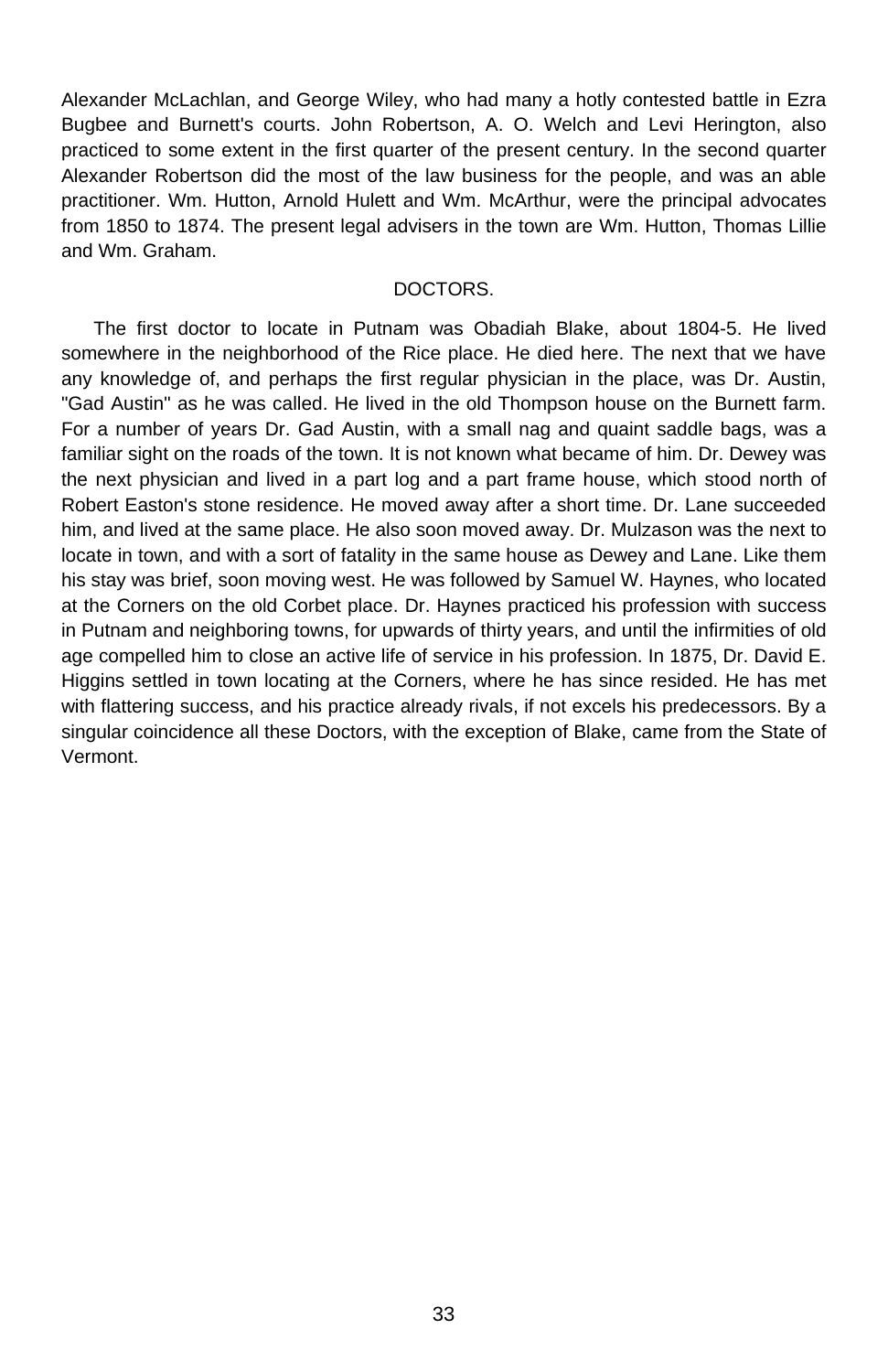#### CHAPTER FIVE.

## RELIGIOUS HISTORY.

The first settlers in Putnam were a hardy God-fearing people, thoroughly imbued with the spirit of Christianity, and brought all their religious ideas, beliefs and hopes into this wild region with them. The first meal partaken amid the solitude of their new home was hallowed by the humble invocation or the divine blessing. The breaking up of old ties, and the disturbance and bustle and confusion incident to beginning a new life in the wilderness, caused no interruption in the sacred and venerable custom of family worship. The same songs of praise they had sung in their old homes amid the hills and dales of Bonnie Scotland and in the quaint boroughs of the Netherlands ascended heavenward with the smoke of their first camp fires, and bore witness to the fact that the land was taken by loyal subjects of the King of Kings.

The extreme southern part of the town was settled largely by people of Dutch extraction, with a predisposition to the Baptist faith, the central part of Scotch Presbyterians, who were prepared by their life in the Highlands for the rugged experience they must undergo in this wild and somewhat similar region.

#### THE UNITED PRESBYTERIAN CHURCH

The Scotch being the first to settle in the town, were naturally the first to have formed religious worship, but at what precise date it is now impossible to state. Sacred prayer meetings were held on Sundays at Hutton's big house long before there was formal preaching. At these meetings different ones present took part. In this way the identity, and sanctity of the Sabbath was preserved, and the spirit of Christianity nourished and sustained.

The first preaching was probably had about 1798, in the big house by supplies sent from the lower part of the county. The organization of the associate Congregation of Putnam, the first religious body in town was effected in 1803, in Wm. Hutton's Big House. The persons officiating at the organization were Revs. Archibald White and Robert Lange, who were a committee appointed for the purpose by the Associate Presbytery of Cambridge. The original members numbered seventeen persons in all as follows: Wm. Hutton, Sr. and wife; Wm. Hutton, Jr. and wife; John Gourlie and wife; George Easton and wife; Alex. Corbet and wife; Robert Cummings and wife; George Wiley and wife; John Robertson and wife and Alex. McLachlan. The elders chosen at the time of the organization were John Gourlie and Alex. McLachlan. A short time afterwards Wm. Shiell was added to the number. These original numbers were all or almost all natives of Scotland, and now sleep in the churchyard in the shadow of the cliff. The ordinance of the Lord's Supper was first observed on the Sabbath following the organization of the congregation, the same persons officiating as did on the other occasion.

From the organization of the congregation in 1803, until 1807, such preaching services as were had were held in Wm. Hutton's Big House, as the congregation was too few in number, and too poor to afford a regular place of worship. The lack of a Church, however, was not seriously felt, as the congregation was small, and without a regular pastor or supplies; and since Wm. Hutton's Big House, which had been tendered to the congregation by that gentleman, was a rather roomy and elaborate residence for those days, and served the purpose very well.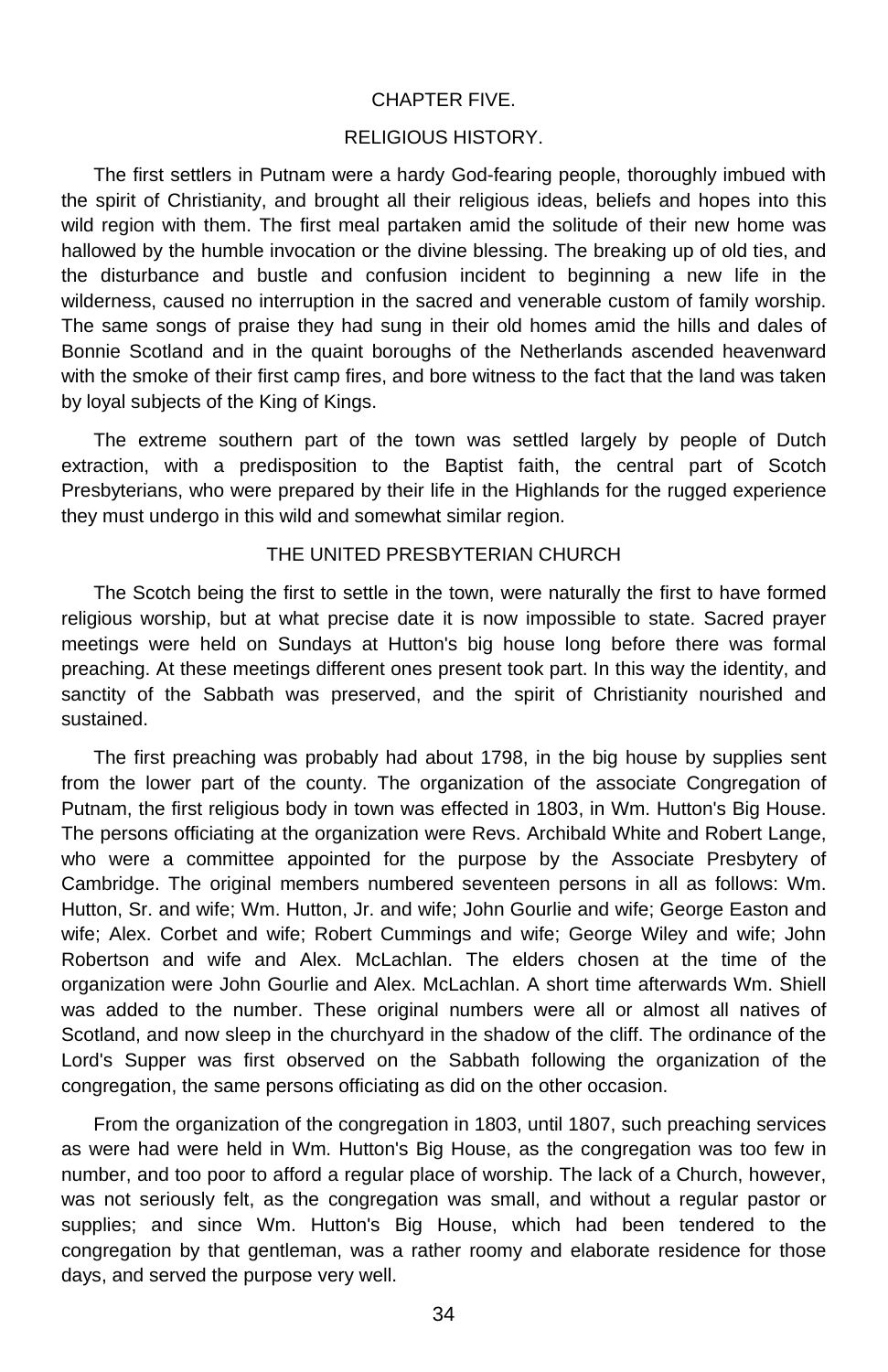In 1806, at a meeting of the congregation, held at Wm. Hutton's on the  $3<sup>rd</sup>$  day of January, it was resolved to erect a house of worship. The following is a transcript of the minutes of the meeting.

At a meeting of the congregation of Hutton's Bush held at Wm. Hutton's on the  $3<sup>rd</sup>$ of Jan'y, 1806, John Gourlie, President, the following regulations were adopted;

First - That members only shall vote.

Second - That a meeting house be built on the southern part of James Burnett's farm 22 x 32 post and beam; post 14 feet high.

Third – That James Burnett, Wm. Hutton, Jr. and Alex. McLacklan be a committee to carry on said building.

Fourth - That said meeting house shall only be inclosed and the ground flood laid, &c.

The same year the erection of the building was commenced, and early the following year it was enclosed and put in a condition to use. It was not fully finished until 1817 or 18, owing to the limited financial condition of the congregation. The cost of the edifice was in round numbers \$349, of which amount \$223 was raised by the congregation, and the balance was donated by friends in New York City.

The building stood a few rods to the southeast of the present Church and about where the soldiers' monument now stands. The structure was 24 x 32 with fourteen feet ceiling, gable roof and stood to the east and west. The main entrance was in the centre of the east end, and from this an aisle extended back to the west end where the pulpit, a high and elaborate affair, stood. On the east end of the church, on either side of the aisle, was an enclosed square, seating about twelve persons, with a table in the center. The rest of the Church was filled with ordinary pews. Afterwards an addition of seventeen feet was added to the west end, and a door placed in the north side, a few feet from the west end, from which an aisle extended across the Church. Back of this aisle on either side of the pulpit an enclosed square was built, similar to those in the east end. Some years later, when the financial condition of the Church would admit of it, a small box stove was purchased for the use of the congregation, and placed in front of the pulpit.

In 1810, an attempt was made, probably for the first time, to obtain a regular pastor. The congregation of Putnam and Hebron united in extending a call to Rev. Mr. French, who had recently been licensed to preach. He declined and for nine years longer the people were without a regular pastor, and preaching was had only at rare intervals. Among those who preached to the congregation during this period were Revs. White, Robert Lange, Peter and Alex. Bullions and Rev. Mr. Shaw. These were all noble men, eminent in scholarship, piety and pulpit ability, and undoubtedly did much by their occasioned ministrations to keep alive the spirit of religion and morals among the people.

Notwithstanding the difficulties which the congregation labored under, its isolated location at that time peculiarly difficult of access, its weakness both numerically and financially, it struggled along and persevered, its organization, faith and morals intact until 1819, when the eyes of the people rested on their first pastor, the Rev. James Miller. The meeting at which it was voted to call a pastor was held in the Church, and was presided over by John Gourlie. It was unanimously agreed to petition the Presbytery of Cambridge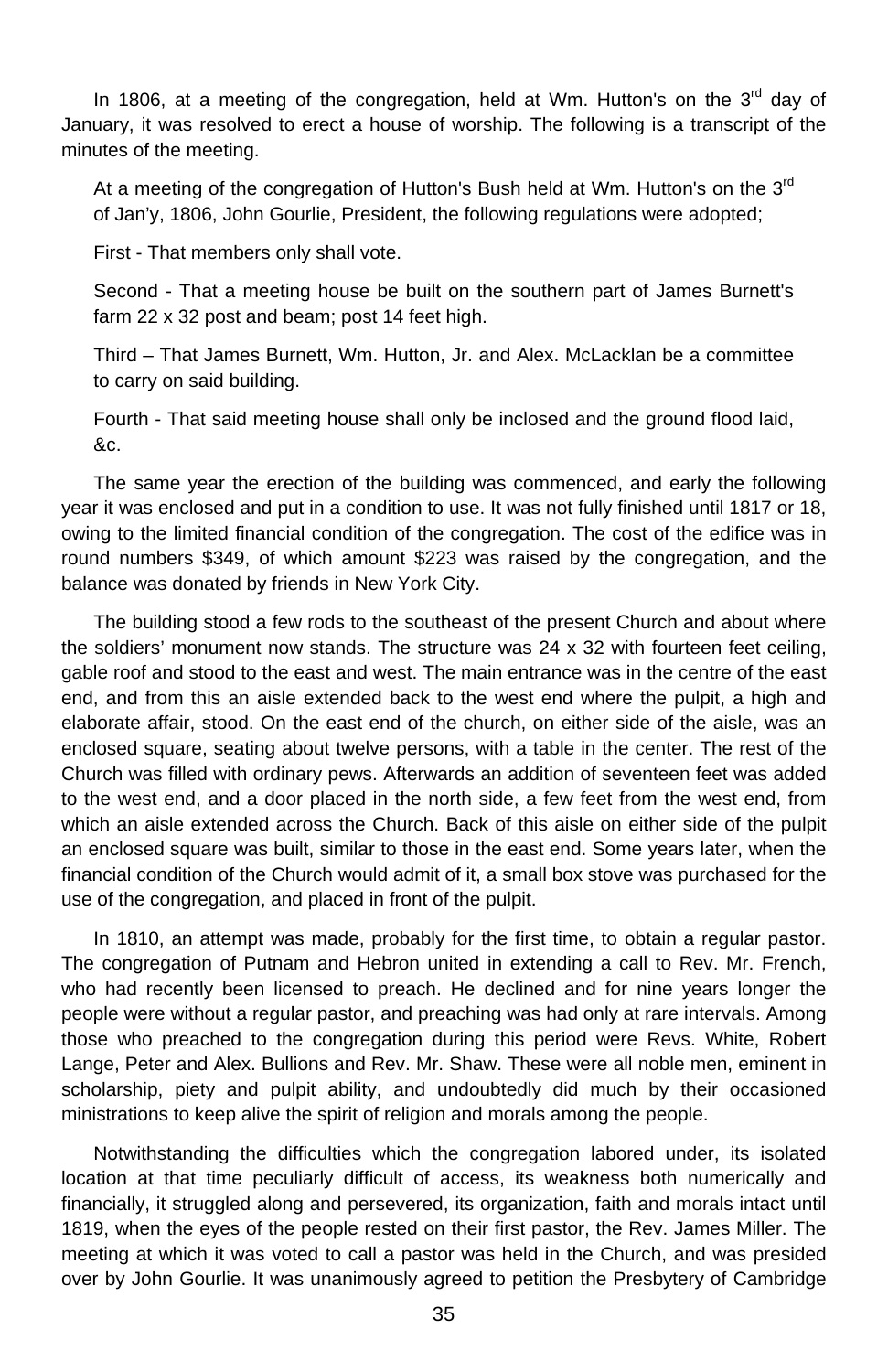for the moderation of a call. John Gourlie and Alex. McLachlan were chosen commissioners to represent the congregation at Presbytery. At the same meeting \$400.00, a free house and garden, cow keeping and fire wood were voted as annual salary for the pastor. In answer to the petition of the congregation a moderation was granted and at a congregational meeting held Sept. 13<sup>th</sup>, 1819 presided over by Rev. Peter Bullion, the Rev. James Miller was unanimously chosen pastor, and having accepted was on the  $4<sup>th</sup>$  day of November, 1819, ordained and installed. One can somewhat imagine with what satisfaction these early settlers and founders of the Church must have looked upon the ceremony of installation, and their pastor mount the pulpit for the first time to conduct the services. For sixteen years they had looked forward to this event, and prayed and labored for its realization, and now their prayers were answered, and their labors rewarded. Mr. Miller remained pastor of the congregation till sometime in 1825, when a charge was preferred against him of gross immorality. Pending the investigation, his relations with the congregation was dissolved, at the request of the latter, on the ground that his usefulness there ended. The Synod, in Oct. 1826, found him guilty of the charge, and deposed him from the ministry. He was a native of Scotland and received his education there, coming to America in 1818. Of his subsequent history nothing is known. He was able in the pulpit, affable in his manners, and during his ministry the Church prospered. In the month of April, 1823, Adam Darling, John W. Graham and Robert Shiell were added to the board of ruling elders.

The congregation was without a regular pastor until July  $2^{nd}$ , 1828, when Rev. Alex. Gordon was installed. Mr. Gordon continued pastor until Aug.  $3<sup>rd</sup>$ , 1842, when at his request the relation was dissolved. Subsequently he moved to Johnstown, N.Y., where he died Aug.  $20<sup>th</sup>$ , 1845. He was a scholarly man, eloquent in speech and a writer of acknowledged merit. His life was a succession of misfortunes and troubles of a nature sufficient to wreck a much stronger character, but his unswerving faith carried him safely to the end. During his ministry the parsonage was burned, and he resided with his family in the house now occupied by Moses Dalton. In 1838-9, the second Church edifice was erected. It was a brick structure, and stood where the present one now stands, but its cost cannot now be ascertained. Wm. Hutton, James Cummings and Wm. Easton, were the building committee. In June 1835, Joseph Thompson and James Burnett were chosen ruling elders, and on June  $25<sup>th</sup>$ , the former, and on July  $23<sup>rd</sup>$  the latter was ordained and installed.

From the close of Mr. Gordon's ministry in 1842, to 1847, the congregation was without a pastor, and what preaching was had were supplies sent by the Presbytery. In 1846, the congregation extended to call to Rev. Alex. Story, which he declined, and also one to Rev. Mr. Wolf, who also declined In the Spring of 1847, a call was given to Rev. Isaac Law of Salem, N.Y., which he accepted, and entered upon his labors July 1<sup>st</sup>, 1847. On the 7<sup>th</sup>, of October following, he was installed. November  $25<sup>th</sup>$ , 1847, John Gourlie, James Cummings, James McLaughlin, Robert Simpson and Joseph Thompson, were chosen ruling elders, and in Jan'y. following they were ordained and installed. In March, 1852, Wm. Anderson, Thomas Ledgerwood, Robert McArthur and David Lillie, were also chosen elders, and April 29<sup>th</sup>, the two former were ordained and installed, McArthur and Lillie having declined to serve. In 1857 the present Church edifice was erected at a cost of about \$5000, and it stands today as it was built, except that a platform has been substituted for the old fashioned pulpit, and the tin on the steeple has given place to slate.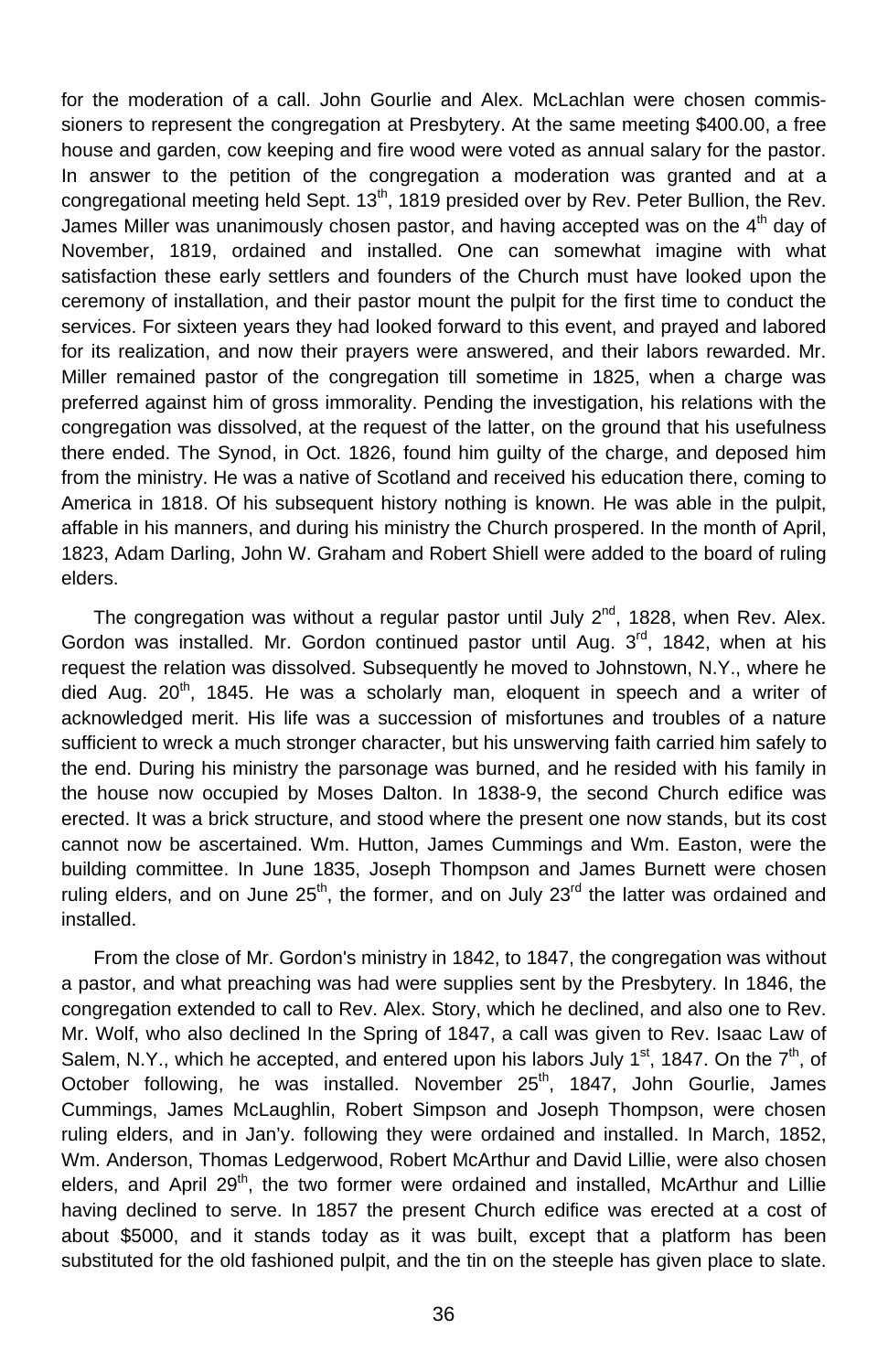Mr. Law continued pastor of the congregation some fifteen years, and until his death, Jan'y.  $28<sup>th</sup>$ , 1861. He was a man of true piety, a sound preacher, and possessed of eminent qualities as a pastor. He was greatly beloved by his church and the community in general, and his death was sincerely mourned by all. Under his pastorate the church prospered greatly, and at his death, numbered about one hundred and twenty-five resident members.

The fourth pastor was Rev. Thomas Lawrence, who commenced his labors on the first Sabbath of July, 1862, and on the  $8<sup>th</sup>$  of Sept. following, he was ordained and installed. He was reared in Alleghany City, Pa., and received his education at the Western University, and the United Presbyterian Theological Seminary at Alleghany; Mr. Lawrence continued pastor of the congregation until June  $18<sup>th</sup>$ , 1867, when at his request the relation was dissolved. Afterwards he united with the Presbyterian Church. He is an eloquent and effective speaker, a warm hearted man, and did much toward building up and strengthening the church. During his pastorate, Sept. 22<sup>nd</sup>, 1864, John Lillie, Wm. G. Corbet and David Easton, were chosen ruling elders, and Oct. 13<sup>th</sup>, following Mr. Lillie, and May 25<sup>th</sup>, 1865, Mr. Corbet was ordained and installed.

After the removal of Mr. Lawrence the congregation was without regular preaching, till the first Sabbath of July 1868, when Rev. Samuel Bigger became the fifth pastor. On the  $23<sup>rd</sup>$  of Sept. following he was ordained and installed. Mr. Bigger remained pastor of the church until the fall of 1880, when at his request the relation ceased, and he removed to Greenwich, N.Y. He is a man of undoubted piety, a good preacher, and has few equals as a pastor. The congregation exceedingly regretted his departure. A call was next extended to Rev. Mr. Gibson of Pa., which he declined. Subsequently a call was given to E. D. Campbell of Mammoth, Ill., who accepted and began his labors in July, 1881, and continued till the fall of 1884, when the relation was dissolved at his request. He returned to Mammoth where he soon after died with consumption. Mr. Campbell received a liberal education in the schools of this country, supplemented by a thorough course in the University of Edinburgh, Scotland. He was a profound thinker, a logical speaker, a close Bible student, and a thoroughly exemplary man.

The seventh and present pastor, Rev. John A. Reynolds was installed December 9<sup>th</sup>, 1885, He is a man of scholarly attainments, genial in his nature, affable in manner, an affective speaker, and greatly beloved by his people. Under his ministry the Church is prospering.

# THE FREE WILL BAPTIST CHURCH

This Church was a scion of the Baptist Church of Benson, Vt., which was organized prior to 1817. In 1820 under the pastoral care of Elder John S. Carter, a wonderful revival of religion took place in this congregation, which extended across the Lake into Putnam, so that the whole southern portion of the town, as well as Dresden, felt the influence of the spirit. Soon after this, Carter became somewhat exercised in mind over certain doctrines of his Church, which he questioned, and was disciplined by that body. Meanwhile at two meetings held at Benson, Vt., April  $6<sup>th</sup>$ , and at Putnam April  $7<sup>th</sup>$ , 1823, a Church was organized by Elder Sylvester Robinson, assisted by Elder John S. Carter and Deacon Gideon Carter. This was the nucleus of the present Free Will Baptist Church of Putnam. The original membership, as enrolled at the organization, numbered twenty-eight persons in all. Their names are as follows; Gideon Carter, Joannie Carter, John S. Carter, John C.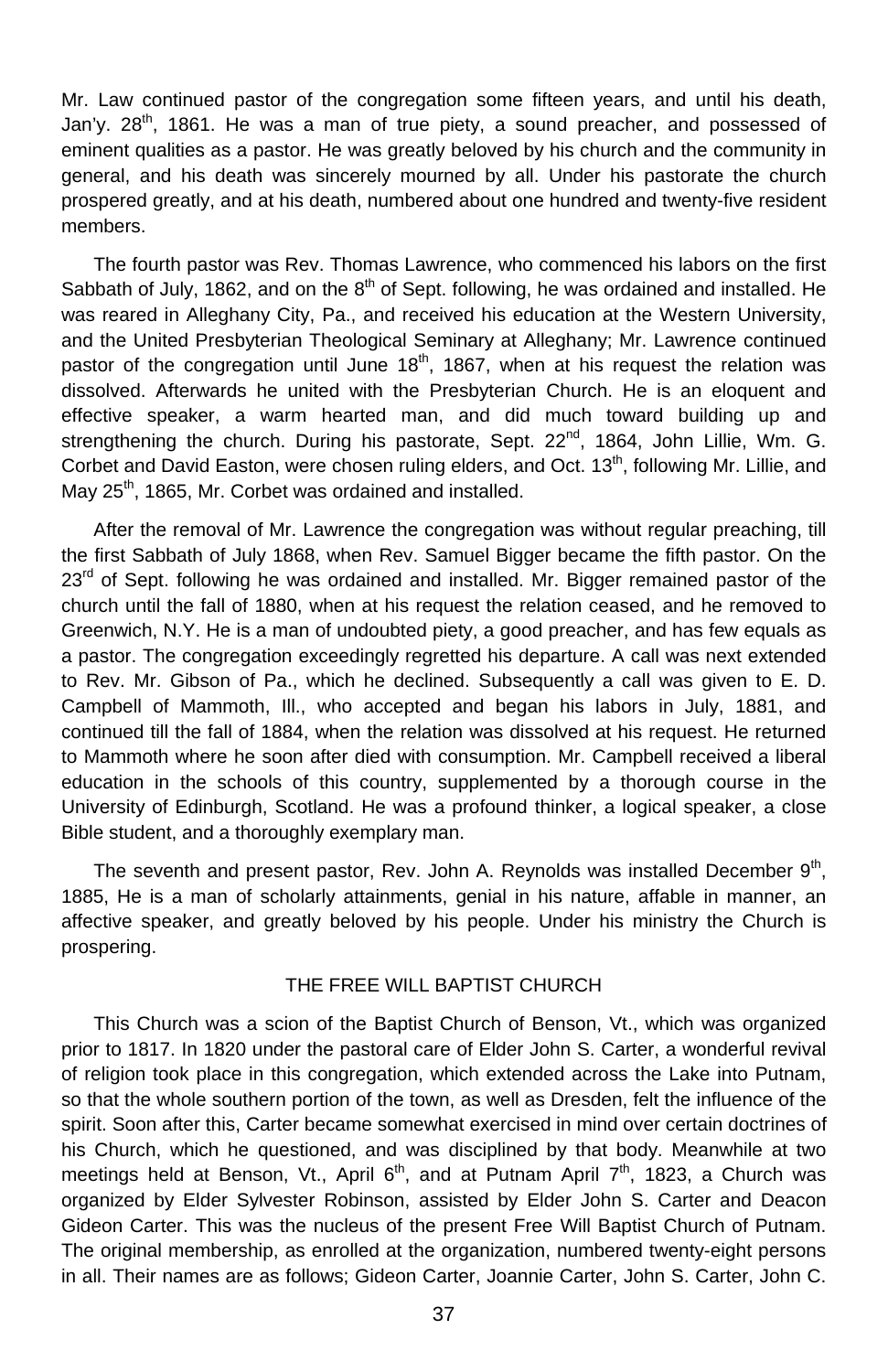Woodstock, Daniel Carter, Jarel Carter, Samuel Fish, Stephen A. Fish, Lei Fish, John Backers, Hiram Congdon, Hannibal Congdon, Isaac Congdon, Abraham Shear, Wm. Woodstock, Simeon Bugbee, Oatman Fish, Lei Fish 2<sup>nd</sup>, Joseph Congdon, Anthony D. Welch, John Shear, Millard Woodstock, Ruth Moston, Jerusha Carter, Clarrissa Carter, Highly Carter, Almira Fish and Nancy Dedrick.

Upon the organization of the church, Elder John S. Carter was called to the charge. About this time he was convicted by the Baptist Society for holding false doctrines, but was sustained by his congregation, who shortly afterwards embraced the principles of the Free Will Baptist Church, to which they have since steadily adhered.

Carter remained pastor of the congregation till 1825, when he was succeeded by Abraham Shear. In the spring of 1832, he was again' called to the charge, and teams were sent by the congregation to Benson to move his effects across the Lake. While on their way back, Carter embraced the Mormon faith, "leaving the Church," as the records recite, "after all its expenditure and trouble without a pastor."

The next pastor succeeding Elder Shear was Rev. Leland Huntly, who filled the pulpit in an acceptable manner for some time. He was succeeded by Rev. Charles Bowles, a colored preacher, possessing wonderful powers of persuasion and eloquence. In 1831, during his ministry, fourteen converts were baptised by him at one time in Lake George. The next pastor was Wm. P. Chase, who in turn was followed by Samuel Hart. He was succeeded by Rev. S. D. Keniston, a man of scholarly attainments, and unquestionable piety and pulpit ability. In 1840, successful protracted meetings were held by him, assisted by L. E. Bixby and J. E. Davis. During their meetings there was a wonderful outpouring of the spirit, and thirty-five converts were added to the Church. Keniston was succeeded by Rev. A. Kilborne, a man of many excellent qualities. He was an active temperance worker, and during his pastorage succeeded after many attempts, in having a temperance pledge made one of the covenants; this was accomplished in May, 1841 and to this early stand on the question of temperance by the church is, due no doubt in a great measure the healthy condition of temperance among the people in the south part of the town.

Elder B. S. Baxter was the next pastor. He was a man of undoubted ability, both in the pulpit and out of it, but was somewhat visionary in the views. In 1843, he began to preach Adventist or Millerite doctrines. This produced considerable excitement in the church for a time, and a number were partially, at least, influenced by his teachings. His views were eventually combatted, however, by the efforts of Deacon John Backer and others.

Baxter was followed by Rev. Henry Belden, a man of true piety, untarnished reputation, and scholarly attainments. He was beloved and respected by the whole people, and was repeatedly called to the charge. Under his ministration the church had a healthy and steady growth. He was successively followed by Harvey, Loren E. Bixby, Joshua Tucker, Joseph Bruce and Peleg Fuller, are men of exemplary character and pulpit ability.

Frederick A. Partridge, the next pastor, was a variously accomplished man, and labored faithfully many years to build up the church. He was succeeded by Rev. W. A. Nealy, a man of pronounced ability, and an untiring worker for cause of his Master. He was an earnest and forcible speaker, and by his efforts the church was greatly strengthened. His departure was regretted not only by his own flock, but by the people of the town generally. Rev. R. H. Lozer succeeded him, and labored faithfully for several years.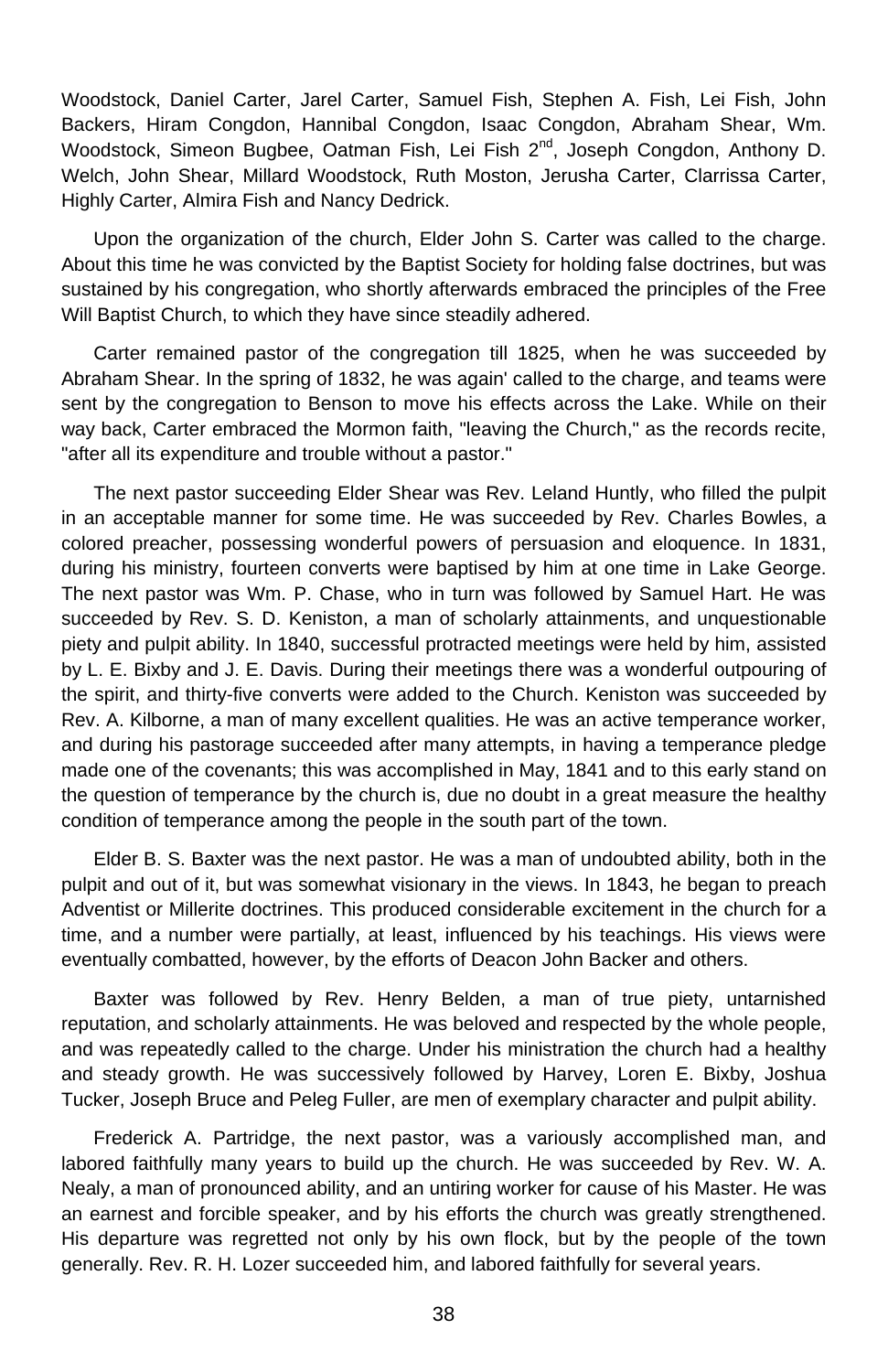The present pastor is Rev. E. Newell, he was born in Huntington County, England, May 26<sup>th</sup>, 1846, and received his education at Homerton College, London. He was installed pastor of the church in April, 1884. He is a man of marked ability, and one of the ablest preachers ever located in the town, earnest and forcible in his manner, apt in his illustrations, a convincing reasoner, he has few equals as a pulpit orator in this region. Under his ministry the church is prospering. Besides these regular pastors, occasionally ministrations have been rendered by Gideon Carter, Jas. Rickert, Daniel Jackson and others.

Of the various ministers who have been called to this charge, Revs. Chase, Kilborne and Partridge were each twice pastors, and Belden four times. The history of this church has been characterized by seasons of remarkable growth, followed by periods of depression. At present the congregation is in a healthy and vigorous condition. The Society was incorporated in 1860. The Sunday School was organized in 1843, with three teachers and twenty scholars. At present the School is in a healthy condition and is under the direction of the Pastor.

After the organization of the church, religious services were held in school houses, private dwellings and sometimes in barns, until 1841, when the first church edifice was erected, which still stands. It was dedicated October,  $3<sup>rd</sup>$ , 1841 .The building is 26 x 36, neat and attractive in its appearance, and cost \$650. It has seating capacity for one hundred and eighty persons. In 1878, the building was thoroughly repaired, at a considerable expense, and the interior tastefully remodeled. Part of the fixtures were the gift of Messrs. Albert Crampton and Emerson Belden of Troy. The parsonage was built in 1858, on lands leased by John Backus. The building committee were Hiram Burgess, John Backus and Arnold Hulett. This congregation has long been noted for the number of excellent singers and musicians, which it contained, and the music both vocal and instrumental, has always been an attractive feature of the service.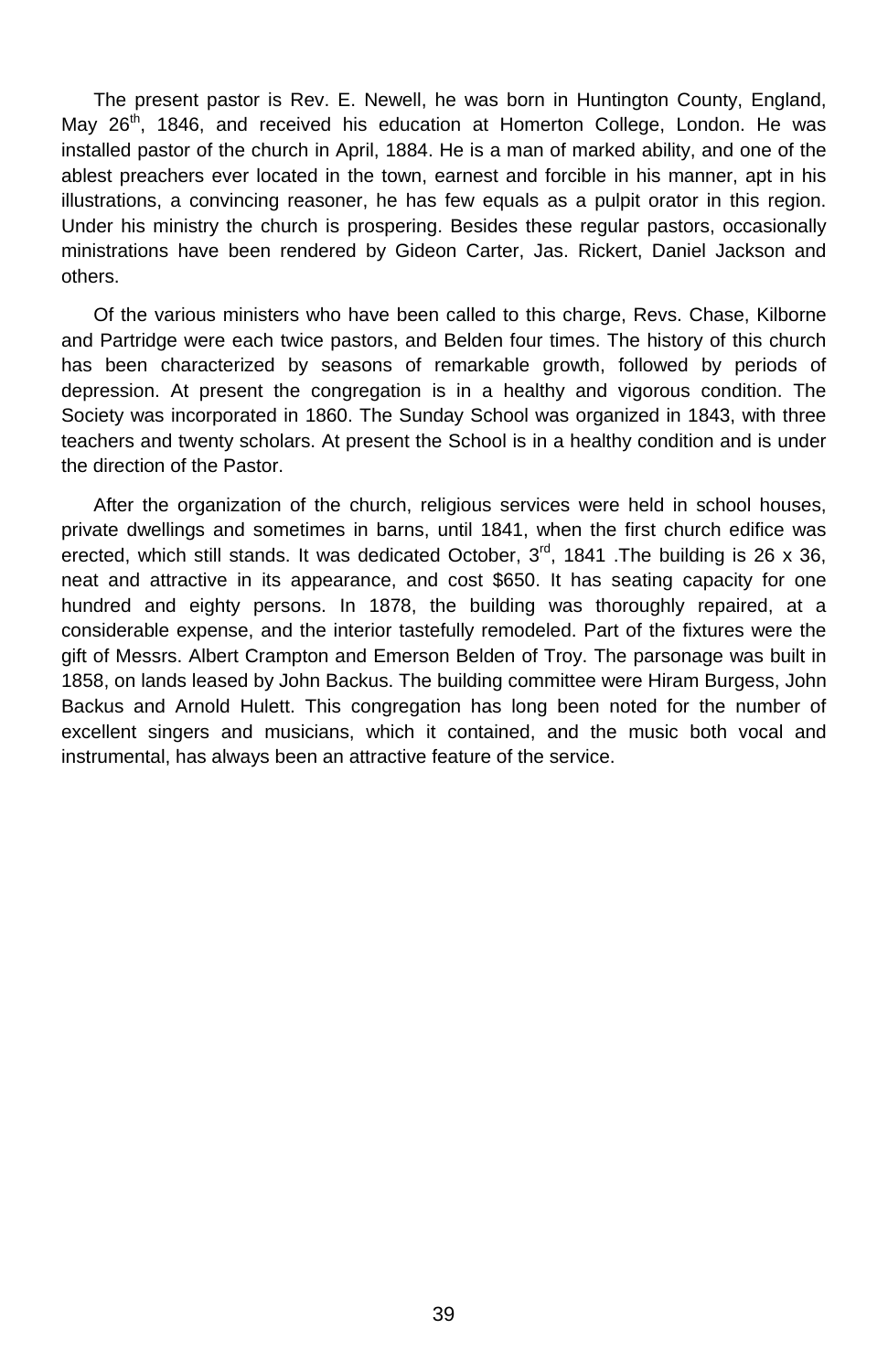#### CHAPTER SIX.

#### THE GREAT REBELLION.

The attack on Ft. Sumter fired the heart of the whole patriotic north, and made it one vast encampment. In every city, village and hamlet, in many instances for the first time, the old flag floated to the breeze, while the air resounded with the tramp of marching feet, and the stirring strains of martial music. Like the accumulated snow in the Spring, which under the rays of the ascending sun melts into ten thousand rivulet and expanding into torrents, gradually broadens into the river, and pours into the Ocean of waters, so from the hills and dales of the north, little knots of patriots assembled, and converging poured an army of resolute men into Washington, determined to defend the old flag, and preserve the Union.

The nation's appeal for volunteers met with hearty and generous response, and the little town of Putnam liberally contributed its quota to help swell the assembling host. In the early part of 1861, a meeting was held at the Corners for the purpose of furnishing such aid to the prosecution of the war as the town could afford. Addresses of a patriotic nature were made by a number of those present. The meeting resulted in the appointment of a war committee, consisting of A G. Meiklejohn, Wm. G. Corbet and Francis Craig, who were empowered to make all necessary arrangements to secure volunteers.

The first Reg. for which a quota was desired was the  $44<sup>th</sup>$  N.Y. better known as the Ellsworth Avengers. This Reg. was raised in the early part of 1861, from all portions of the state, the intention being to have representatives from every town. The appeal of the war committee for volunteers for this Reg. was responded to by five persons, viz: James F. Burnett, Wm. Craig, John A. McLaughlin, Henry Stevens, and Nathaniel King, who were all accepted, and enrolled for the greater part at least in Company A. The Reg. proceeded to Washington in the fall of 1861, and was incorporated in the army of the Potomac. It was in the service three years, and took part in the following battles, Yorktown, Hanover Court House, Gaine's Mill, Malvern Hill, Second, Bull Run, Antietam, Fredericksburgh, Chauncellorsville, Gettysburgh, Wilderness, Spottsylvania, North America Welden Rail Road, Petersburgh, and numerous minor engagements.

It was mustered out of service October  $11<sup>th</sup>$ , 1864, the veterans and recruits being transferred to other regiments. The next Reg. to which the town of Putnam contributed was the 87<sup>th</sup> N.Y. This Reg. was raised principally in Brooklyn, but Company A was composed almost exclusively of volunteers from Putnam and Dresden. The following are the names of the Putnam boys who served in this regiment: Anthony J. Blanchard, Wm. C. Corbet, Allen Congdon, Patrick Flanery, Wm. W. Miller, Ezra M. Rickert, Myron Rickert, James L. Rickert, and Henry H. Rickert. This Reg. was mustered in the early part of the fall of 1861, and at once proceeded to Washington . It was assigned to the army of the Potomac, about the time McClellan commenced his peninsular campaign. It took an active and meritorious part in the battle of Williamsburgh, Fair Oaks, White Oak Swampy, Malvern Hill and Manassass Junction. In all of these engagements it suffered severely, and so much were its ranks depleted, that in Sept. 1862, it was consolidated with the  $40^{th}$  N.Y. The  $40^{th}$ thereafter took part in the battles of Fredericksburgh, Chauncellorsville, Gettysburgh, Mine Run Wilderness, Spottsylvania, Cold Harbor and the Siege of Petersburgh. It was Mustered out June 27<sup>th</sup>, 1865.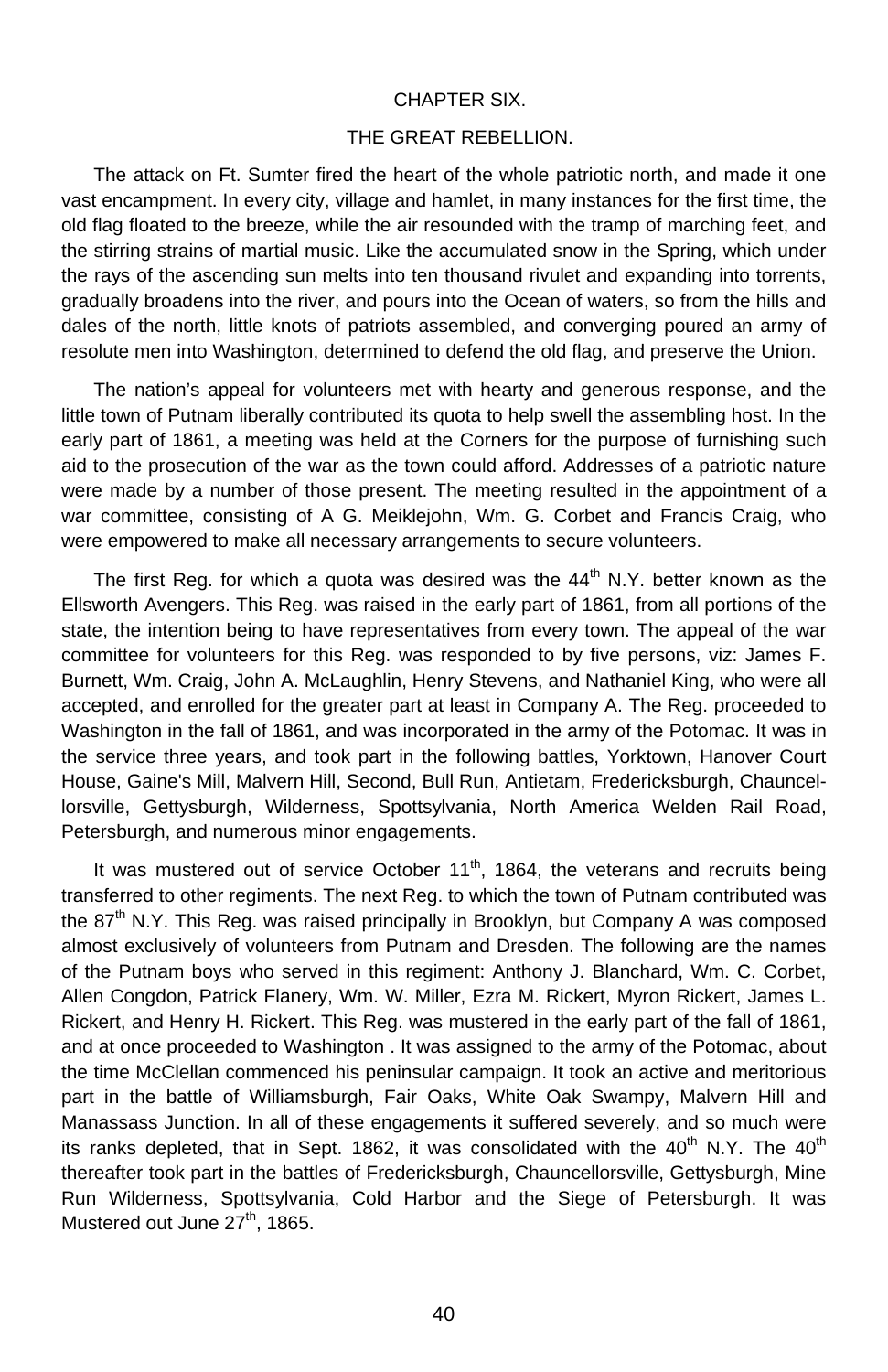McClellan's unsuccessful campaign around Richmond opened the eyes of the north to the magnitude of the war, and the effort that must be put forth to suppress it. Fresh regiments were raised and hurried to the front, and a determination took possession of the people to furnished adequate means to put down the Rebellion. The citizens of Washington County, N. Y., were not behind their neighbors in this crisis. At a meeting held in Argyle, on the 22<sup>nd</sup> day of July, 1862, and subsequently in various parts of the county, it was determined to raise a regiment of volunteers, and with that end in view, efforts were accordingly made in the several towns. Alex. Anderson was selected as the person to secure volunteers in Putnam. His efforts met with marked success. The following are the names of the Putnam boys who served in this regiment:

Alex Anderson, Wm. Anderson, Jr., James D. Backer, Lei A. Belden, George W. Blair, Andrew E. Benson, James L. Cummings, John S. Cummings, Robert I. Cummings, Joseph H. Congdon, Henry A. Dedrick, Darwin Easton, John C. Gourlie, James H. Haynes, Wm. Hutton, Jr., Edwin F. Harvey, James D. Leigh, Robert Maxwell, James McLaughlin 2<sup>nd</sup>, Kelborn A. Miller, Wm. D. McLaughlin, Alex. McLaughlin, Wm. Moore, Wm. McLaughlin, Joseph Petty, Alex. C. Thompson, James W. Vaughan, George T. Wright and Daniel R. Williamson. The men were mustered into the U. S. service as the  $123<sup>rd</sup>$  Volunteer Infantry on the  $4<sup>th</sup>$  day of Sept. 1862, at Albany, and the day following started for Washington, arriving on the  $9<sup>th</sup>$  at the latter place, when they received their equipments. At Pleasant Valley, near Harpers Ferry, the regiment was assigned to the 22<sup>nd</sup> Brigade (Brig. Gen. Thomas L. Kane) 1<sup>st</sup> Division (Brig. Gen. A. C. Williams) 12<sup>th</sup> Corps (Maj . Gen. H. W. Slocum). On the  $19<sup>th</sup>$  of Jan'y, 1863, the regiment started on what was called the "Mud March" towards Richmond, and on arriving at the plank road running to Frederickburgh, received its baptism of fire in a sharp engagement with the Rebel Cavalry. Subsequently it participated in the battle of Chauncellorsville and Gettysburgh, as well as the other battles in which the army of the Potomac was engaged at that time.

On the  $24<sup>th</sup>$  day of Sept. 1863, the regiment was ordered to the west to join the Union forces in Tenn. Its history thereafter is glorious, in common with the whole "Army of the West." In the campaign which terminated in the capture of Atlanta, Ga. the  $123<sup>rd</sup>$  took an important and heroic part, and suffered severely. Many a brave son of Washington County lies sleeping on the battle fields of Chickamanza, Chattanooga, Peach Tree Creek, Dalton, and the numerous other battle grounds of that Campaign.

On the 14<sup>th</sup> day of November, 1864, Sherman (having previously headed off Hood in his threatened invasion of Tenn. and left Gen. Thomas to watch him) commenced his memorable march to the sea. Toward the latter part of November, he captured Milledgeville, the capital of Ga., and on the 21<sup>st</sup> day of December entered Savannah in triumph. In Jan'y. following, Sherman and his army crossed the Savannah River, and marched northward through the Carolinas. On the  $17<sup>th</sup>$  day of Feb'y, 1865, Columbia, the capital of S. C. was taken and on the  $26<sup>th</sup>$  day of April, Johnston and his Army surrendered in North Carolina. This closed the active military operation of the war.

Subsequently the 123<sup>rd</sup> participated in the grand review at Washington, and was mustered out of service June  $8<sup>th</sup>$ , 1865.

There were some of the regiments in which certain Putnam boys "smelt powder," notably the  $5<sup>th</sup>$  N.Y. Cavalry (Hammond's regiment); the 2nd, veteran cavalry, the 93<sup>rd</sup> N.Y. Int. and the 2<sup>nd</sup> Bat. Art.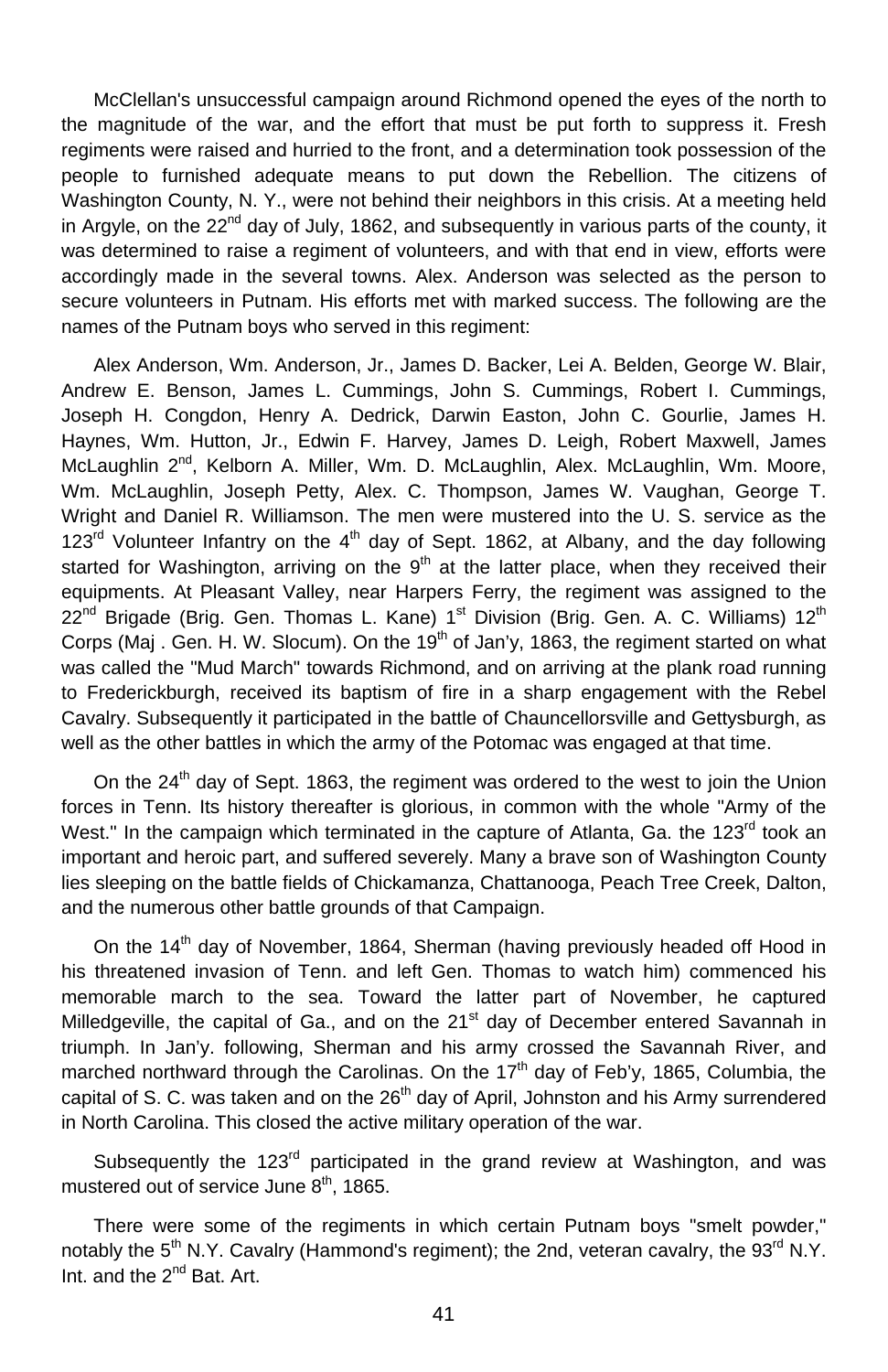In the 5<sup>th</sup> N.Y. were James D. Leigh, John D. Rickert, Theodore Easton, and Harvey Rickert. This regiment for the greater part was with Sheridan's forces in Shenandoah Valley, and took an active part in all the battles in that region, particularly that of Cedar Creek.

In the  $2<sup>nd</sup>$  Vet. Cav. were Edward Lyons and Philo K. Rikert. This regiment was stationed principally in the Southwest and took a prominent part in the Red River expedition, as well as the raid into Alabama to cut the Mobile and Ohio R.R.

In the 93<sup>rd</sup> N.Y. were Benjamin and Thomas Clark. This regiment was with the army of the Potomac, and saw active service in the numerous campaigns against Richmond.

In the 2<sup>nd</sup> Bat. Art. were Philander Odell, Eber Odell and Peter Crammond. This battery formed a part of the army of the Potomac, and participated in the numerous battles in which that force was engaged.

During the process of the war, various sums were voted at different times as bounty for volunteers. The largest appropriation of this kind was \$7000, which was voted at a special town meeting July 23 $^{rd}$ , 1864. Town fairs were held at the Corners for the benefit of the soldiers, and in this way many articles for their use and comfort were secured.

Lee and Johnston had surrendered and the stars and stripes again floated from Maine to the Gulf - the war was over. July  $4<sup>th</sup>$ , 1865, is a day that will long be remembered by the Putnam people. "The boys" came home and were given a hearty reception. They were received at the Corners in an appropriate manner, and afterwards banqueted in Wm. McLaughlin Grove. It was a day of rejoicing, but it was not unmixed with sadness at the thought of the many brave fellows who went forth in the vigor of manhood, and who now slept in a soldier's grave in the far away south.

Twenty-two years have since rolled round and the roll call elicits few and feeble responses. The heroes who so nobly faced the awful fire at Fair Oakes, at Malvern Hill, at Gettysburg, at Winchester, at Chickamanga, pass in review, but what a change! The strong vigorous boys, where are they? A few men aged and whitened beyond their day complete the procession - Death has been among them. Against this foe no picket line could guard, and one by one the noble fellows have been "missing" at roll call. A few years more and the last will have laid down his arms, and the boys in blue will sleep that great sleep under the flag, which they so nobly defended.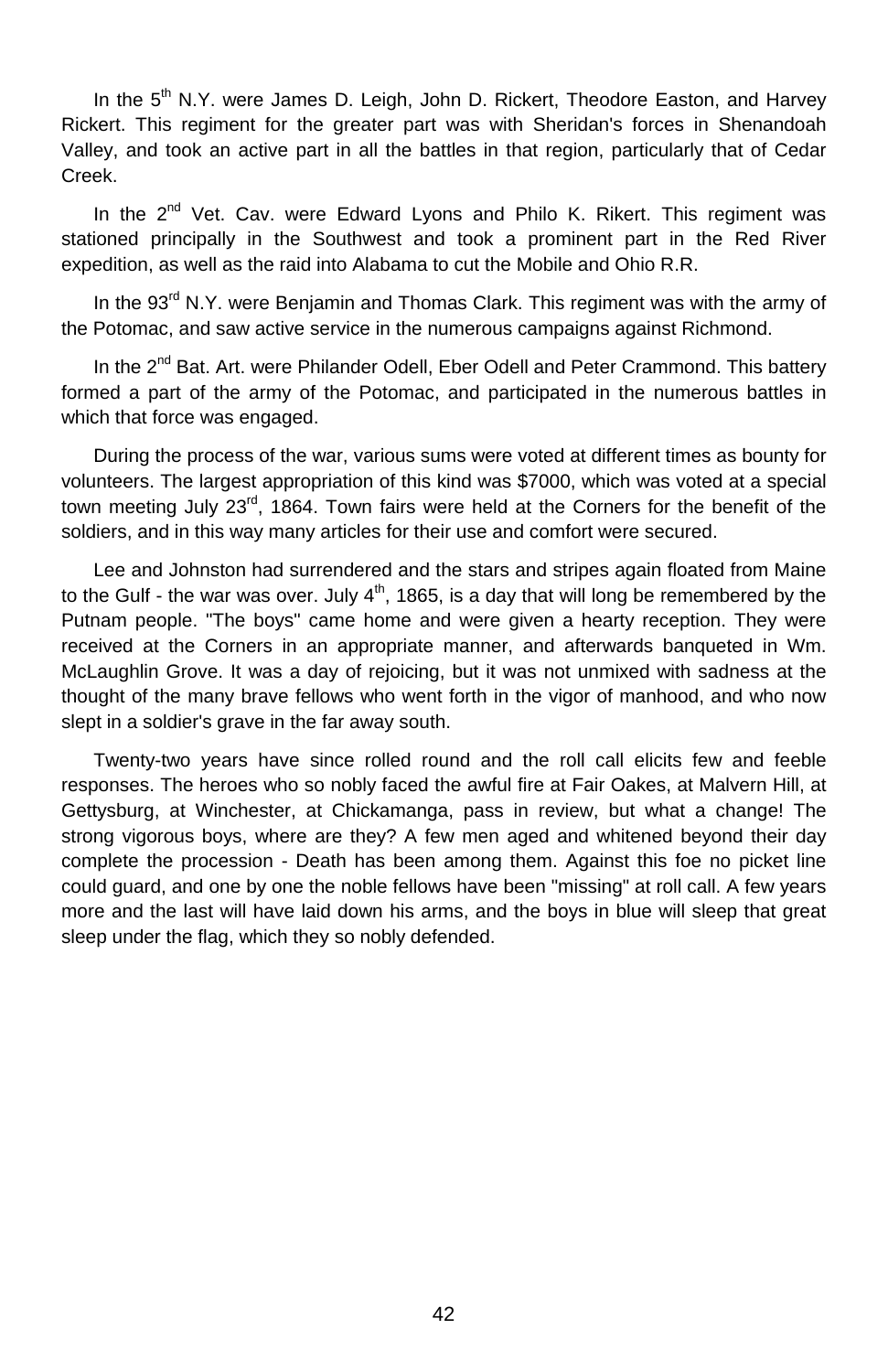## CHAPTER SEVEN.

#### GENERAL REVIEW.

It is now one hundred and three years since the town was first settled by Wm. Hutton, and the same landscape that greeted that pioneer's eye still greets the eye of the present resident, save that the valleys and uplands have been shorn of their primeval forests, and farm houses and barns dot the well cultivated hillsides. The streams still flow in their sinuous courses to the Lakes; the everlasting hills still rear their heads as the proudly have for ages, and there is still the regular recurrence of the seasons, with the periods of growth and decay. Nature is the same today as it was when the Hutton family partook their first meal on the bank of Lake Champlain.

But what of the early settlers and their families, and the result of their industry? Not even the rubbish of their log dwellings remains to mark the spot where they commenced the struggle in the town. In the graveyards they now lie sleeping, and a moss covered and almost forgotten slab marks the only spot of all their hard earned acres they can call their own.

With the changes in the people have come a change in the habits and customs, and social life of the community. The good old ways of the fathers have been disregarded by their children, and are now only known as traditions of a hardy and industrious race. Some of these changes are possibly to be regretted, others are yet…*[text missing]*

In the early history of the town the use of intoxicating liquors was quite common, and those who did not "celebrate" at logging bees and general trainings were the exception to the rule.

A story is told in this connection which shows how general was the custom of imbibing in the early days of the town. A charge of intoxication had been preferred against one of the number of the United Presbyterian Church, and a meeting of the elders had been called to take action in the matter. A sentiment seemed to prevail at the meeting that the tippling brothers should be censured. Finally one of the elders arose and counseled moderation, remarking that if they expelled one for drinking, of necessity they would have to expel all who were guilty of the same offense. Continuing he observed; "There is a deacon—he takes a drop now and then, and a deacon—he likes his toddy, and a deacon—he likes to be one of the boys on training days, and I don't mind a drop now and then myself, so if you enforce this rule we'll all have to be expelled, and the Lord will have no Church at all in Putnam." It is needless to say that there was no disposition on the part of the elders to totally eradicate the church, the counsel of the blunt but honest deacon prevailed, and the offense of the brother was passed over.

The inhabitants of the town, isolated in a great measure from the rest of the world, have always been obliged to rely on their own resources for amusements and social recreation. In the early days of the town these diversions consisted principally of husking, paring and quilting bees. At all of these gatherings, dancing was indulged in, the music being the enlivening strains of the violin. Several of the town's people gained quite a reputation as violinist in this way, accumulated considerable money.

The husking bees began early in the evening, and were attended by both sex, who invariably came on foot, the ladies preceding the gentlemen by an hour or two. Husking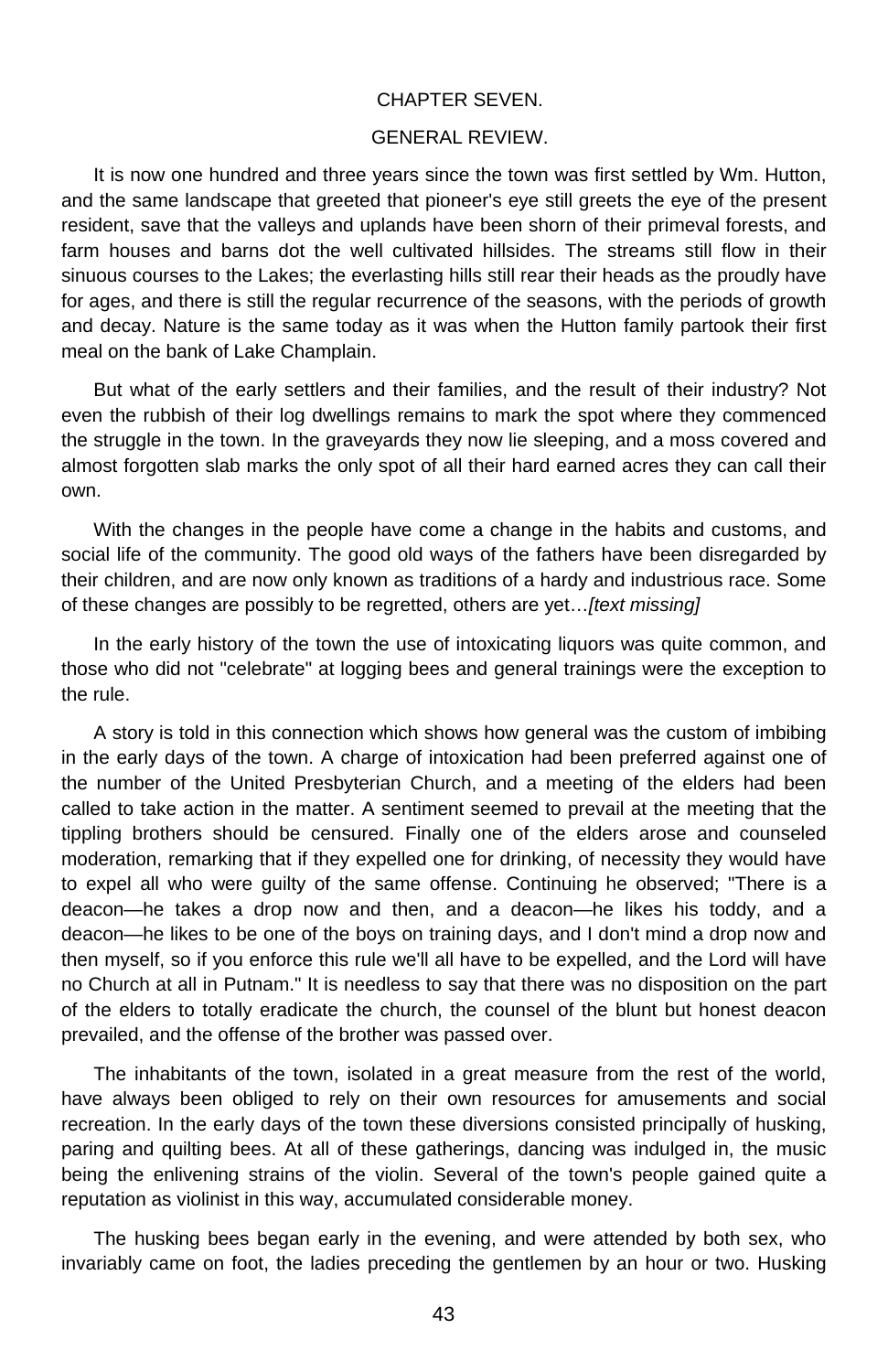was industriously engaged in the barns and outbuildings for a couple of hours, when the party adjourned to the house, where refreshments were had in the shape of pumpkin and apple pies and various kinds of cake, dancing followed until eleven or twelve o'clock, when the company broke up, the young men gallantly seeing the ladies home.

The ingathering to the paring bees was much the same as that of the husking bees, with about the same amusements and refreshment. The company was generally divided into three classes; parers, quarterers and stringers, the apples when prepared being strung on strings, and suspended in loops from the ceiling for drying. At these festivities the young people indulged in many harmless amusements, one of which was attempting in a measure to forecast the future. This was done in substantially the following way: A person would take a long apple paring, swing it several times around the head, and then cast it upon the floor. The letter of the alphabet, which it most nearly assumed in shape was considered the initial letter of the future companion of the person in question. These gatherings terminated in much the same way as the husking bees.

The quilting bees were more of a field day for the ladies than the other gatherings spoken of. The ladies assembled in the afternoon and quilted until towards evening, when they "cleaned up" and had supper. Later the gentlemen arrived and games were indulged in for a while, when refreshments were had, consisting of pumpkin and apple pies and cake. Dancing followed until about twelve o'clock when the party broke up, the gentlemen as on the other occasions seeing the ladies home, generally on foot. The usual beverage at these various gatherings was cider, though occasionally tea and coffee was served. Sometimes the parties went to these bees on horseback, the gentlemen ahead driving, while his lady companion rode behind. Sometimes a load would go on a lumber wagon, and for this purpose a strong board would be placed on the bolsters for a seat, while a chain stretched from the same points served as a rest for the feet. This crude conveyance, very often drawn by oxen, would be driven from house to house till a load was collected, when the complement of young people would proceed to the house where the bee was to be held, with as much mirth and contentment as though riding in the luxurious vehicles of today. It is pertinent in this connection to observe that human nature does not change with the seasons or with the generation either. In all these rides to and from the bees the ladies and gentlemen alternated with systematic regularity, and talked those sweet nothings, which though somewhat venerable and stereotyped are never stale to the parties interested.

Speaking of the ways of going to the bees, makes a word or two about the mode of traveling in the town proper. In the very early days there were few if any wagons, rough sledges taking the place of those vehicles. Oxen were more common by far than horses, and were often ridden in the same way. Indeed the roads would not admit of any means of locomotion save, on foot and horseback. Gradually lumber wagons and colts become common, the sledges being restricted in their use to the winter months. There was no such thing as a light or pleasure wagon until along in the thirties. About this time they made their appearance. They were a heavy affair with wooden springs. Alex. McLaughlin, William Shiell, Peter Hutton, Robert Paterson, "Big Rob," and Thomas Lillie, each had one, and perhaps a few others. About 1844, steel spring wagons began to come into use; G. W. Thompson had the first one. The cutters used along about the forties or fifties were marvels of design and elaboration. Some of them still in existence show how profuse was the style of those days.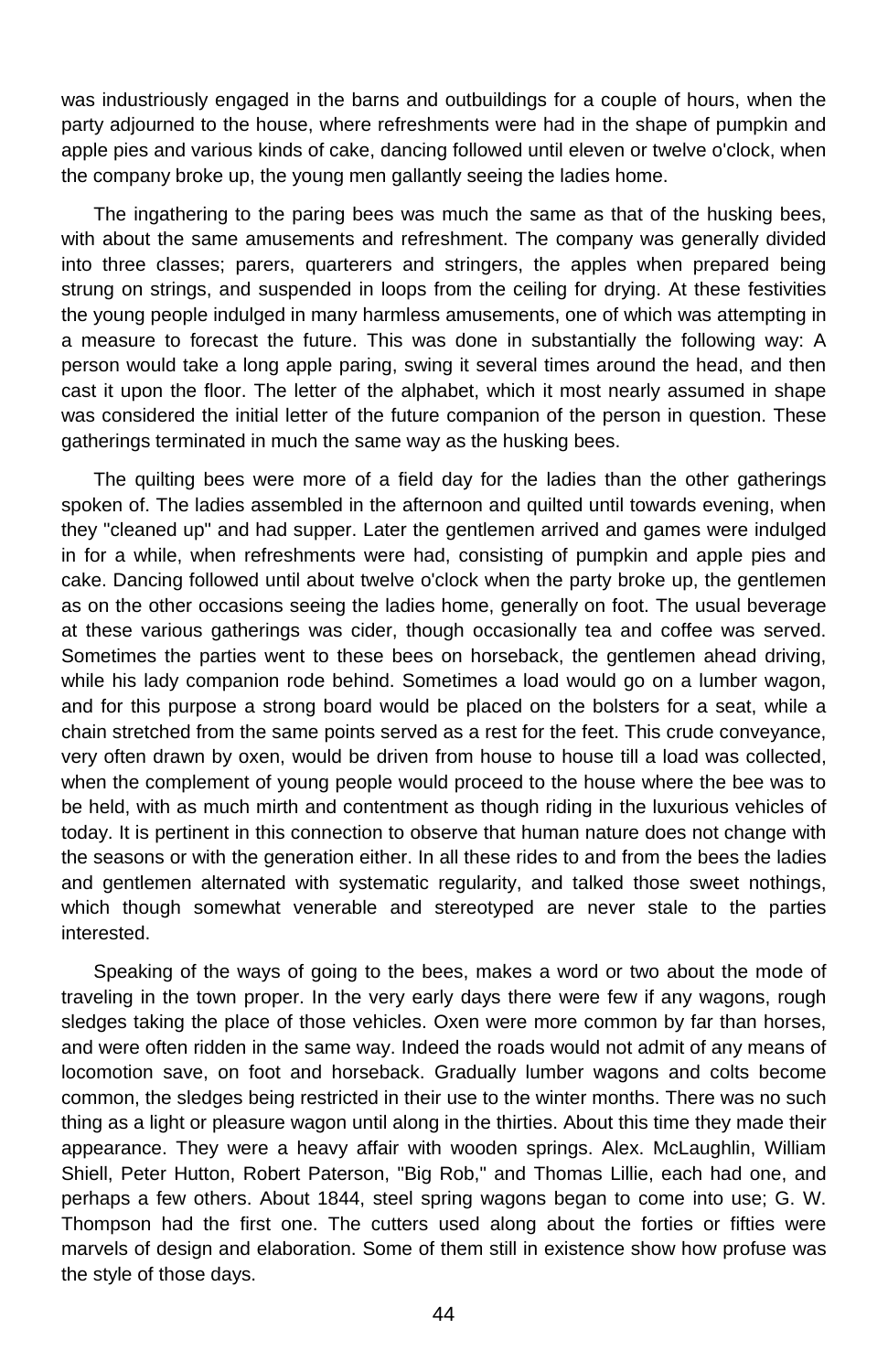Back prior to the thirties, farmers use to go to mill on horseback, generally with two bushels of grain in a bag placed across the horse in front of the rider. To the credit of the town it may be said that the custom of loading one end of the bag with a stone never prevailed.

Going to church in the early days of the town was not without its quaint features. Shoes of any kind were a luxury during the summer months, and fine shoes and boots a rarity at any season. Some of the members of the congregation who possessed these luxuries would on Sunday walk nearly to church barefooted, carrying their shoes and stockings in their hands, at some spring or brook the latter would be put on and the remainder of the distance completed in full dress. The services were unusually long, and the worshipers brought with them a lunch, which was partaken during a recess for that purpose. The sermons were orthodox in the extreme and owing to the scarcity of hymn and Psalm books, two lines of the sacred song were read and then sung by the congregation, and then two more in the same way, and so on through the whole piece. In these days nearly every man possessed a dog, which he religiously allowed to accompany him to church; so on Sundays there was quite a respectable congregation of dogs at the meeting house. The canines, however, were not allowed to enter the building, but during the summer months, when the doors and windows were open a dog would occasionally stray in. Invariably, if not sooner headed off, he would march to the front of the front of the pulpit and nine to one, attempt to argue with the preacher about the points under discussion. To obviate any disturbance of this kind, a man was appointed for each aisle to eject dogs. This individual was known by the rather unromantic name of "dog kicker." There has been a wonderful backsliding among the dogs of the town in these latter days, the mission of the "dog kicker" is ended, and he is now only a character of history.

The garments worn by the people in the olden days were mostly of homespun, the ladies doing the spinning and weaving and then, generally, getting the cloth fulled at some fulling mill, several of which flourished in the town. But however plain and coarse the ordinary every day garments were the suits for weddings and gala days were gorgeous and elaborate affairs, and beat anything in the wardrobe of the most fastidious lady or gentleman of to-day.

In this connection it is proper to speak of the general trainings. These were at the zenith of their glory along in the thirties, but were irregularly held up to the breaking out of the Civil War. The general trainings were held at some central point at which the whole company assembled, previously each man being notified to attend, by a sergeant. Prior to these gatherings the companies met in their respective towns at various times and were drilled by the local officers preparatory to the great day. Fines were imposed for failing to attend the general training, and were summarily collected by an officer, who visited the various towns for that purpose. The general trainings were gala days, and drinking was quite generally and freely indulged in. Wrestling matches and other exhibitions of strength and skill were had in which the various companies vied with each other for the honors of the day. The whole was enlivened by the presence of many fair ladies, who as in the gladiatorial contests of old smiled their approval on the champions of strength and skill. The original Putnam Company was called the Rifle Greens from their suits, which were of green cloth with bright metal buttons. The men also wore high military hats with feathers and presented a very creditable appearance. Alex. Wiley, Jasper Shear, and perhaps other Putnam men, were Colonels of the regiment to which the Rifle Greens belonged, at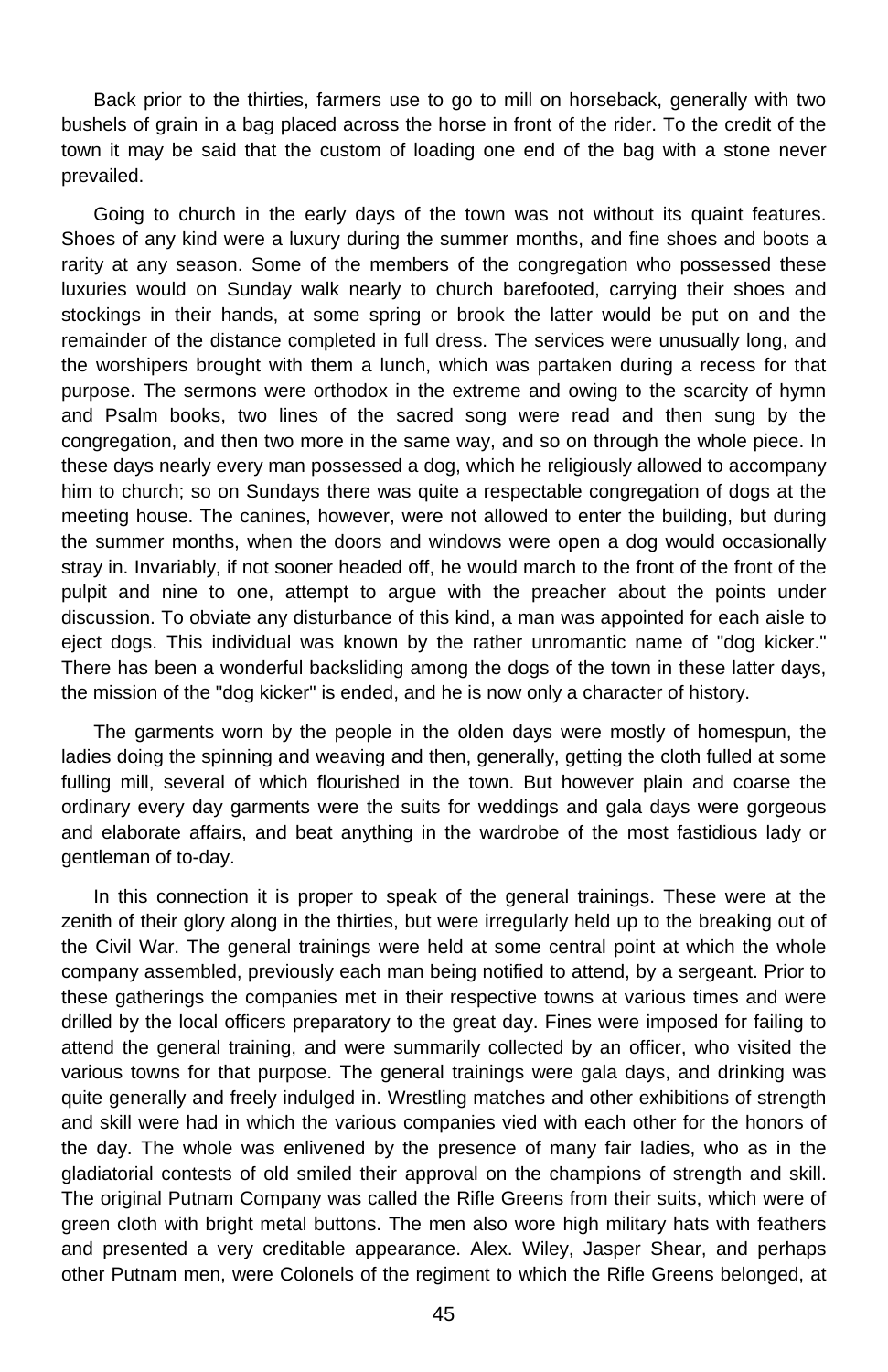various times, Robert Paterson was a major and James Crammond and a number of others were captains of the Putnam Company.

The long interval of peace from the close of the war of 1812 to the outbreak of the Rebellion, broken only by the Mexican War, which did not particularly engage the attention of the north, had the effects of dissipating the military spirit of the people, so that from about 1845, strict military discipline began to be relaxed, and the general trainings to be attended only in a desultory manner. Efforts continued to be made to collect the fines, and for some time they were paid by the delinquents, but this exaction was finally resisted and was eventually abandoned. About 1860, the old time militia entirely ceased to exist and the general trainings with their attending circumstances passed into history.

The Putnam people of today, living in their comfortable homes, little realize what their forefathers experienced in their rude log cabins. Some of the older people still living remember some of the hardships of living in those early dwellings. Instances are related of people waking up in the morning during the winter months and finding several inches of snow on the floor of the chamber, as well as on the bed, which had blown in through the cracks and crevices during the night. These early log houses, with a single exception, were one story high, with an attic, which was reached by a ladder. Generally in each end of the attic was a small opening serving the purpose of a window. These would be boarded up during the winter, but left open through the summer. The floor was covered with loose boards. In this room were several beds where the children slept. The lower floor was divided into two rooms, a kitchen or living room and "a spare room" or parlor. Each of these rooms had a window front and back, and the parlor had a third window in the end of the building. The end part of the kitchen was occupied by the fire place. This was an immense affair built of brick or stone, and projected somewhat from the building on the outside, tapering up to a square chimney, after the manner of some seen in certain parts of the country to this day. These fire places required a large amount of fuel which greatly facilitated the leveling of the primeval forests. A huge buck-log was first rolled to the rear of the arch, and then a smaller one was placed in front, on this was piled cord-wood. This constituted the fire for the evening, and to a large extent the light by which the family performed their evening duties. The buck-log burned slowly and would last all night, so that in the morning there would be a nice bed of coals, which with some small wood would soon produce a rousing fire by which to prepare breakfast. The buck-logs were generally snaked into the kitchen with a horse or ox, the only outside door of the house, which opened into the living room, being made wide for that purpose. Once in a while the fire would go out during the night and as there was no such thing as friction matches, a member of the family would be dispatched to a neighbor's with a pine knot or torch for a light. The furniture of the kitchen consisted generally of a bed for company, a table and several severely straight backed chairs. There were curtains at the windows of the room and several pictures, mostly representing Bible scenes and characters adorned the walls. Papered walls were unknown at this time, and carpets had not as yet found their way into the community. The first dwellings to have papered walls were what is known as the "Dalton House" and the old Lillie residence. The former probably had the first carpet. Cooking was done by hanging the kettles on a sort of an arm with a hook which was fastened within the fire place. This arm was made to swing so that the kettle could be pulled outside the arch. Elaborate brass headed tongs were used to stir up the fire and manipulate the kettles. For baking purposes some of the families had bake kettles. These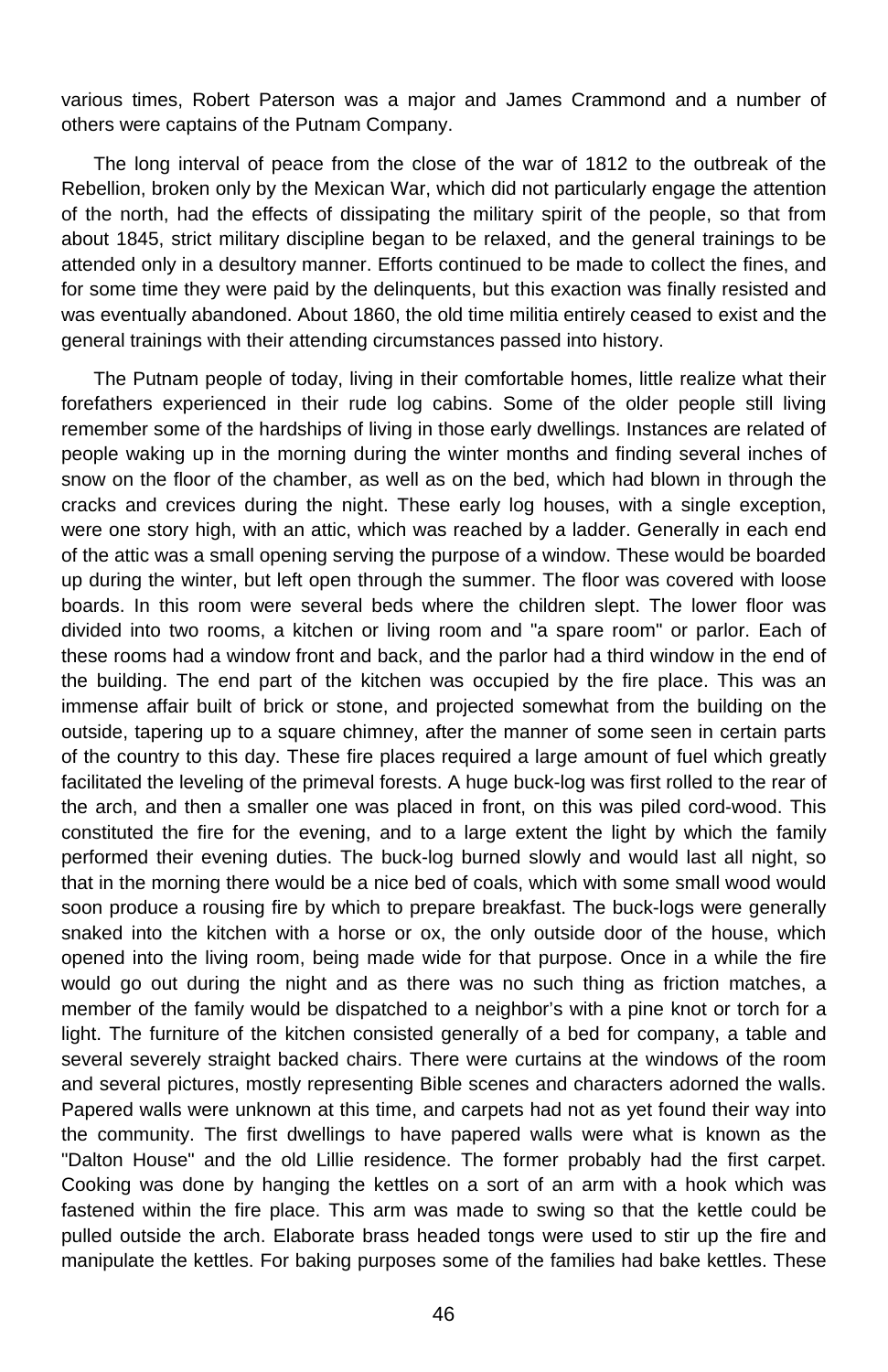were flat iron dishes on short legs, with a broad rim into which fitted a tight cover. This kettle would be set on a bed of coals and the coals heaped around and upon it in sufficient quantities to bake the batter which had been previously put in.

Fish have always abounded in Lake Champlain, and fishing with nets, until recently, has been extensively engaged in. The shores of Putnam being generally low, and the water shallow, has made it a favorite place for this kind of fishing. Invariably the nets have been owned by residents of Vt. The boys of Putnam have always tacitly maintained that fish, even when enclosed in a net, were common property, and that it was not stealing to take them. Accordingly there has always been more or less meddling with the nets in the Lake, which has been strenuously resisted by the owners. In this way a good deal of bad feeling was engendered which sometimes culminated in open violence.

One night, a good many years ago, a number of the boys gathered on the bank of the Lake north of Negro Point. They had helped themselves to a large amount of fish in the nets near by, and were going to have a fish bake. A rousing fire had been built and the boys were just beginning to thoroughly enjoy the sport, when their festivities were suddenly interrupted. Several fishermen attracted by the blaze of their fire, had stealthily approached and surrounded the merry makers, the darkness intensified by the fire, making it impossible fore the boys to discover their approach. All at once the fisherman broke in upon them. The boys taken completely by surprise and not being able to cope with their assailants scattered in all directions. Several, however, were captured by the fishermen and unmercifully thrashed. This aroused the ire of the boys, and they determined to have revenge. For the purpose of watching their nets in the neighborhood of Negro Point, the fishermen had built a small shanty on the point just at the waters edge. In this two of them slept nights armed with guns. One morning about two o'clock, a number of the boys quietly surrounded the shanty, and partially succeeded in tipping it, together with its occupants into the Lake. The two fishermen finally succeeded in getting out and opened fire on the boys. The latter who had come prepared returned the compliment, and quite a little skirmish ensued. Fortunately no one was shot, though several had a close call. The next day the whole town was excited over the matter. The fishermen threatened to prosecute the perpetrators, and left no stone unturned in trying to find out their names, even employing a detective for that purpose. But the boys were wary and for years the matter was kept a secret amongst themselves, so that nothing could be found out. This was the most serious disturbance between the fishermen and the boys of the town ever had, and gradually the troubles ceased altogether, partly owing to the enforcement of the game laws, and the decadence of fishing in Lake Champlain; and partly owing to a lack of appreciation of that kind of sport among the present generation of boys.

Going to school in the olden days had some features which are eliminated from the present school routine. The lunch of the children consisted, as a general rule, of Johnny cake and sausage. The sausages were put up in links and held over the fire until the grease would run, which would then be allowed to drip onto the cake as it was eaten, as a substitute for butter. The scholars had to prepare all the wood for the fire, and this, especially in cold weather consumed a large part of the time. The rod was at all times a conspicuous adjunct of the school room, and was unsparingly used. Physical power was considered as much, if not more, as a qualification in the teacher, than intellectual capability.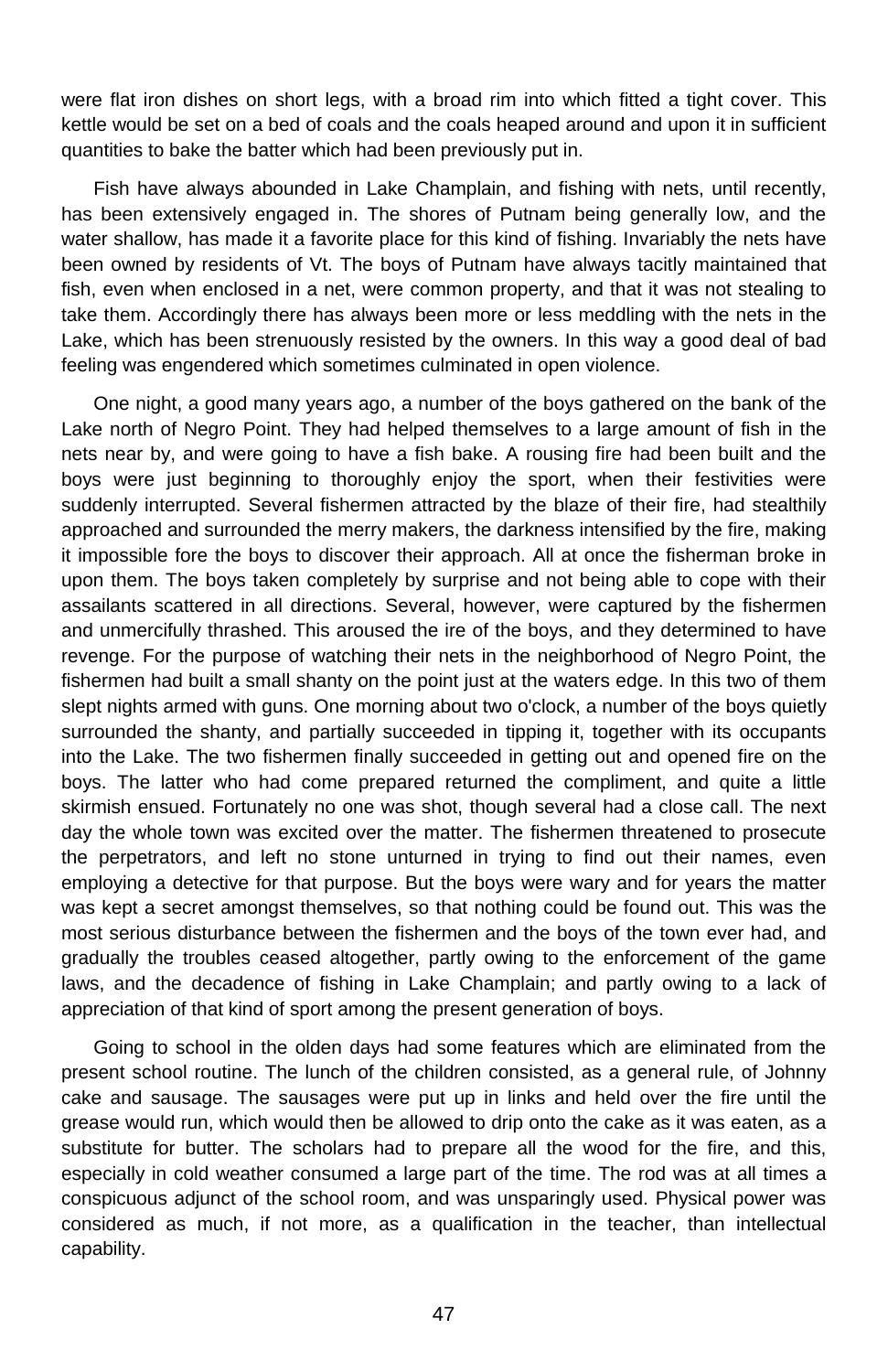The Putnam youths of to-day as they periodically journey in their comfortable carriages to see their inamoratas, little dream what nerve it took on the part of their forefathers to secure the older generation of mothers now living. The girls then were just as fond of being courted as they are now, and it took just as long to woo one, and cross dogs and perhaps not overly pleased parents were not by any means the only dangers the ardent young man had to brave. Fully seven-tenths of the town was yet covered by dense forests, and bears and panthers and other wild animals were not rarities. The young men on their sparking evenings generally started early and reached the home of the young lady before dark. Once there he probably enjoyed himself in the society of his intended as much as the lover of to-day, though there must have occasionally flitted before his imagination visions of the lonely trip home with its attendant dangers. It was not unusual when wild animals were reported to be prowling around for the young men, at the urgent request of his affianced, to remain over night at her home, and it is reported that often the friendly barn of the ladies' father was eagerly sought by the brave swain after the "good night" was said, where he remained until nearly morning, taking his departure before the family were up.

For a number of years Putnam maintained a very creditable town fair. They were held at the Corners, on the Academy grounds. During the war of the Rebellion, the proceeds of the fairs were expended for the benefit of the soldiers from the town. Many a brave fellow in the far way south was gladdened by the receipt of various articles of wearing apparel, fashioned by the hand of some Putnam lady. These fairs were abandoned for some reason, and it is now a good many years since one has been held.

It may be interest to the present generations to know something of the property standing of their forefathers. The following schedule is compiled from rough statements made by the town assessors at the time of taking up the assessments. It is regretted that it is not more complete, but it will give an idea of the amount of property possessed by the early settlers, and how humble was their beginning in the town.